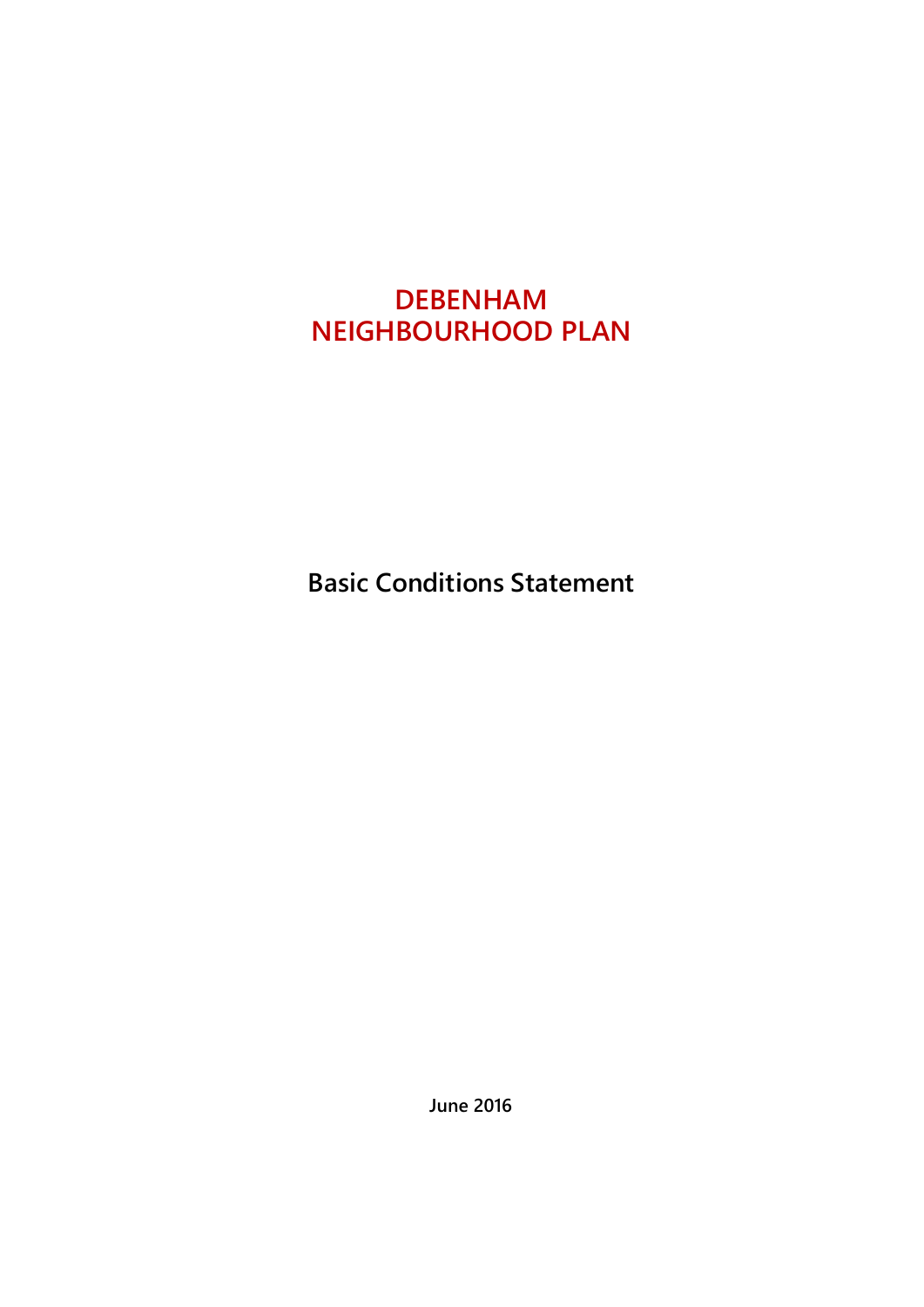## **Contents**

| $\mathbf{1}$ |                                                                                            |  |
|--------------|--------------------------------------------------------------------------------------------|--|
| 2.           |                                                                                            |  |
|              |                                                                                            |  |
| 3.           |                                                                                            |  |
|              |                                                                                            |  |
|              |                                                                                            |  |
|              | 3.2 The Sustainability Policies in the National Planning Policy Framework (NPPF)  10       |  |
|              |                                                                                            |  |
|              |                                                                                            |  |
|              | 3.5 General conformity with the strategic policies contained in the development plan 17    |  |
|              | Fit of the Objectives of Debenham Neighbourhood Development Plan with the Mid Suffolk Core |  |
|              | 3.6 Compatibility of the DNDP with the Strategic Policies of the Development Plan 20       |  |
| 4.           |                                                                                            |  |
|              | Impact of Objectives of Debenham Neighbourhood Development Plan on Persons with Protected  |  |
|              | Impact of Debenham Neighbourhood Development Plan Policies on Persons with Protected       |  |
|              |                                                                                            |  |
|              | Adopted development plan policies that do not apply to Debenham Neighbourhood Plan 41      |  |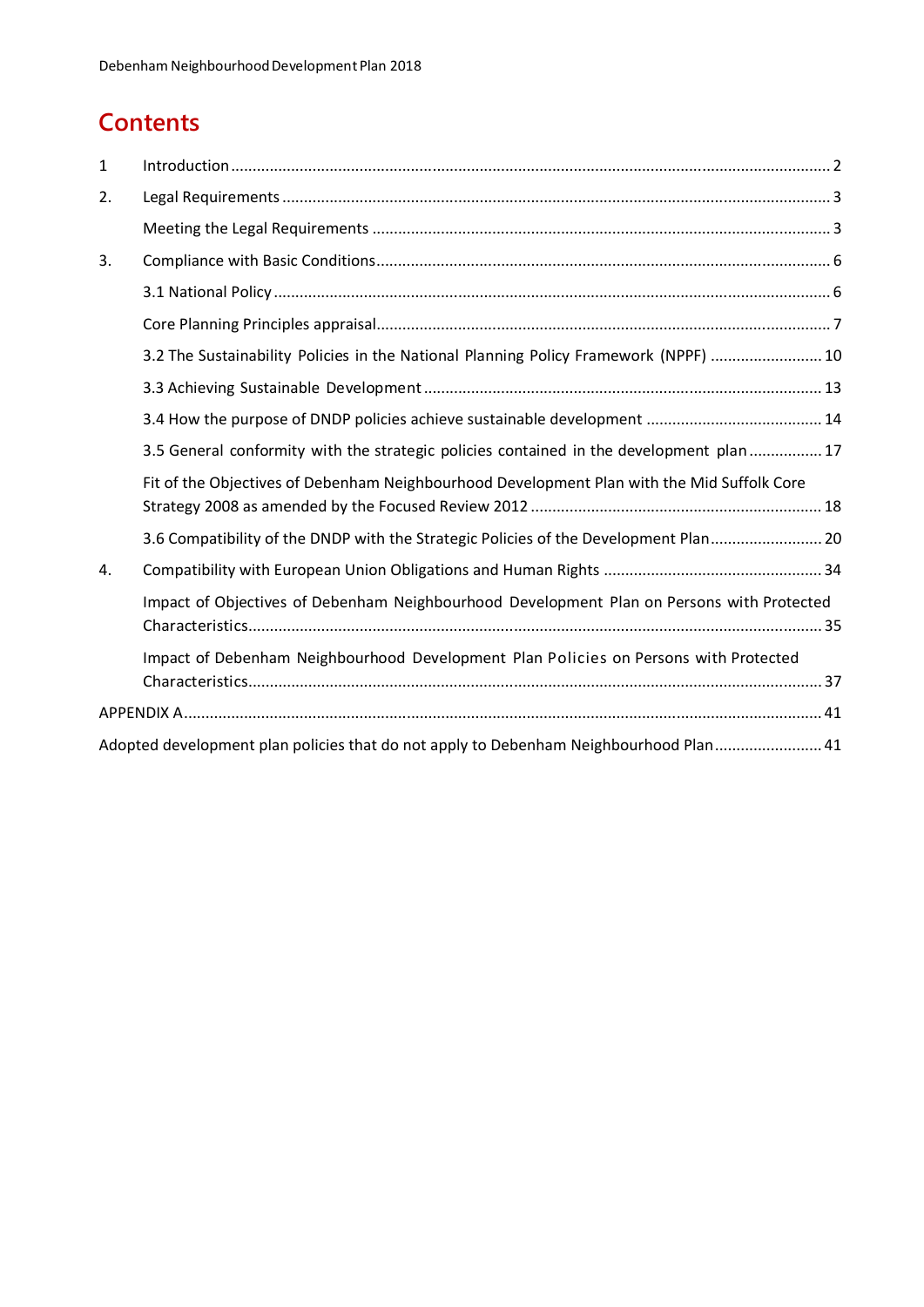## **1 Introduction**

As part of the formal submission of the Debenham Neighbourhood Plan (DNDP) for Examination, there is a requirement for the Parish Council, as the 'qualifying body' to illustrate that they have complied with a series of 'basic conditions' as set out in the Town & Country Planning Act 1990 (as Amended). This Statement accompanies the submission to the local planning authority, Mid Suffolk District Council, of the DNDP under Regulation 15 of the Neighbourhood Planning (General) Regulations 2012 ("the Regulations"). Regulation 15 requires a submission neighbourhood development plan to be accompanied by *"a statement explaining how the proposed neighbourhood development plan meets the requirements of paragraph 8(2) of Schedule 4B to the 1990 Act".*

This statement has been prepared in order to confirm compliance with these basic conditions as follows:

- Section 2 identifies the legislative requirements for the 'basic conditions';
- Section 3 identifies the matters that the appointed examiner must consider and confirms how the neighbourhood plan responds to them;
- Sections 4 to 9 set out the basic conditions and review how the neighbourhood plan meets these requirements;
- Section 10 confirms that the neighbourhood plan is compatible with the Convention Rights.

It is considered that the neighbourhood plan (NP) complies with the requirements of the basic conditions as set out in Paragraph 8(1)(a) of Schedule 4B of the Act.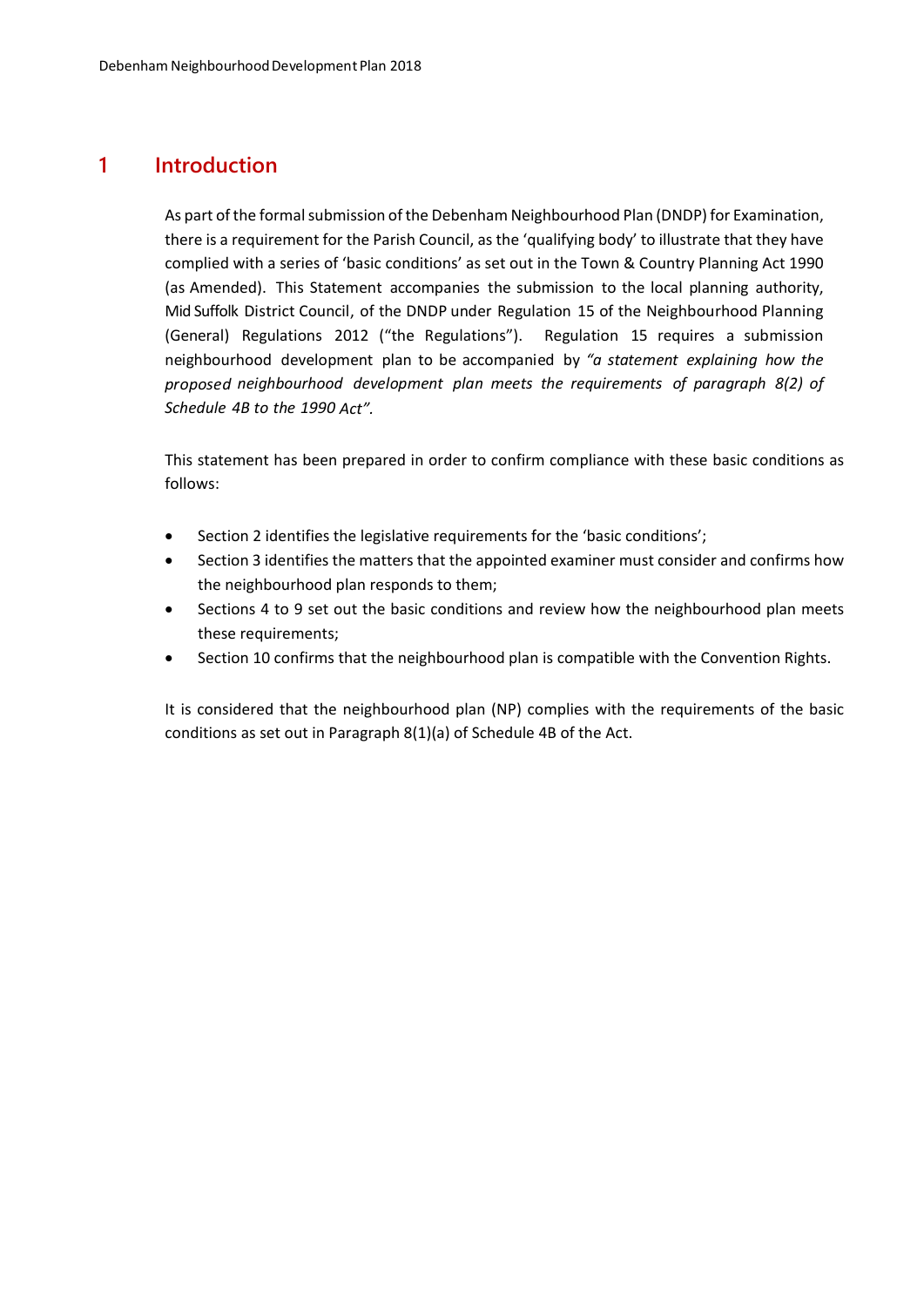## **2. Legal Requirements**

Paragraph 8 of Schedule 4B of the Town and Country Planning Act 1990 (as amended) identifies the "basic Conditions" that the neighbourhood plan must comply with.

Paragraph 8 (1) states that the examiner must consider:

- (a) whether the draft neighbourhood development plan meets the basic conditions (see subparagraph (2)),
- (b) whether the draft neighbourhood development plan complies with the provision made by or under sections 38A and 38B of this Act,
- (d) whether the area for any referendum should extend beyond the neighbourhood area to which the draft neighbourhood development plan relates, and
- (e) such other matters as may be prescribed.

Paragraph 8 (2) states that a draft neighbourhood development plan meets the basic conditions if:

- (a) having regard to national policies and advice contained in guidance by the Secretary of State, it is appropriate to make the neighbourhood development plan,
- (d) the making of the neighbourhood development plan contributes to the achievement of sustainable development,
- (e) the making of the neighbourhood development plan is in general conformity with the strategic policies contained in the development plan for the area of the authority (or any part of that area),
- (f) the making of the neighbourhood development plan does not breach, and is otherwise compatible with, EU obligations, and
- (g) prescribed conditions are met in relation to the neighbourhood development plan and prescribed matters have been complied with in connection with the proposal for the neighbourhood development plan.

The requirements of Paragraph 8(2(b), (2)(c) (3), (4) and (5) are not of relevance to the compliance with the basic conditions tests.

Paragraph 8 (6) stipulates that the examiner is not to consider any matter that does not fall within subparagraph (1) apart from considering whether the draft neighbourhood plan is compatible with the Convention rights.

#### **Meeting the Legal Requirements**

Compliance with the individual elements of the legal requirements is set out below.

| Requirement                                                    | Interpretation                                                                                                                   | DNDP response                                                        |
|----------------------------------------------------------------|----------------------------------------------------------------------------------------------------------------------------------|----------------------------------------------------------------------|
| 4B 8 (1)(a) Whether the Draft NP<br>meets the Basic Conditions | the DNDP<br>reguires<br><b>This</b><br>to<br>demonstrate compliance<br>with<br>paragraph 8(2) of Schedule 4B of<br>the T&CP Act. | This is considered in detail in later<br>sections of this Statement. |
| 4B 8 (1)(b) Whether The Draft                                  | This requires the draft order to                                                                                                 | Compliance with Sections 38A and                                     |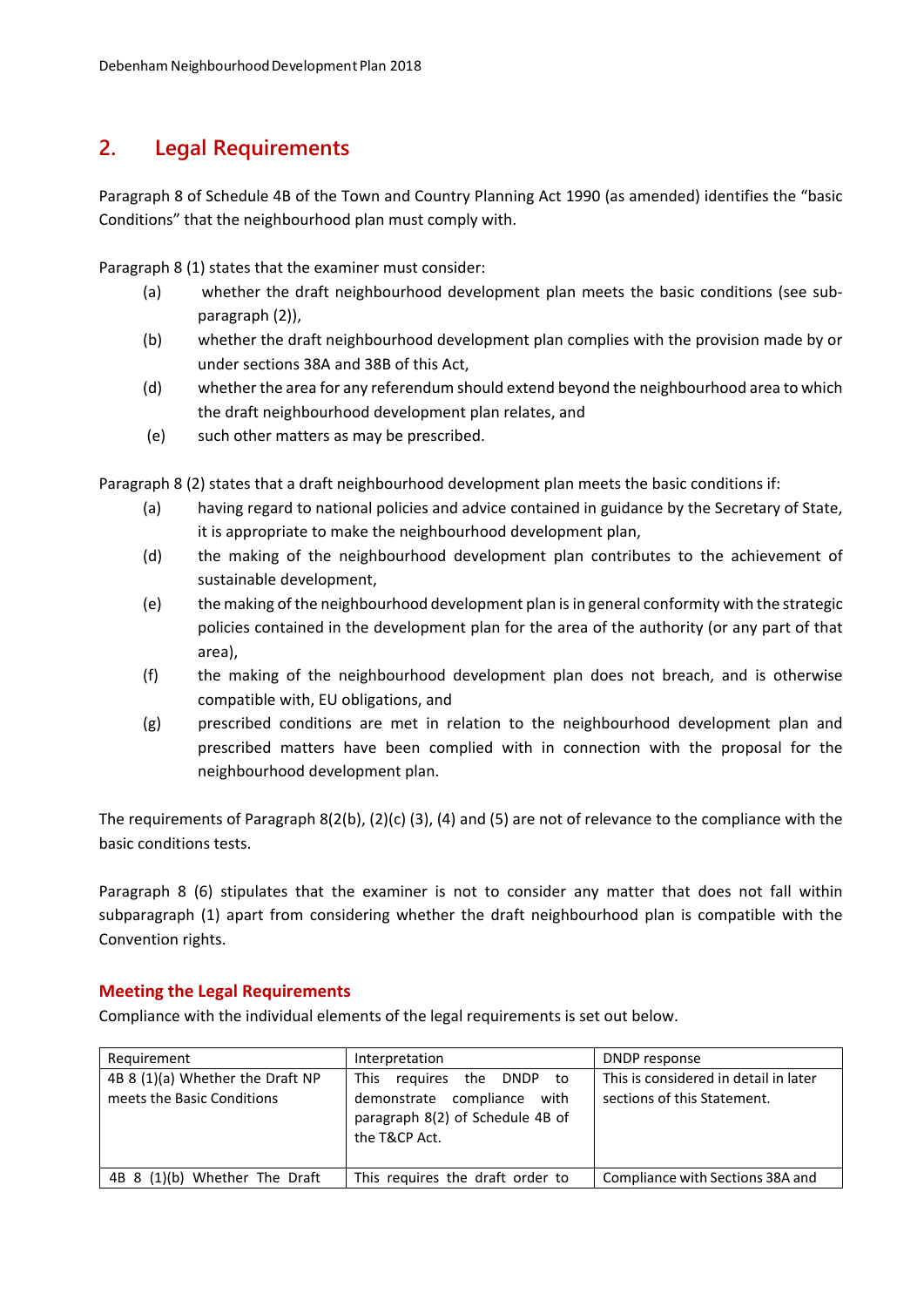| Requirement<br>Order Complies with Sections 38A | Interpretation<br>comply with Sections 38A & 38B                                                                                                                                                                                                                    | DNDP response<br>38B is demonstrated in the                                                                                                                                                                                                                            |
|-------------------------------------------------|---------------------------------------------------------------------------------------------------------------------------------------------------------------------------------------------------------------------------------------------------------------------|------------------------------------------------------------------------------------------------------------------------------------------------------------------------------------------------------------------------------------------------------------------------|
| & 38B of the Compulsory<br>Purchase Act 2004    | of the Compulsory Purchase Act<br>2004. Section 38A sets out the<br>"Meaning of Neighbourhood<br>Development Plan".                                                                                                                                                 | following rows.                                                                                                                                                                                                                                                        |
|                                                 | Section 38A(1)                                                                                                                                                                                                                                                      | The Neighbourhood<br>Plan has                                                                                                                                                                                                                                          |
|                                                 | "any qualifying body is entitled to<br>initiate a process for the purpose<br>of requiring a Local Planning<br>Authority in England to make a<br>Neighbourhood<br>Development<br>Plan."                                                                              | been submitted by Debenham<br>Parish Council, a qualifying body<br>(as defined in the Localism Act<br>$2011$ ),                                                                                                                                                        |
|                                                 | Section 38A(2)                                                                                                                                                                                                                                                      | The DNDP sets out Policies that                                                                                                                                                                                                                                        |
|                                                 | A "Neighbourhood Development<br>Plan is a plan which sets out<br>policies (however expressed) in<br>relation to the development and<br>use of land in the whole or any<br>of<br>$\mathsf{a}$<br>particular<br>part<br>neighbourhood area specified in<br>the plan." | relate to the development and use<br>of land for the Neighbourhood<br>Area covering the Parish of<br>Debenham, as designated by Mid<br>Suffolk District Council on 17 June<br>2013.<br>The boundary of the<br>Neighbourhood Area is shown in<br>Figure 2.1 in the DNDP |
|                                                 | Section 38A, Paragraphs (3) - (12)                                                                                                                                                                                                                                  | These paragraphs are not of<br>relevance to the submission<br>phase of the NP                                                                                                                                                                                          |
|                                                 | Section 38B1(a)<br><b>The</b><br>Neighbourhood<br>Development Plan "Must specify<br>the period for which it is to have<br>effect."                                                                                                                                  | The plan period of the DNDP is<br>from 2016 to 2036                                                                                                                                                                                                                    |
|                                                 | Section 38B1(b)<br>A Neighbourhood Development<br>Plan "may not include provision<br>development that is<br>about<br>excluded development."                                                                                                                         | The DNDP does not contain<br>policies relating<br>to excluded<br>development as defined<br>in in<br>Section 61K of the Planning and<br>Compulsory Purchase Act 2004                                                                                                    |
|                                                 | Section 38B1(c)<br>A Neighbourhood Development<br>Plan may not relate to more than<br>one neighbourhood area                                                                                                                                                        | The DNDP does not relate to more<br>than one neighbourhood area. It<br>solely relates to the Neighbourhood<br>Plan Area as ratified by Mid Suffolk<br>District Council on 17 June 2013.                                                                                |
|                                                 | Section 38B(2)<br>Only<br>one<br>Neighbourhood<br>Development Plan may be made<br>for each neighbourhood area.                                                                                                                                                      | There are currently no other NP's in<br>place in this neighbourhood area.                                                                                                                                                                                              |
|                                                 | Section 38B(3)<br>If to any extent a policy set out in a<br>Neighbourhood Development Plan<br>conflicts with any other statement or<br>information in the plan, the conflict<br>must be resolved in favour of the<br>policy.                                        | There are no conflicts within the<br><b>DNDP</b>                                                                                                                                                                                                                       |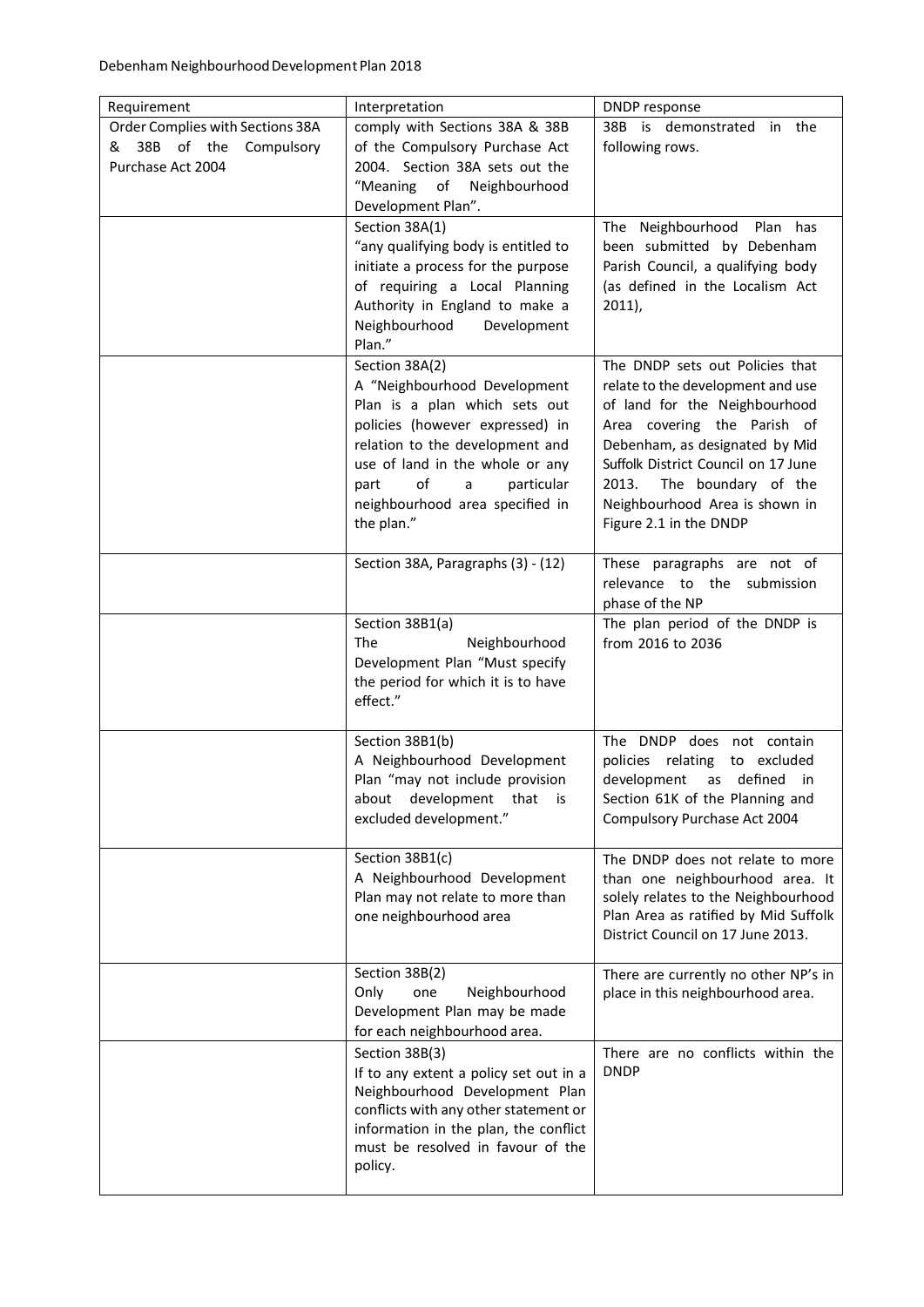| Requirement                                                                           | Interpretation                                                                                                                                                                                                                                                                                                                                                             | DNDP response                                                                                                                                                                                                                                                                                                                                                                                                                                                       |
|---------------------------------------------------------------------------------------|----------------------------------------------------------------------------------------------------------------------------------------------------------------------------------------------------------------------------------------------------------------------------------------------------------------------------------------------------------------------------|---------------------------------------------------------------------------------------------------------------------------------------------------------------------------------------------------------------------------------------------------------------------------------------------------------------------------------------------------------------------------------------------------------------------------------------------------------------------|
|                                                                                       |                                                                                                                                                                                                                                                                                                                                                                            |                                                                                                                                                                                                                                                                                                                                                                                                                                                                     |
|                                                                                       | Section 38B(4)(a)<br>Regulations made by the Secretary of<br>State may make provisions for<br>"restricting the provision that may<br>included in<br>Neighbourhood<br>be<br>Development Plans about the use of<br>land."<br>These Regulations are set out in<br>Statutory Instrument 2012 No 637,<br>Neighbourhood<br><b>The</b><br>Planning<br>(General) Regulations 2012. | <b>The</b><br>Neighbourhood<br>Planning<br>(General) Regulations 2012 have<br>been used to inform the process of<br>making the DNDP.                                                                                                                                                                                                                                                                                                                                |
|                                                                                       | Section 38B(4)(b)<br>Regulations made by the Secretary of<br>make<br>provisions<br>State<br>may<br>"requiring<br>Neighbourhood<br>Development Plans to include such<br>matters as are prescribed in the<br>Regulations."                                                                                                                                                   | A screening process was carried out<br>by the local planning authority to<br>determine whether a Strategic<br>Environment Assessment (SEA) or<br>Regulations<br>Habitat<br>Assessment<br>(HRA) would be required in support<br>of the DNDP. In both cases it was<br>considered that the Neighbourhood<br>will<br>Plan<br>not<br>have significant<br>environmental effects and that no<br>European sites would be affected by<br>the policies described in the DNDP. |
|                                                                                       | Section<br>38B,<br>which<br>include<br>paragraphs 38B(4)(c), 5 & 6,                                                                                                                                                                                                                                                                                                        | The remaining requirements are not<br>of relevance to this Basic Conditions<br>Statement                                                                                                                                                                                                                                                                                                                                                                            |
| (1)(d)<br>4B<br>8<br>Whether<br>The<br>Referendum Should Extend Beyond<br>The NP Area | This requires the examiner to<br>consider whether the area for any<br>referendum should extend beyond<br>the NP Area to which it relates.                                                                                                                                                                                                                                  | The DNDP relates solely to land that<br>falls within the Parish of Debenham.                                                                                                                                                                                                                                                                                                                                                                                        |
| 4B 8 (1)(e) Other Matters 3.28.                                                       | This requires the examiner to<br>consider such other matters as may<br>be prescribed                                                                                                                                                                                                                                                                                       | There are no other prescribed<br>matters.                                                                                                                                                                                                                                                                                                                                                                                                                           |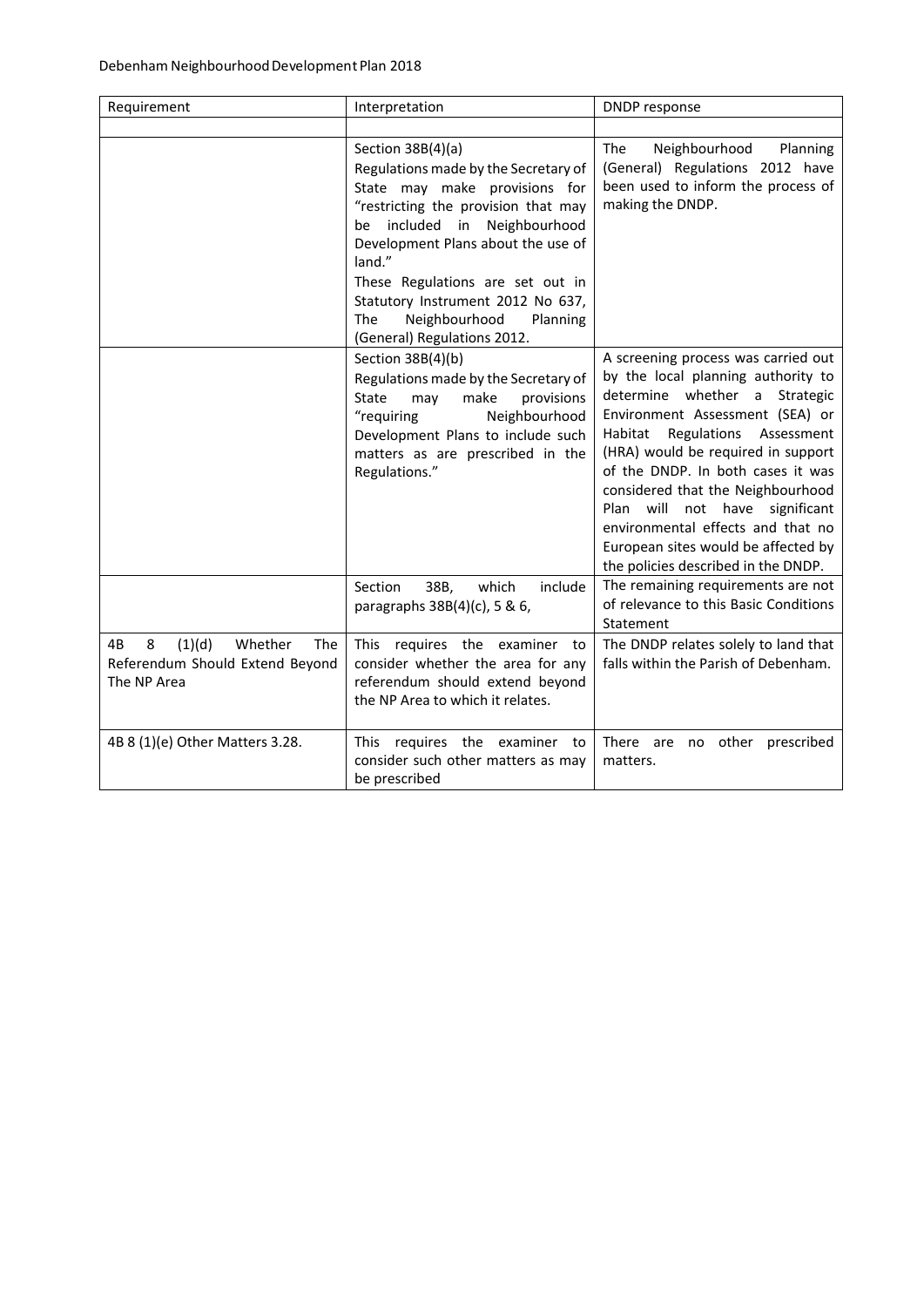## **3. Compliance with Basic Conditions**

Paragraph 8(2) of Schedule 4B of the Town and Country Planning Act sets out the basic conditions that must be met by a draft Neighbourhood Plan. Subsections (a), (d), (e), (f), and (g) are of relevance to this statement.

The Regulations state that the neighbourhood plan will have met the basic conditions if it:

- 1. Has regard to national policies and advice contained in guidance issued by the Secretary of State;
- 2. Contributes to the achievement of sustainable development;
- 3. Is in general conformity with the strategic policies of the development plan for the area; and
- 4. Is compatible with European Union (EU) and European Convention on Human Right (ECHR) obligations.

#### **3.1 National Policy**

The Debenham Neighbourhood Development Plan must have appropriate regard to national policy. The following section describes how the DNDP relates to the National Planning Policy Framework (NPPF, March 2012). The NPPF is framed around a basic premise of the presumption in favour of sustainable development, comprising three main dimensions: economic, social and environmental. It requires the planning system, including the DNDP, where appropriate to:

- contribute to building a strong, responsive and competitive economy, by ensuring that sufficient land of the right type is available in the right places and at the right time to support growth and innovation; and by identifying and coordinating development requirements, including the provision of infrastructure;
- supporting strong, vibrant and healthy communities, by providing the supply of housing required to meet the needs of present and future generations; and by creating a high quality built environment, with accessible local services that reflect the community's needs and support its health, social and cultural well‐being; and
- contributing to protecting and enhancing our natural, built and historic environment; and, as part of this, helping to improve biodiversity, use natural resources prudently, minimise waste and pollution, and mitigate and adapt to climate change including moving to a low carbon economy.

The NPPF, based on its principle of the presumption in favour of sustainable development, contains 12 core planning principles and 13 sustainability goals. The following section identifies how the Debenham Neighbourhood Development Plan meets the basic condition of having regard to the 12 core planning principles.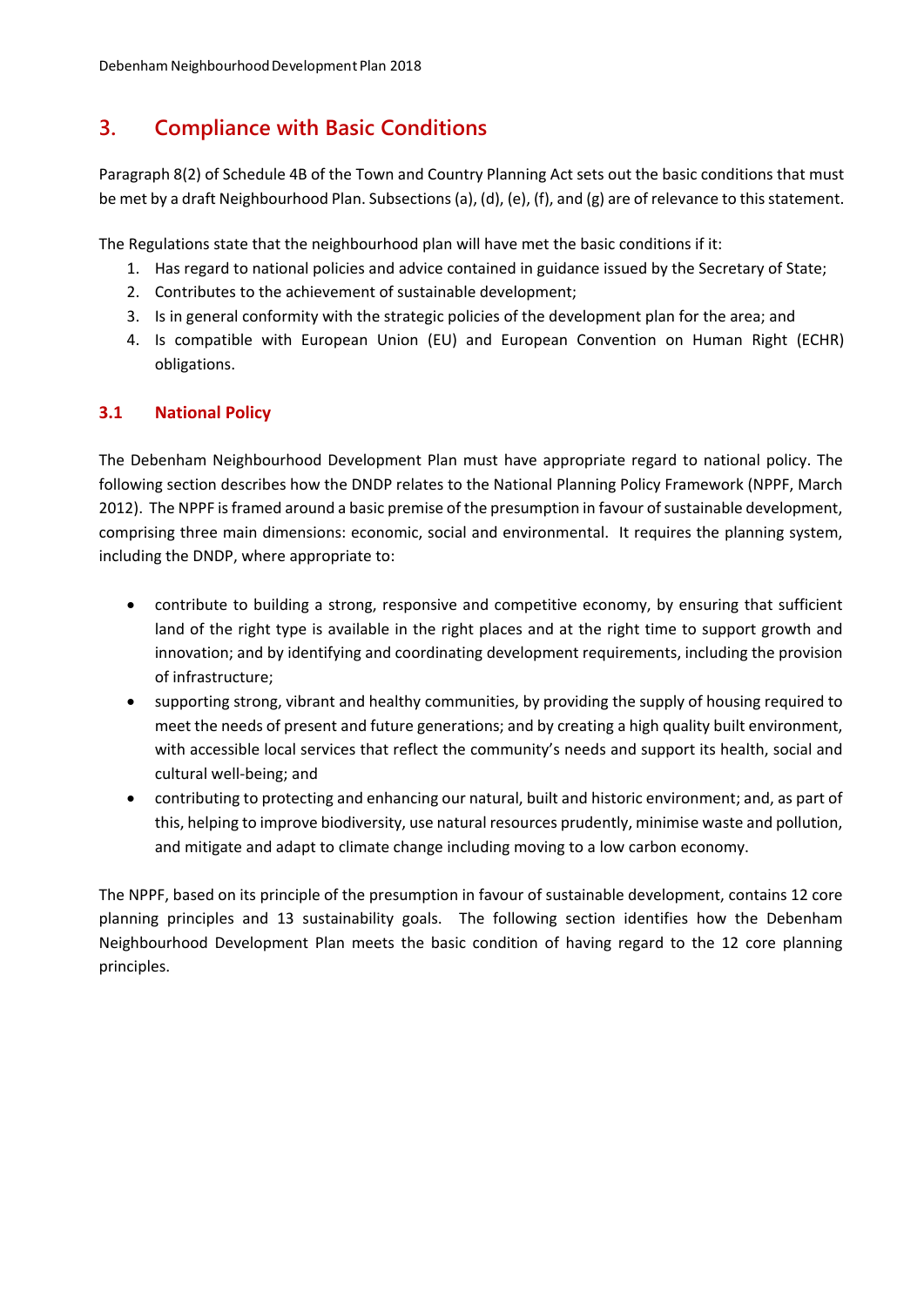## **Core Planning Principles appraisal**

| <b>NPPF Core</b> | <b>Debenham NDP Objectives</b>                                    | <b>Debenham NDP Policies</b>                                         |
|------------------|-------------------------------------------------------------------|----------------------------------------------------------------------|
| Principle        |                                                                   |                                                                      |
| Plan-led         | All the DNDP objectives apply this approach                       | The Plan provides a positive vision to shape how the village and     |
|                  |                                                                   | community to deliver change                                          |
| Enhance and      | Objectives:                                                       | Policy DEB1 provides for up to 316 dwellings to be developed in      |
| improve places   | OBJ1: To provide new and appropriate housing that meets the       | Debenham between 2016 and 2036. This growth will be met              |
|                  | needs of our community, in areas that are the most appropriate in | through the allocation of sites and a windfall allowance.            |
|                  | terms of their impact on the village, and that provide for the    |                                                                      |
|                  | potential number of homes that would satisfy the requirements in  | Policy DEB2 seeks to ensure that the quality of new development      |
|                  | the emerging Joint Local Plan.                                    | serves to complement and enhance the local built environment         |
|                  |                                                                   | whilst respecting the historic character of the parish ensuring      |
|                  |                                                                   | regard is given to local facilities.                                 |
|                  |                                                                   | Policy DEB3 allocates 4 HA of agricultural land north of Ipswich Rd  |
|                  |                                                                   | is allocated for development. The site is shown as site SS0031 on    |
|                  |                                                                   | the plan and could accommodate 60-140 new homes.                     |
|                  |                                                                   |                                                                      |
|                  |                                                                   | Policy DEB4 allocates 1 HA of agricultural land south of Low Road    |
|                  |                                                                   | is allocated for development. The site is shown as site SS0902 on    |
|                  |                                                                   | the plan, It has the potential to deliver 15-35 new homes.           |
|                  |                                                                   | Policy DEB5 allocates 2.5 HA of agricultural land east of Aspall     |
|                  |                                                                   | Road is allocated for development subject to the successful          |
|                  |                                                                   | development of the sites allocated in policies DEB 3 & 4, the actual |
|                  |                                                                   | scale of those developments and the scale of windfall sites that     |
|                  |                                                                   | come forward. If developed this site has the potential to deliver    |
|                  |                                                                   | 37-87 new homes.                                                     |
|                  |                                                                   | Policy DEB6 requires for major developments (over 15 dwellings)      |
|                  |                                                                   | to actively engage with the Parish Council and the community, and    |
|                  |                                                                   | to produce a development brief as part of the design process prior   |
|                  |                                                                   | to the submission of any application.                                |
|                  |                                                                   |                                                                      |
|                  |                                                                   | Policy DEB7 seeks the re-use or conversion of existing buildings,    |
|                  |                                                                   | where viable, follow the broad principles of a sustainable level of  |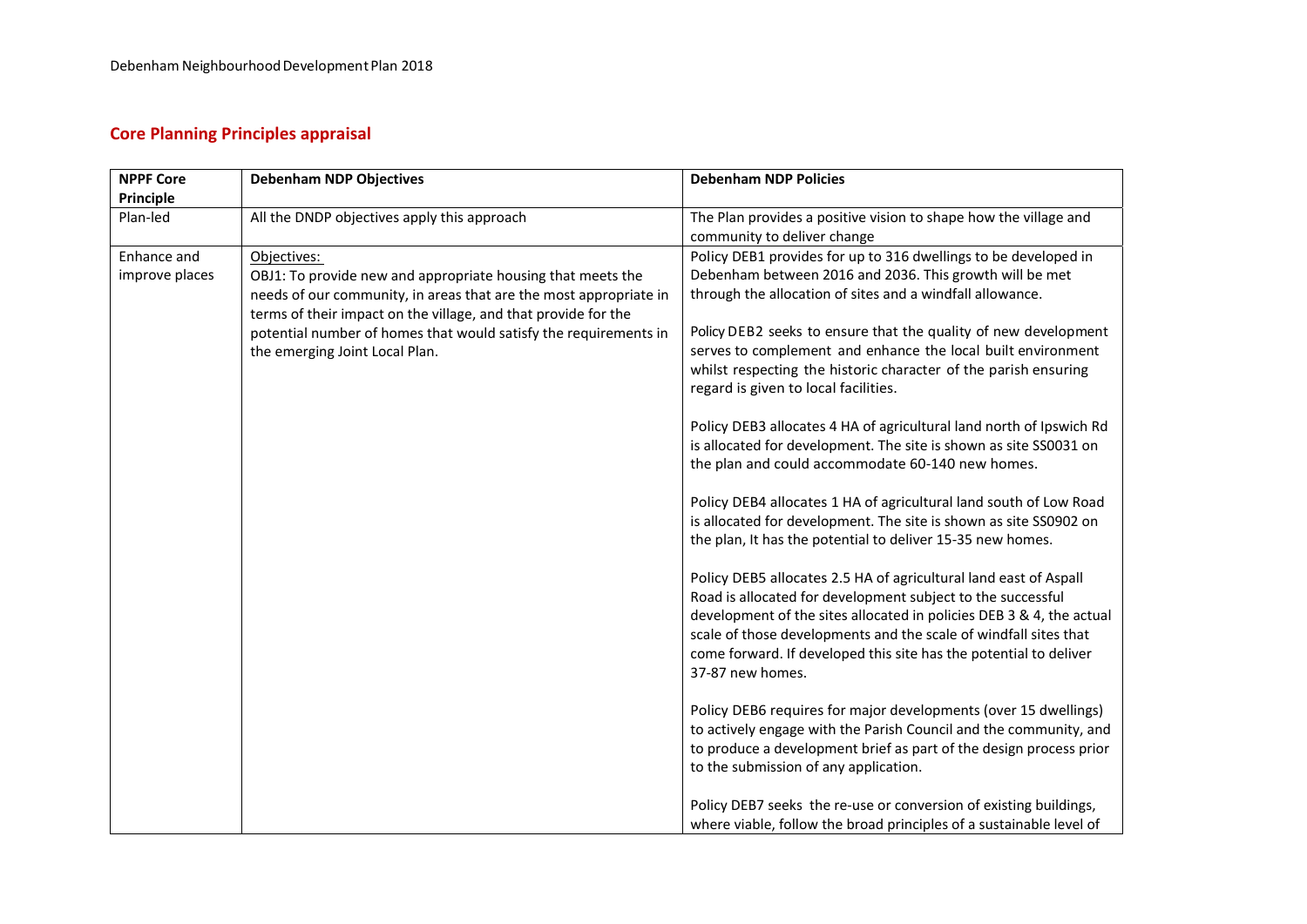| <b>NPPF Core</b>         | <b>Debenham NDP Objectives</b>                                                        | <b>Debenham NDP Policies</b>                                                                                                                                                                                    |
|--------------------------|---------------------------------------------------------------------------------------|-----------------------------------------------------------------------------------------------------------------------------------------------------------------------------------------------------------------|
| <b>Principle</b>         |                                                                                       |                                                                                                                                                                                                                 |
|                          |                                                                                       | design and construction and optimise energy efficiency through<br>the use of design,                                                                                                                            |
|                          |                                                                                       | Policy DEB8 requires housing development to contribute to the<br>existing and future needs of the village, taking into account of both<br>young people's needs and the ageing population.                       |
|                          |                                                                                       | Policy DEB10 requires current Lifetime Homes standards to met on<br>at 10% on sites of more than 9 dwellings, and for 1 on less than 9.                                                                         |
| Sustainable<br>transport | OBJ2: To ease and improve the traffic flow and parking<br>around, and in the village. | Policy DEB11 requires development to identify traffic generation<br>and include measures to mitigate any impacts. Development that<br>would give rise to unacceptable highway dangers will not be<br>permitted. |
|                          |                                                                                       | Policy DEB12 protects the amenity of existing footpaths and<br>bridleways requiring new developments to enhance and add to<br>them where appropriate.                                                           |
| Economic<br>Development  | OBJ3: To support initiatives which enhance the diversity of the<br>local economy.     | Policy DEB13 development proposals for tourism and tourism<br>related activities and facilities will be supported where they are<br>shown to meet to DNDP polices.                                              |
|                          |                                                                                       | Policy DEB14 seeks to protect employment sites and premises and<br>any adverse effect on employment generation, will only be<br>permitted where the local planning authority is satisfied.                      |
|                          |                                                                                       | Policy DEB15 requires all new development to incorporate high<br>speed broadband.                                                                                                                               |
|                          |                                                                                       | Policy DEB16 encourages a range of shops and services to enhance<br>the diversity offered with change of use only permitted if<br>marketed diligently at a fair price continuously for at least one<br>year.    |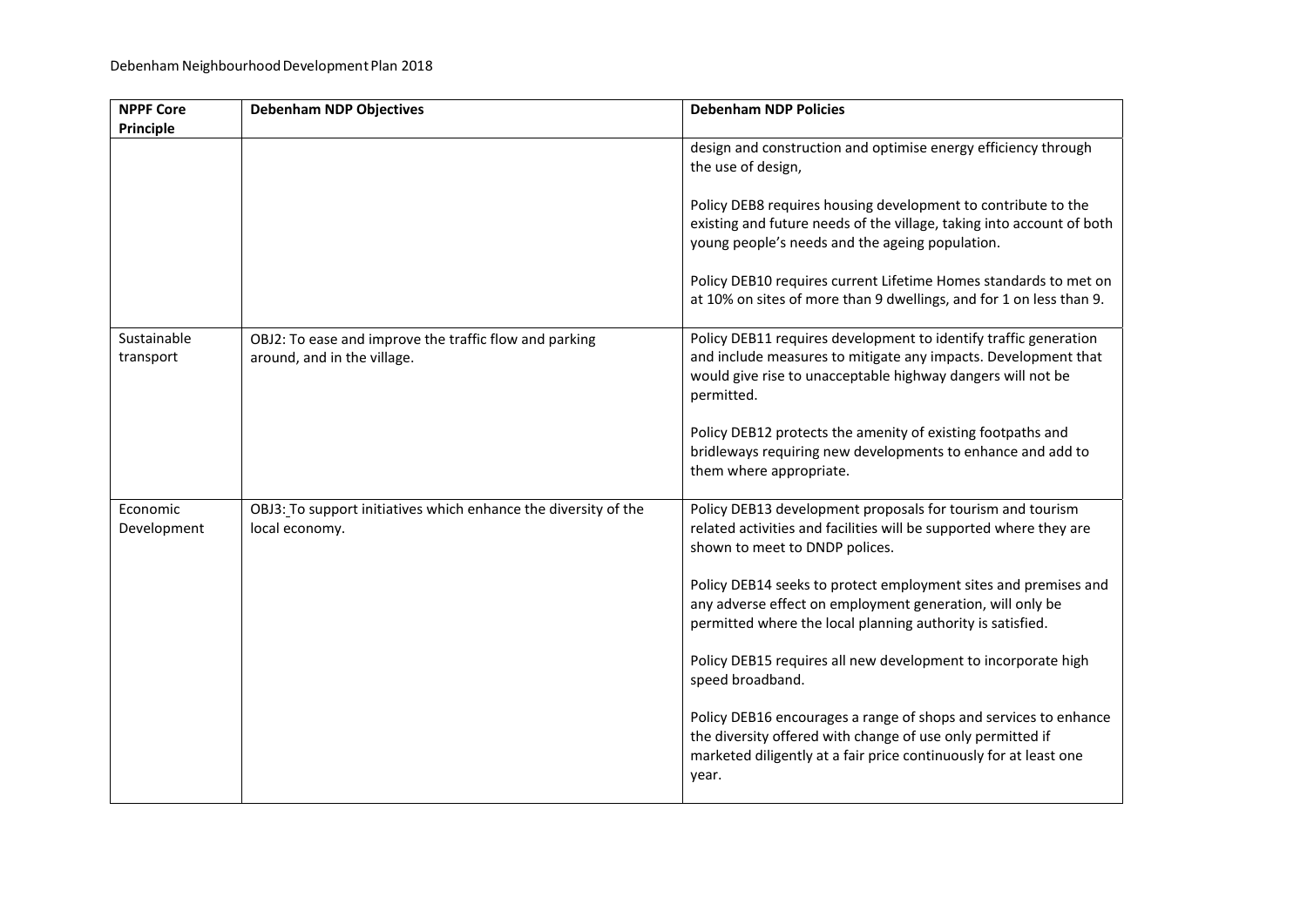| <b>NPPF Core</b>                                     | <b>Debenham NDP Objectives</b>                                                                                  | <b>Debenham NDP Policies</b>                                                                                                                                                                                                                                                                                           |
|------------------------------------------------------|-----------------------------------------------------------------------------------------------------------------|------------------------------------------------------------------------------------------------------------------------------------------------------------------------------------------------------------------------------------------------------------------------------------------------------------------------|
| Principle                                            |                                                                                                                 |                                                                                                                                                                                                                                                                                                                        |
| High quality<br>design and<br>standard of<br>amenity | OBJ4: To protect and enhance the unique and special character of<br>Debenham for residents and visitors.        | Policy DEB17 requires developers to provide landscaping between<br>the boundaries of new and existing developments, together with<br>buffer planting.<br>Policy DEB18 designates new Local Green Spaces and any<br>development on the Local Green Spaces will be resisted other than<br>in very special circumstances. |
|                                                      |                                                                                                                 | Policy DEB19 requires all new residential units to have direct access<br>to an area of private amenity space and if adjacent to existing large<br>front gardens, will be expected to continue with this characteristic.                                                                                                |
|                                                      |                                                                                                                 | Policy DEB20 requires all development to conserve or enhance<br>buildings and public spaces and be of high quality design to<br>promote a strong sense of place and an accessible and inclusive<br>village.                                                                                                            |
|                                                      |                                                                                                                 | Policy DEB21 seeks to ensure the conservation and enhancement<br>the historic environment, proposals should preserve or enhance<br>the significance of the heritage assets of the village, their setting<br>and the wider streetscape, including views into, within and out of<br>the conservation area.               |
|                                                      |                                                                                                                 | Policy DEB22 requires new development that affect the highly<br>valued views, ensure that they continue to be enjoyed including<br>distant buildings, areas of landscape and the boundaries between<br>the village edge and the countryside.                                                                           |
|                                                      |                                                                                                                 | Policy DEB23 requires new developments to retain features of high<br>nature conservation or landscape value.                                                                                                                                                                                                           |
| Health social and<br>cultural well<br>being          | OBJ5: To ensure that with any new housing growth,<br>appropriate infrastructure is provided in a timely manner. | Policy DEB 24 sets out how the Community Infrastructure Levy<br>(CIL) listed in the Community Action Section will be used to deliver<br>the infrastructure improvements and enhancements and priorities.                                                                                                               |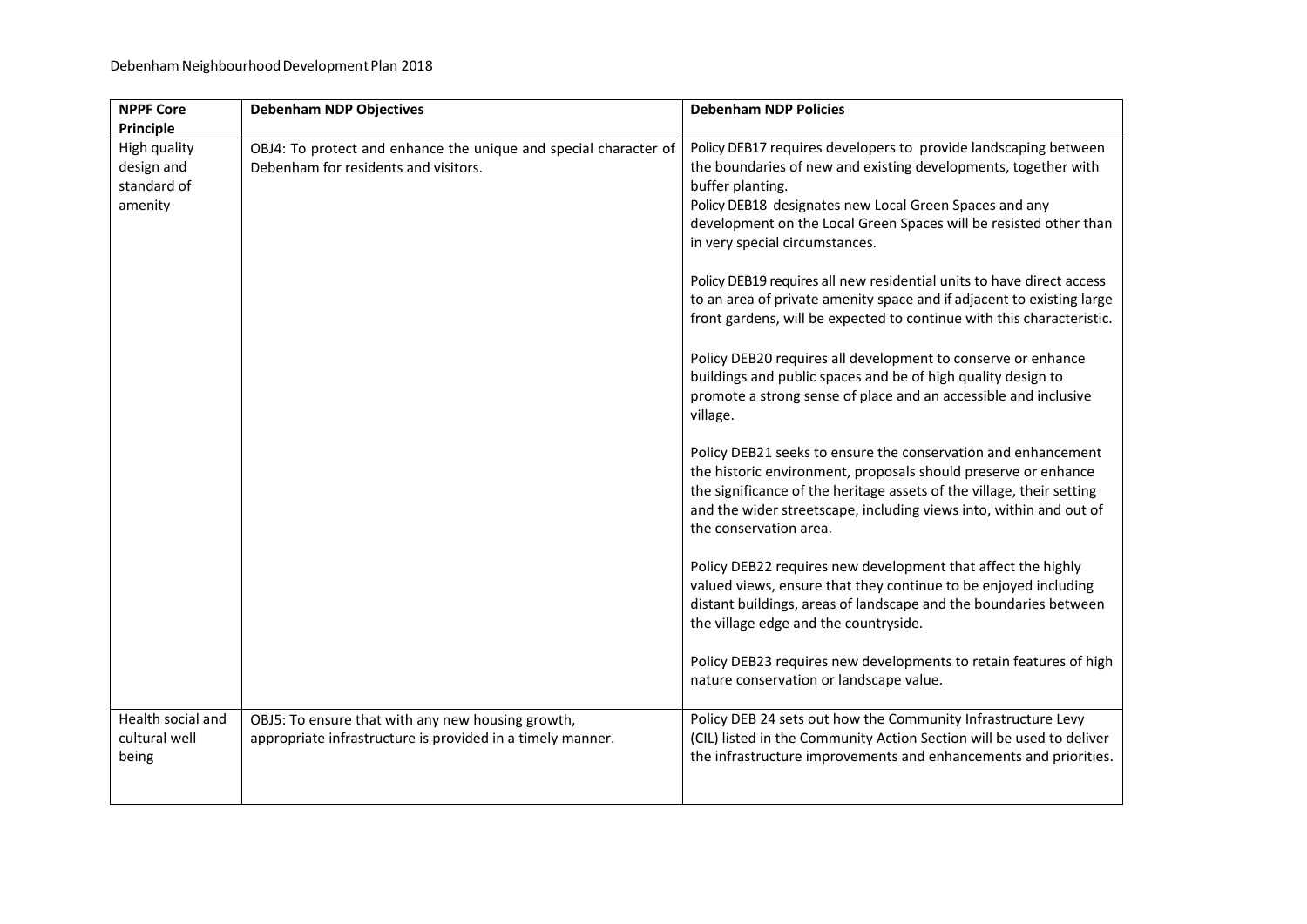Debenham Neighbourhood Development Plan 2018

#### **3.2 The Sustainability Policies in the National Planning Policy Framework (NPPF)**

The following section compares the thirteen Sustainable Development themes of the NPPF with those of the Debenham Neighbourhood Development Plan (DNDP).

#### *1. Building a strong, competitive economy*

The Parish of Debenham wants to build a strong, prosperous rural economy particularly one that will give employment to local people. As the parish grows it is important that local employment opportunities also increase.

Policies DEB13 and DEB14 in the DNDP supports new businesses in the parish as well as the expansion and diversification of existing businesses. The aim is to support the development of a sustainable local economy; and develop tourism initiatives.

Policy DEB15 seeks to increase business competitiveness by facilitating the provision of fibre optic broadband and better connectivity.

#### *2. Ensuring the vitality of town centres*

Parish shops and amenities are located in the village are supported by Policy DEB16 which seeks to locate new development within or on the edge of the centre, thereby encouraging continued support and expansion of those services. Policy DEB15 is aimed at seeking better competitiveness through the provision of enhanced broadband arrangements.

#### *3. Supporting a prosperous rural economy*

The Parish of Debenham wants to build and protect the rural economy particularly one that will give employment to local people. As the parish grows it is important that local employment opportunities also increase.

Policies DEB13 and DEB14 support the development of new small businesses and the expansion and diversification of existing businesses. The availability of fast broadband is often a problem in rural areas, disadvantaging businesses and home workers. Policy DEB15 seeks to facilitate the connection to high speed broadband to support new employment development opportunities.

#### *4. Promoting sustainable transport*

Policy DEB 11 wants to promote sustainable transport particularly aimed at reducing the number of travel journeys and reduce further greenhouse gas emissions. The NPPF says "Plans should protect and exploit opportunities for the use of sustainable transport modes for the movement of goods or people."

#### *5. Supporting high quality communications infrastructure*

We fully support the introduction and maintenance of a high quality communications infrastructure, vital to those who live in rural communities and do not have easy access to services, education and leisure facilities. In particular, the Parish of Debenham is targeting the introduction of a high speed broadband network available to all its local residents and businesses and an improved mobile telecommunications infrastructure. Policy DEB15 seeks to facilitate the connection to high speed broadband in new development.

#### *6. Delivering a wide choice of high quality homes.*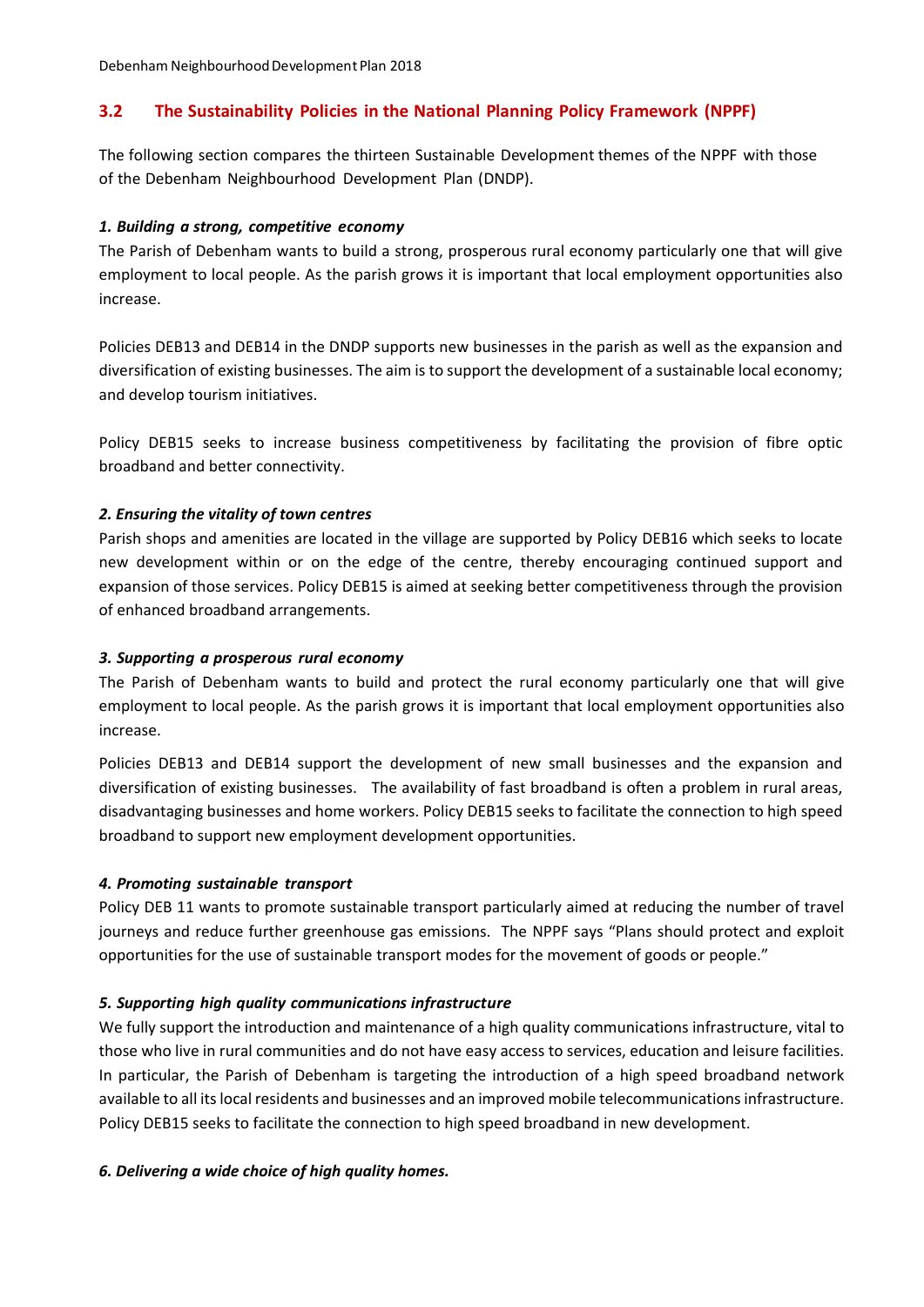Paragraph 50 of the NPPF requires plans to cater for current and future needs, to identify size, type and tenure, and to provide affordable housing where needed. The DNDP makes site allocations for new housing development in sustainable locations, as well as containing policies which enable the development of new homes throughout the plan period and to make provision for the development of affordable housing on rural exception sites. Policies DEB2, DEB6, DEB8 and DEB10 address; scale and location of new development, housing mix, affordable housing and the allocation of affordable housing.

#### *7. Requiring good design.*

Good design is vitally important to ensure that new developments and redevelopments fit in well to their existing surroundings and do not clash with the existing look and feel of an area.

Policy DEB17 requires new development to protect, complement or enhance the historic rural character of the settlement and its hinterland. The approach taken in policy DEB17 is also one which recognises the importance of Debenham's landscape setting in relation to the scale and character of the development schemes.

#### *8. Promoting healthy communities*

DNDP seeks to ensure that any development is proportionate to local need. Policy DEB18 and DEB19 ensures provision of green areas and gardens within development proposals, where appropriate, for local residents to use for recreational purposes. Policy DEB18 designates local green spaces that, having been identified through recognised methodology, make an important contribution to the character and setting of the village. Many of these, such as playing fields and allotments, are spaces that will make a significant contribution to maintaining and improving the health and well‐being of residents.

#### *9. Protecting Green Belt land*

The Debenham Neighbourhood Area does not include any designated green belt.

#### 10. Meeting the challenge of climate change, flooding and coastal change

The Debenham NDP addresses climate change in a number of areas. Policy DEB2 seeks to ensure that sufficient infrastructure capacity exists or can be provided to accommodate proposed development. This will include surface water management in DEB3, DEB4 and DEB5 we allocate sites that perform well in terms of landscape and visual impact; and surface and foul water would discharge.

#### *11. Conserving and enhancing the natural environment*

The Parish of Debenham owes much to its rural location and it is clear from responses to the local questionnaires that it is a key reason for people to live and work here. Local people use the surrounding countryside for leisure purposes and have also indicated a strong interest in community planting projects and improving wildlife habitats. It is likely that some greenfield land will be lost to new development as there is little alternative, however there is a definite objective to keep this loss to a minimum and not to intrude on or near sites of local visual importance.

The NPPF requires the planning system should contribute to and enhance the natural and local environment. Policy DEB18 designates Local Green Spaces and Policy DEB22 protects important views because of their contribution to the character and appearance and their amenity value.

#### *12. Conserving and enhancing the historic environment.*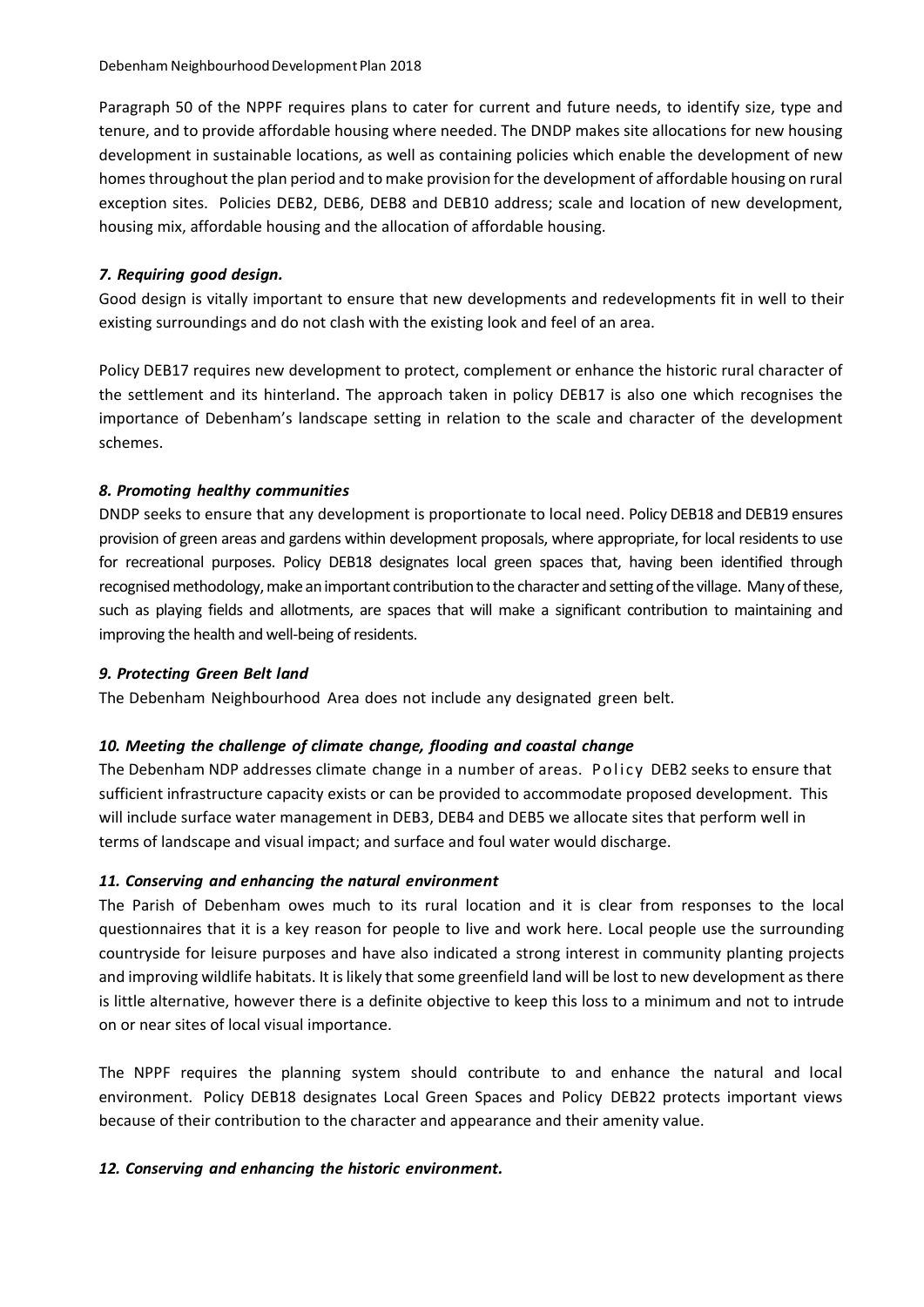Whilst acknowledging the need to meet future development in Debenham it is necessary that this is achieved with the least interference to the visual appeal and setting of the village. Policy DEB21 requires new development to clearly demonstrate that they will be in keeping with the historical character of the conservation area.

#### *13. Facilitating the sustainable use of minerals*

Mineral extraction is excluded development and is therefore not dealt with in the DNDP.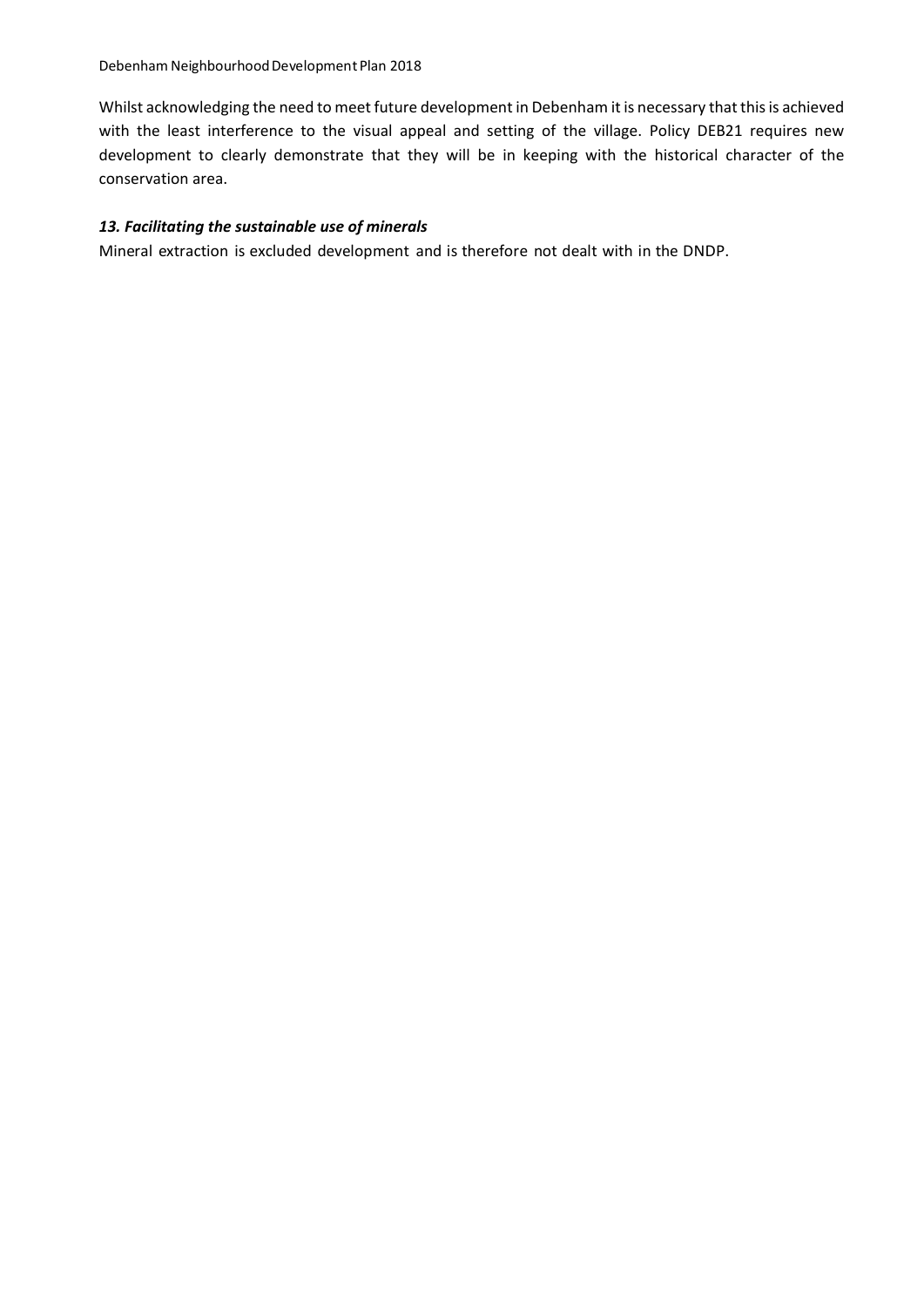Debenham Neighbourhood Development Plan 2018

#### **3.3 Achieving Sustainable Development**

The Debenham NDP is required to contribute to the achievement of sustainable development, as defined in the NPPF and summarised elsewhere in this Basic Conditions Statement. Paragraph 7 of the National Planning Policy Framework states that there are three dimensions to sustainable development:

- to contribute to building a strong, responsive and competitive economy,
- to support strong, vibrant and healthy communities; and
- to contribute to protecting and enhancing the natural, built and historic environment.

The following statements identify how the DNDP delivers sustainable development.

#### **How the DNDP Objectives relate to the three NPPF dimensions of sustainable development**

| <b>NPPF Component</b> | <b>DNDP Objectives</b>                                                                                                                                                                                                                                                                                                                                                                                                                                                                                                                                                                                                     |
|-----------------------|----------------------------------------------------------------------------------------------------------------------------------------------------------------------------------------------------------------------------------------------------------------------------------------------------------------------------------------------------------------------------------------------------------------------------------------------------------------------------------------------------------------------------------------------------------------------------------------------------------------------------|
| <b>Economic</b>       | Objective 1: To provide new and appropriate housing that meets the needs of our<br>community, in areas that are the most appropriate in terms of their impact on the village,<br>and that provide for the potential number of homes that would satisfy the requirements in<br>the emerging Joint Local Plan.<br>Objective 2: To ease and improve the traffic flow and parking around, and in the village.<br>Objective 3: To support initiatives which enhance the diversity of the local economy<br>Objective 5: To ensure that with any new housing growth, appropriate infrastructure is<br>provided in a timely manner |
| <b>Social</b>         | Objective 1: To provide new and appropriate housing that meets the needs of our<br>community, in areas that are the most appropriate in terms of their impact on the village,<br>and that provide for the potential number of homes that would satisfy the requirements in<br>the emerging Joint Local Plan.<br>Objective 3: To support initiatives which enhance the diversity of the local economy<br>Objective 5: To ensure that with any new housing growth, appropriate infrastructure is<br>provided in a timely manner                                                                                              |
| Environmental         | Objective 2: To ease and improve the traffic flow and parking around, and in the village.<br>Objective 4: To protect and enhance the unique and special character of Debenham for<br>residents and visitors.                                                                                                                                                                                                                                                                                                                                                                                                               |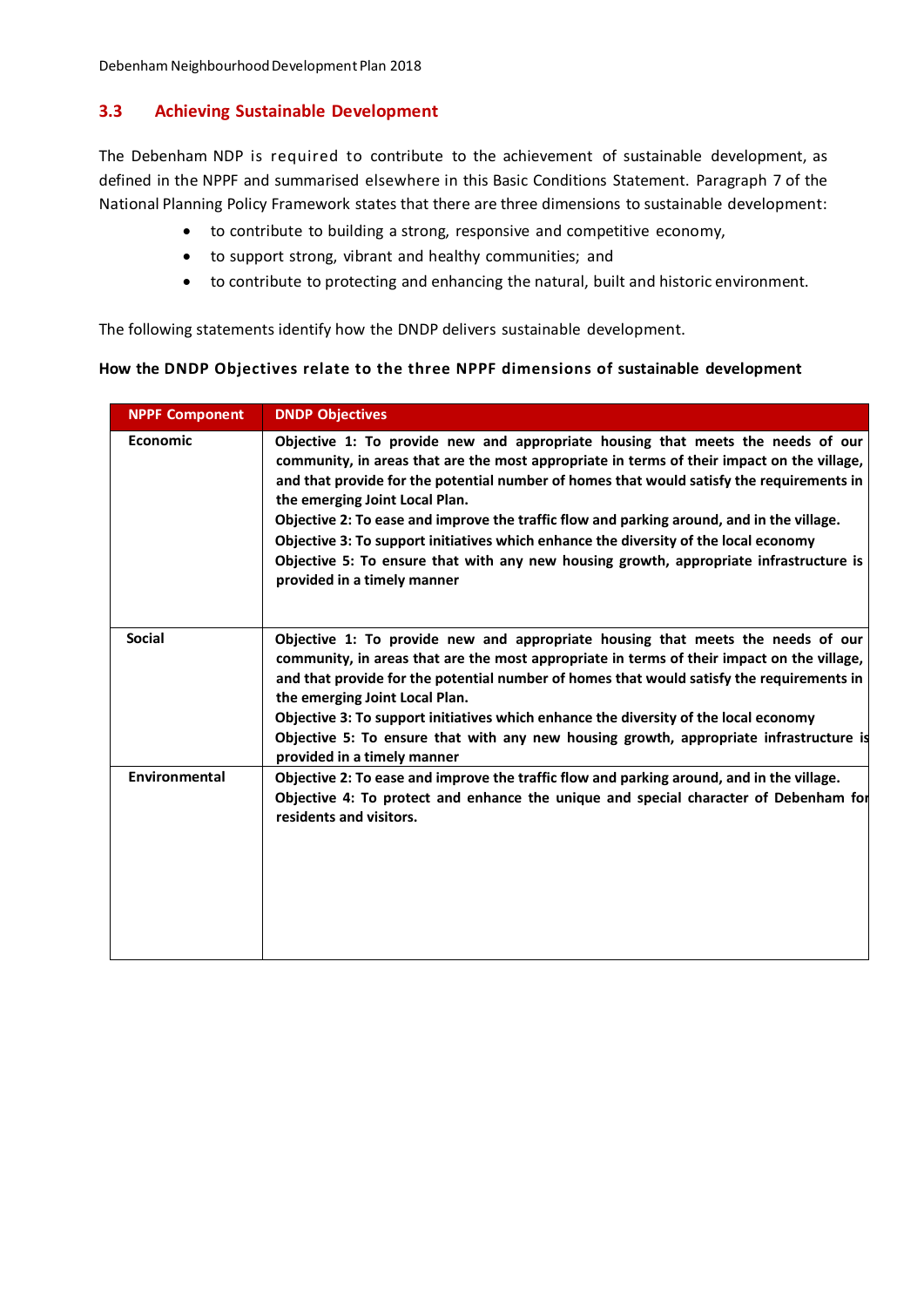#### **3.4 How the purpose of DNDP policies achieve sustainable development**

The table below identifies the purpose of each policy in the DNDP and its intended outcome in relation to achieving sustainable development as defined by the NPPF.

| <b>Policy</b>    | <b>Purpose</b>                                                                                                                    | <b>Outcome</b>                                                                                                                                                                                                                                                             |
|------------------|-----------------------------------------------------------------------------------------------------------------------------------|----------------------------------------------------------------------------------------------------------------------------------------------------------------------------------------------------------------------------------------------------------------------------|
| DEB1             | To identify the minimum housing<br>growth levels and locational<br>strategy for the Neighbourhood<br>Plan                         | Ensures that Debenham plans positively for the amount and<br>location of new housing in the village during the plan period.<br>Directs new development to locations within or closely related to<br>the main part of the village where the exiting services and facilities |
|                  |                                                                                                                                   | are located.                                                                                                                                                                                                                                                               |
| DEB <sub>2</sub> | To Provide criteria for the design<br>and location characteristics of new<br>housing development.                                 | Development will take account of the landscape and built character<br>of the village.<br>Requires proposals to ensure that an adequate level of services,<br>facilities and infrastructure is available or will be provided.                                               |
| DEB3             | Housing site allocation.                                                                                                          | Policy makes provision for housing development during the lifetime<br>of the Plan.                                                                                                                                                                                         |
| DEB4             | <b>Housing Site Allocation</b>                                                                                                    | Policy makes provision for housing development during the lifetime<br>of the Plan.                                                                                                                                                                                         |
| DEB5             | <b>Housing Site Allocation</b>                                                                                                    | Policy makes provision for housing development during the lifetime<br>of the Plan, subject to the successful development of sites DEB3 and<br>DEB4 and the scale of windfall development, to ensure that<br>adequate housing is provided in the village.                   |
| DEB6             | To require developers of major<br>housing development to engage<br>with Parish prior to planning<br>applications being submitted. | Ensures that developers involve the local community in formulating<br>proposals and have a minimal impact on the rural and historic<br>character of the village, traffic generation and meets the<br>community's housing needs.                                            |
| DEB7             | Requiring new development to<br>follow broad principles of<br>sustainable development.                                            | New development will, where viable, have employed sustainable<br>design and construction methods and techniques.                                                                                                                                                           |
| DEB8             | Requiring a mix of house sizes in<br>new housing development                                                                      | Encourages the provision of smaller homes to meet the needs of<br>first time buyers and an ageing population rather than them<br>having to move out of the village.                                                                                                        |
| DEB9             | Sets out requirements for car<br>parking spaces in new development                                                                | Reduces the impact of the car parking on the environment by<br>ensuring adequate car parking spaces are provided within<br>development proposals                                                                                                                           |
| <b>DEB10</b>     | Sets a standard for the provision of<br>Lifetime Homes                                                                            | Ensures a proportion of new housing in the village is suitable for<br>residents' lifetime needs                                                                                                                                                                            |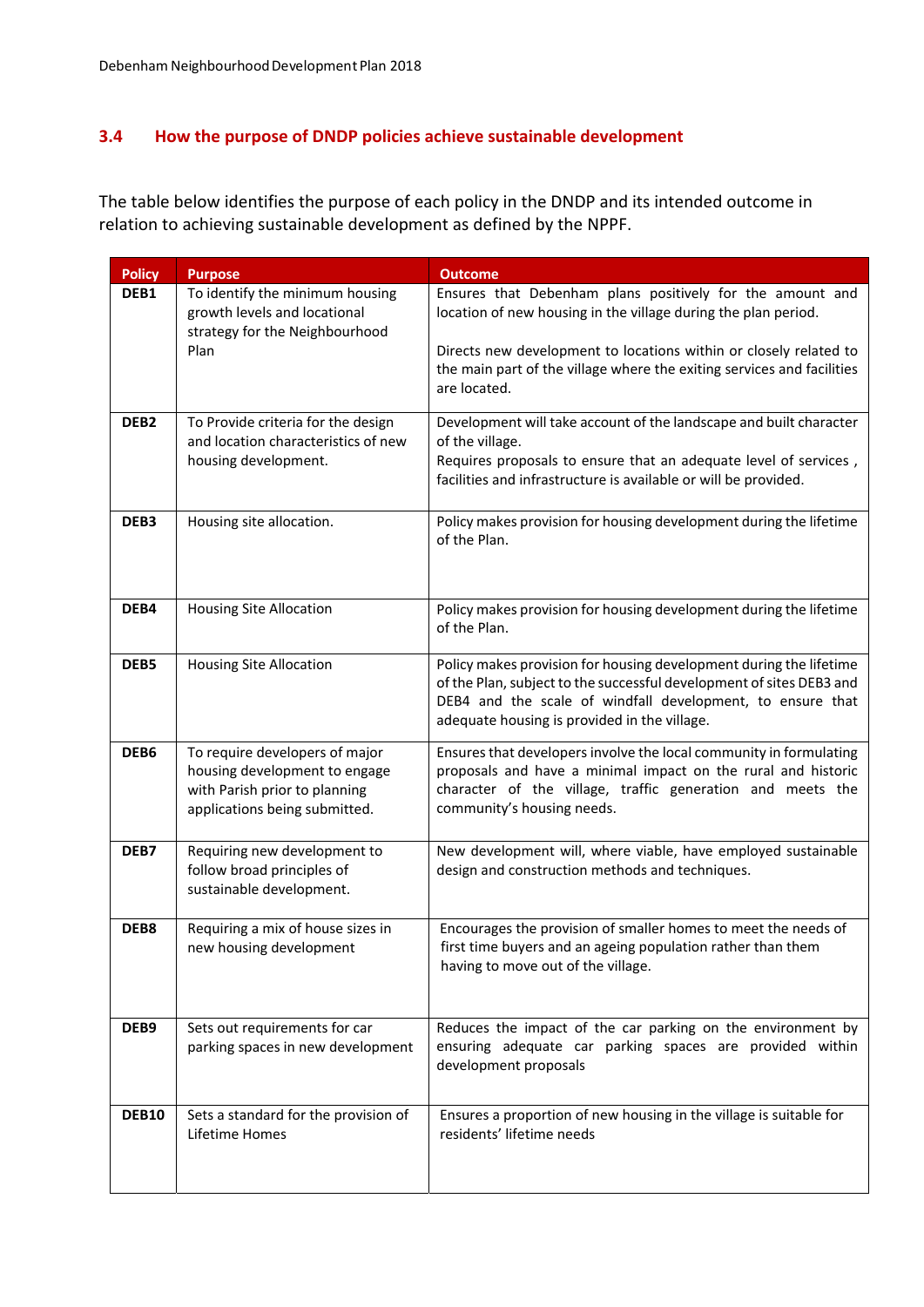| <b>Policy</b>     | <b>Purpose</b>                                                                                                                                                  | <b>Outcome</b>                                                                                                                |
|-------------------|-----------------------------------------------------------------------------------------------------------------------------------------------------------------|-------------------------------------------------------------------------------------------------------------------------------|
| DEB11             | Seeks to minimise any impact of<br>traffic generated from ne<br>development and identify potential<br>opportunities for the provision of<br>public car parking. | The impact of traffic generated by new development has a minimal<br>impact on the highway infrastructure and environment.     |
| <b>DEB12</b>      | Seek to protect and enhance public<br>rights of way                                                                                                             | Increases the opportunity to takes journeys by foot or cycle.                                                                 |
| DEB13             | Supports appropriate tourism<br>related development                                                                                                             | Delivers investment in the local economy.                                                                                     |
| <b>DEB14</b>      | To retain existing employment uses<br>and minimise the loss of<br>employment land                                                                               | Maintains investment in the local economy and the provision of<br>jobs.                                                       |
| <b>DEB15</b>      | Seeks to incorporation of high<br>speed broadband infrastructure in<br>new developments.                                                                        | Increased opportunity for working from home and supports local<br>business establishment and operation.                       |
| <b>DEB16</b>      | Seeks to maintain a retail presence<br>within the central part of the village                                                                                   | Reduces the need to travel out of the village for goods and services.                                                         |
| DEB17             | Seeks to protect any detrimental<br>impact of development on the<br>landscape setting of the village                                                            | Protects the important landscape setting of the village                                                                       |
| DEB18             | Identifies and designates Local<br>Green Spaces                                                                                                                 | Ensures that locally identified green spaces that meet the national<br>criteria are protected from inappropriate development. |
| <b>DEB19</b>      | Seeks to protect and provide<br>amenity spaces and gardens<br>associated with housing<br>development                                                            | Preserves and enhances the distinctiveness, character and sense of<br>place of the built environment.                         |
| DEB <sub>20</sub> | Seeks to conserve or enhance<br>buildings and public spaces                                                                                                     | Preserves and enhances the distinctiveness, character and sense of<br>place of the built environment.                         |
| <b>DEB21</b>      | Seeks to conserve and enhance<br>Debenham's historic environment                                                                                                | Preserves and enhances the distinctiveness, character and sense of<br>place of the built environment.                         |
| DEB <sub>22</sub> | Seeks to protect highly valued views<br>in the Plan area.                                                                                                       | Preserves and enhances the distinctiveness, character and sense of<br>place of the built environment.                         |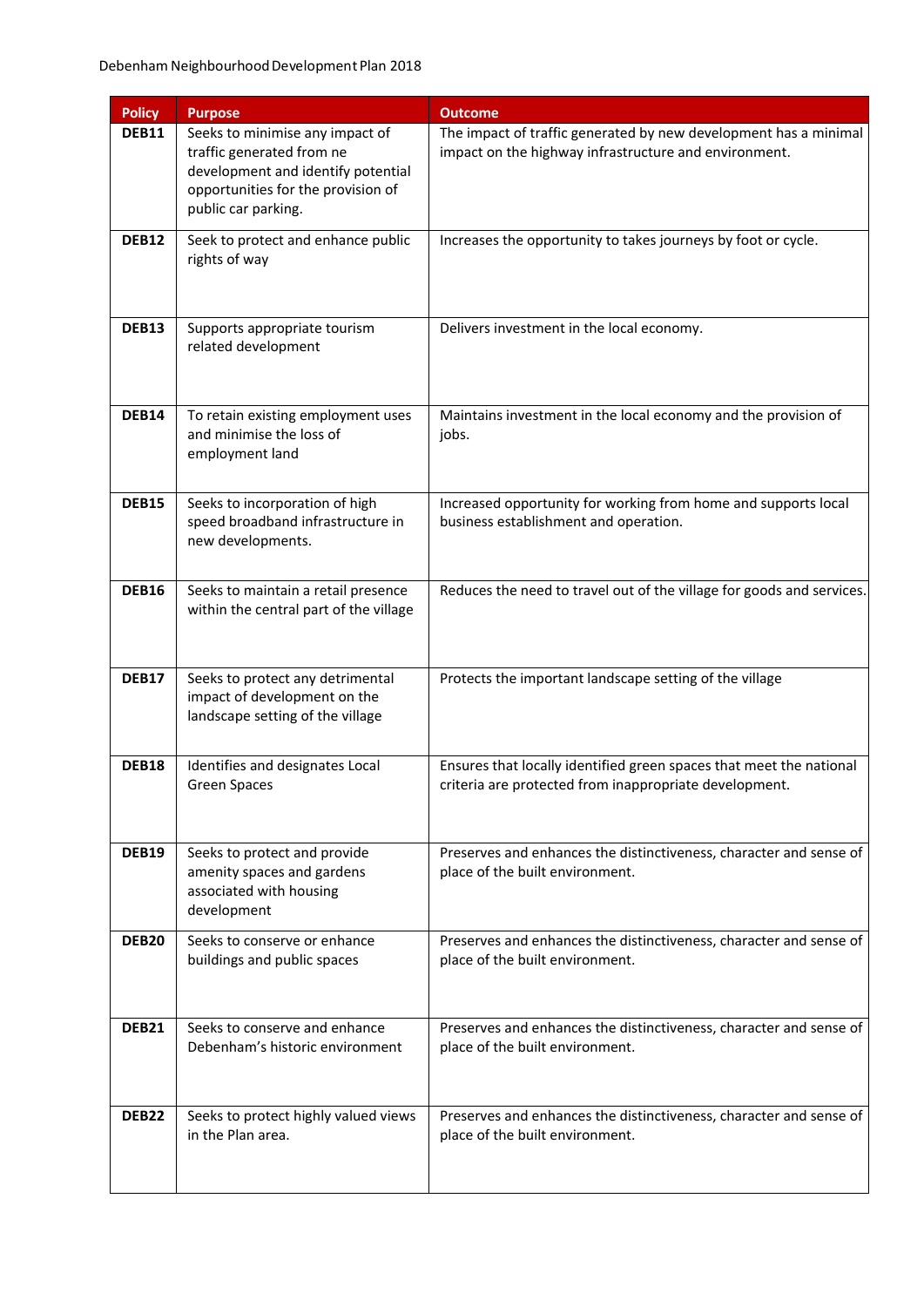#### Debenham Neighbourhood Development Plan 2018

| <b>Policy</b>     | <b>Purpose</b>                                                                 | <b>Outcome</b>                                                                                        |
|-------------------|--------------------------------------------------------------------------------|-------------------------------------------------------------------------------------------------------|
| DEB <sub>23</sub> | Seeks to retain features of high<br>nature conservation or landscape<br>value. | Preserves and enhances the distinctiveness, character and sense of<br>place of the built environment. |
| DEB <sub>24</sub> | Refers to the operation and use of<br>the Community Infrastructure Levy        | Ensures that development has regard to the infrastructure required<br>in the village.                 |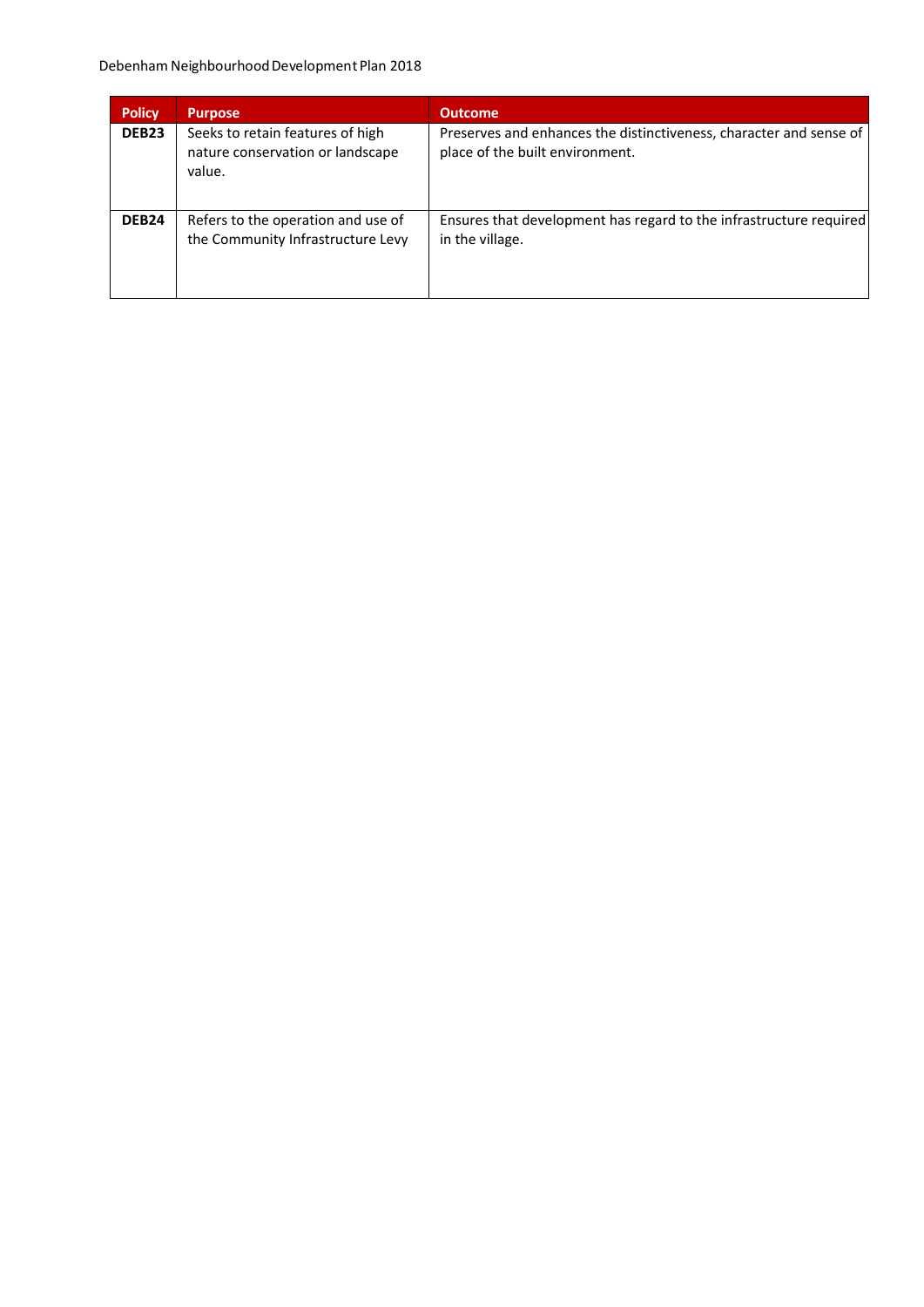#### **3.5 General conformity with the strategic policies contained in the development plan**

The Debenham Neighbourhood Development Plan (DNDP) must demonstrate that it is in general conformity with the development plan for the local authority area concerned. The development plan currently in force for the DNDP is the Mid Suffolk Core Strategy (adopted September 2008), the Core Strategy Focused Review (adopted 2012) and the saved policies of the Mid Suffolk Local Plan (adopted September 1998).

Mid Suffolk District Council has announced its intention to prepare a new joint local plan with Babergh District Council to cover the two local planning authority areas. Consultation on Issues and Options to be considered in the Joint Local Plan took place between January and March 2015 and the District Council's Executive Committee considered a new Local Development Scheme on 6 June 2016 that would see the Joint Local Plan being submitted for examination to the Secretary of State in July 2017. However, given the early stages of preparation, there is no requirement for the DNDP to be in conformity with anything published in relation to the Joint Local Plan.

#### Vision of DNDP and the Mid Suffolk Core Strategy 2008

The Mid Suffolk Core Strategy 2008 Vision states, in relation to the DNDP, that:

- By 2025 the district will become a more prosperous, healthy, safer, attractive and greener place to live with fewer inequalities, improved access to and provision of housing, employment and services for all;
- Concentrating employment opportunities where they are most accessible, including Key Service Centres;
- Key Service Centres will accommodate appropriate levels of residential growth;
- The Vision will be achieved in ways that reduce the impact of society on the environment, improve the quality of design of the built environment and protect and enhance settlement character, environmental assets such as its biodiversity, geodiversity and historic environment;
- Development will need to address the issues of energy and resource conservation; good design in new development; incorporate sustainable drainage systems; and the enhancement of the natural and built environment and heritage

The DNDP Vision is set out below, broken down in to distinct elements, with an indication as to how it conforms with the Core Strategy Vision.

|                                                                             | <b>Conformity with Core</b> |
|-----------------------------------------------------------------------------|-----------------------------|
| <b>DNDP Vision</b>                                                          | <b>Strategy Vision</b>      |
| "Debenham will strive to celebrate its proud heritage,                      | Conforms                    |
| develop a vibrant economy,                                                  | Conforms                    |
| and support a thriving community.                                           | Conforms                    |
| Our community will endeavour to ensure that it remains at ease with itself" | Conforms                    |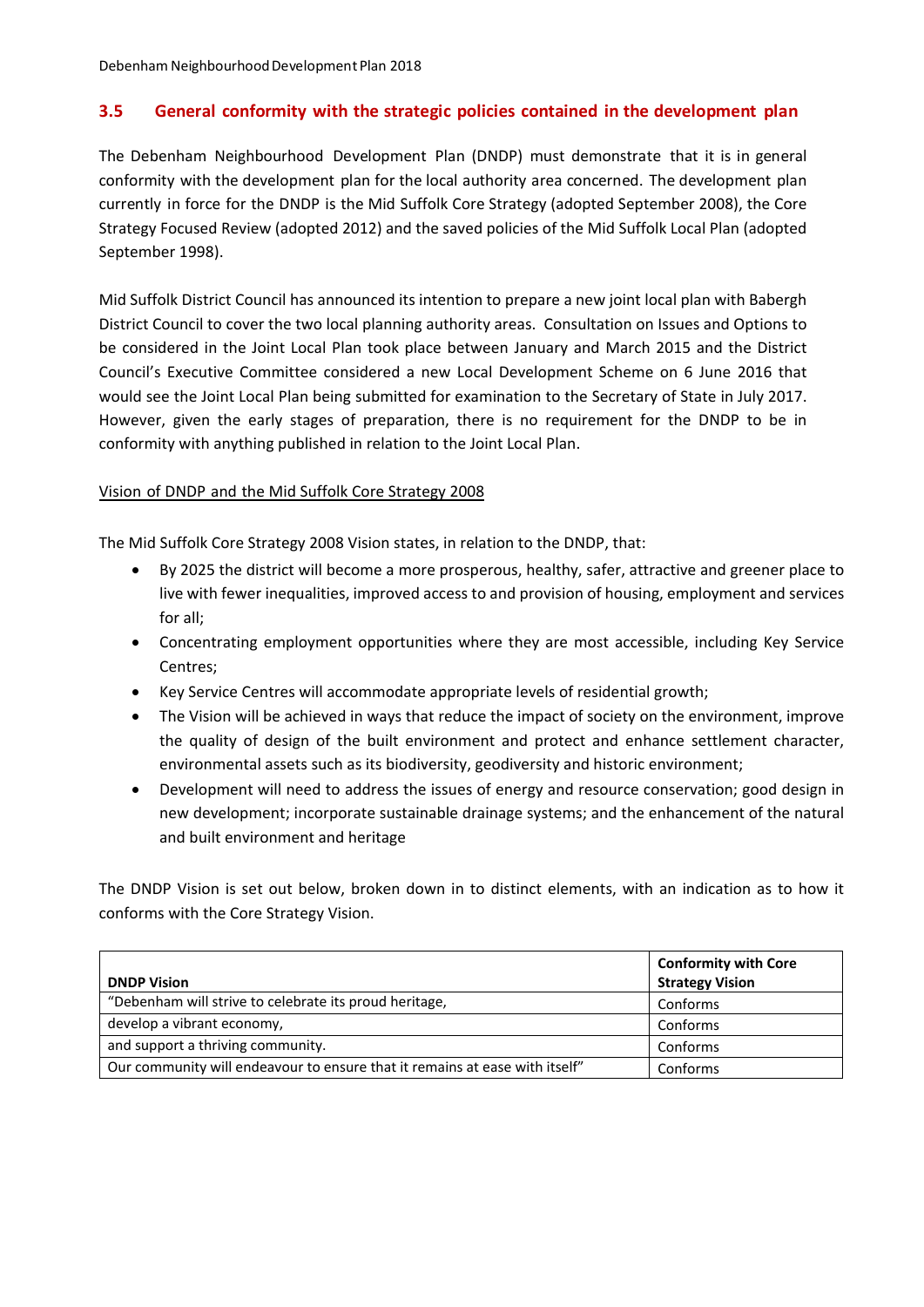## **Fit of the Objectives of Debenham Neighbourhood Development Plan with the Mid Suffolk Core Strategy 2008 as amended by the Focused Review 2012**

The table below identifies how the objectives of the Core Strategy and the DNDP complement each other.

| <b>Core Strategy Objective</b>                                                                        |             | <b>Neighbourhood Plan Objectives</b>                                  |
|-------------------------------------------------------------------------------------------------------|-------------|-----------------------------------------------------------------------|
| SO1: To protect, manage, enhance and restore the                                                      | Objective 4 | To protect and enhance the unique and                                 |
| landscape, biodiversity and geodiversity of the district.                                             |             | special character of Debenham for                                     |
|                                                                                                       |             | residents and visitors.                                               |
| SO2: To seek to improve water quality and reduce                                                      | Objective 5 | To ensure that with any new housing                                   |
| pollution to the wider environment                                                                    |             | infrastructure<br>growth, appropriate<br><b>is</b>                    |
|                                                                                                       |             | provided in a timely manner.                                          |
| SO3 (2012): To respond to the possible harm caused                                                    | Objective 2 | To ease and improve the traffic flow and                              |
| by climate change Mid Suffolk will seek to minimise its                                               |             | parking around, and in the village.                                   |
| carbon footprint, by encouraging a shift to more                                                      |             |                                                                       |
| sustainable travel patterns. In particular the Council                                                |             |                                                                       |
| will address congestion and pollution and ensure that                                                 |             |                                                                       |
| all new development minimises its carbon emissions,                                                   |             |                                                                       |
| and carbon consumption and is adapted to future                                                       |             |                                                                       |
| climate change.                                                                                       |             |                                                                       |
| SO4: To protect, manage, enhance and restore the                                                      | Objective 4 | To protect and enhance the unique and                                 |
| historic heritage / environment and the unique                                                        |             | special character of Debenham for                                     |
| character and identity of the towns and villages by                                                   |             | residents and visitors.                                               |
| ensuring that new developments are appropriate in                                                     |             |                                                                       |
| terms of scale and location in the context of                                                         |             |                                                                       |
| settlement form and character.                                                                        |             |                                                                       |
| SO5: Reinforce the vitality and viability of local shops,                                             | Objective 3 | To support initiatives which enhance the                              |
| schools, services, recreation and community facilities                                                |             | diversity of the local economy                                        |
| in towns and key service centres and primary villages.                                                |             |                                                                       |
| SO6 (2012): Provision of housing, employment, retail<br>infrastructure and access to services will be | Objective 5 | To ensure that with any new housing                                   |
| coordinated to ensure that delivery of necessary                                                      |             | growth, appropriate infrastructure is<br>provided in a timely manner. |
| infrastructure takes place to accommodate new                                                         |             |                                                                       |
| development and to enable communities to be                                                           |             |                                                                       |
| balanced, inclusive and prosperous.                                                                   |             |                                                                       |
| SO7: To support sustainable communities by locating                                                   | Objective 3 | To support initiatives which enhance the                              |
| development where it will enable people to access                                                     |             | diversity of the local economy                                        |
| jobs and key services, such as education, health,                                                     |             |                                                                       |
| recreation and other facilities recognising and                                                       | Objective 5 | To ensure that with any new housing                                   |
| respecting the diversity in the function and character                                                |             | appropriate infrastructure<br>growth,<br>is                           |
| of Mid Suffolk's towns, key service centres and                                                       |             | provided in a timely manner.                                          |
| primary and secondary villages and countryside.                                                       |             |                                                                       |
| SO8: To meet the requirement set by the Regional                                                      |             | The Regional Spatial Strategy housing targets were                    |
| Spatial Strategy for new housing while maintaining the                                                |             | quashed in 2013.                                                      |
| special character of Mid Suffolk's towns, villages and                                                | Objective 1 | To provide new and appropriate housing                                |
| countryside. New development will be of a high                                                        |             | that meets the needs of our community, in                             |
| standard of design and layout and will address the                                                    |             | areas that are the most appropriate in                                |
| need for energy and resource conservation.                                                            |             | terms of their impact on the village, and                             |
|                                                                                                       |             | that provide for the potential number of                              |
|                                                                                                       |             | homes that would satisfy the requirements                             |
|                                                                                                       |             | in the emerging Joint Local Plan                                      |
| SO9: Planning and housing policies will maximise the                                                  | Objective 1 | To provide new and appropriate housing                                |
| provision of affordable housing to meet local needs.                                                  |             | that meets the needs of our community, in                             |
|                                                                                                       |             | areas that are the most appropriate in                                |
|                                                                                                       |             | terms of their impact on the village, and                             |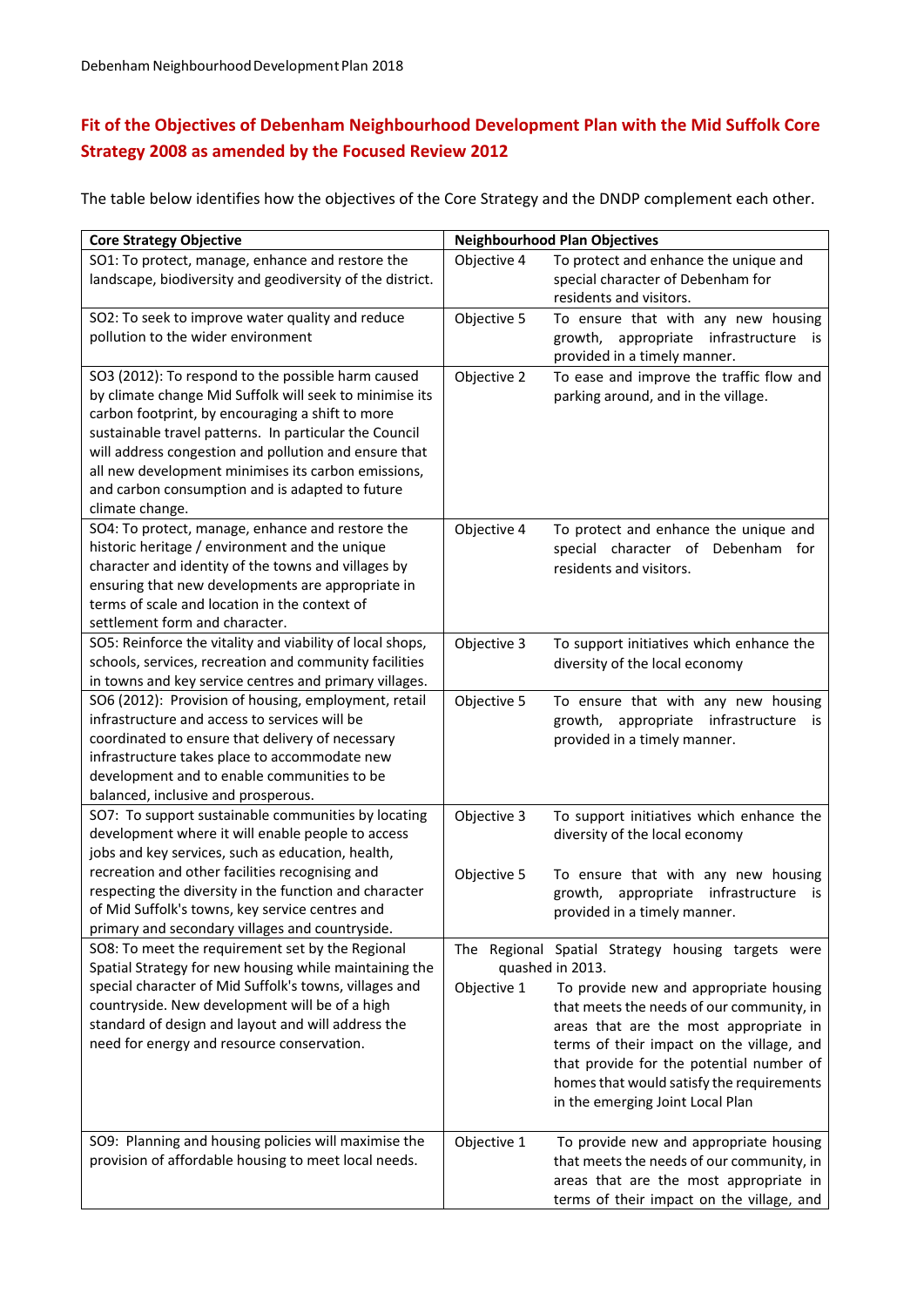| <b>Core Strategy Objective</b>                                                                                |             | <b>Neighbourhood Plan Objectives</b>                                       |
|---------------------------------------------------------------------------------------------------------------|-------------|----------------------------------------------------------------------------|
|                                                                                                               |             | that provide for the potential number of                                   |
|                                                                                                               |             | homes that would satisfy the requirements                                  |
| SO10: To prepare for an ageing population, including                                                          | Objective 1 | in the emerging Joint Local Plan<br>To provide new and appropriate housing |
| the provision and retention of community facilities                                                           |             | that meets the needs of our community, in                                  |
| and suitable housing, including sheltered and assisted                                                        |             | areas that are the most appropriate in                                     |
| accommodation.                                                                                                |             | terms of their impact on the village, and                                  |
|                                                                                                               |             | that provide for the potential number of                                   |
|                                                                                                               |             | homes that would satisfy the requirements                                  |
|                                                                                                               |             | in the emerging Joint Local Plan                                           |
| SO11: To support the growth of the local economy                                                              | Objective 3 | To support initiatives which enhance the                                   |
| and rural regeneration in ways which are compatible                                                           |             | diversity of the local economy                                             |
| with environmental objectives, and which deliver                                                              |             |                                                                            |
| increased prosperity for the whole community.                                                                 |             |                                                                            |
| SO12: Promote high quality, sustainable tourism.                                                              | Objective 3 | To support initiatives which enhance the                                   |
|                                                                                                               |             | diversity of the local economy                                             |
| SO13: Support and enable public and community                                                                 | Objective 2 | To ease and improve the traffic flow and                                   |
| transport services and encourage walking and cycling                                                          |             | parking around, and in the village.                                        |
| initiatives to provide access to jobs, shops and services                                                     |             |                                                                            |
| and consider new methods of delivering and                                                                    |             |                                                                            |
| protecting existing services for smaller communities.<br>SO14: To provide accessible and varied opportunities | Objective 5 |                                                                            |
| for leisure, cultural and recreational activities in order                                                    |             | To ensure that with any new housing                                        |
| to promote healthy lifestyles.                                                                                |             | growth, appropriate infrastructure is<br>provided in a timely manner.      |
| SO15: To develop vibrant and prosperous towns and                                                             | Objective 3 | To support initiatives which enhance the                                   |
| service centres by encouraging development that                                                               |             | diversity of the local economy                                             |
| supports their function with a range of good quality                                                          |             |                                                                            |
| jobs, businesses, shops and services that meet the                                                            |             |                                                                            |
| needs of local people.                                                                                        |             |                                                                            |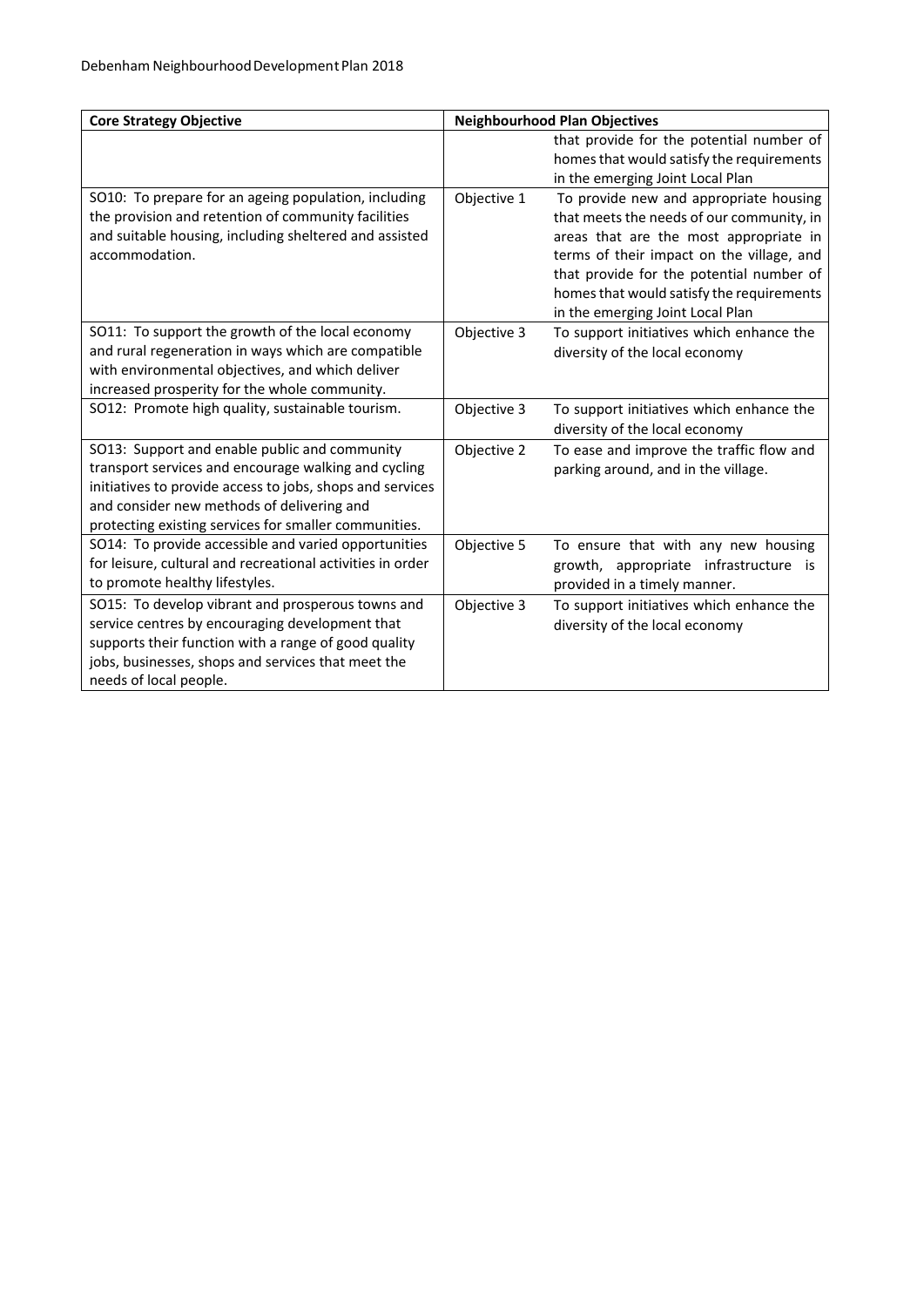#### **3.6 Compatibility of the DNDP with the Strategic Policies of the Development Plan**

The Government's Planning Practice Guidance states:

"Strategic policies will be different in each local planning authority area. When reaching a view on whether a policy is a strategic policy the following are useful considerations:

- whether the policy sets out an overarching direction or objective
- whether the policy seeks to shape the broad characteristics of development
- the scale at which the policy is intended to operate
- whether the policy sets a framework for decisions on how competing priorities should be balanced
- whether the policy sets a standard or other requirement that is essential to achieving the wider vision and aspirations in the Local Plan
- in the case of site allocations, whether bringing the site forward is central to achieving the vision and aspirations of the Local Plan
- whether the Local Plan identifies the policy as being strategic"

A significant number of policies in the Mid Suffolk Local Plan (1998) are officially "saved" by direction of the Secretary of State in accordance with the Planning and Compulsory Purchase Act 2004. In total these amount to over 150 policies. Mid Suffolk District Council has not identified which of the saved local plan policies are of a strategic nature. In the absence of this, we have assessed compatibility of the DNDP policies against all policies that are considered relevant to Debenham. Those that are not considered relevant are listed in Appendix A of this statement.

The Core Strategy (2008) and Focused Review (2012) remain the relevant in relation to the assessment of the Neighbourhood Plan whereas the emerging Joint Babergh / Mid Suffolk Local Plan is at an early stage of preparation and is not capable of assessment at this time.

The table below provides details of the policies in the development plan, a link to the DNDP policy (where relevant) and a narrative of conformity of the DNDP with the development plan.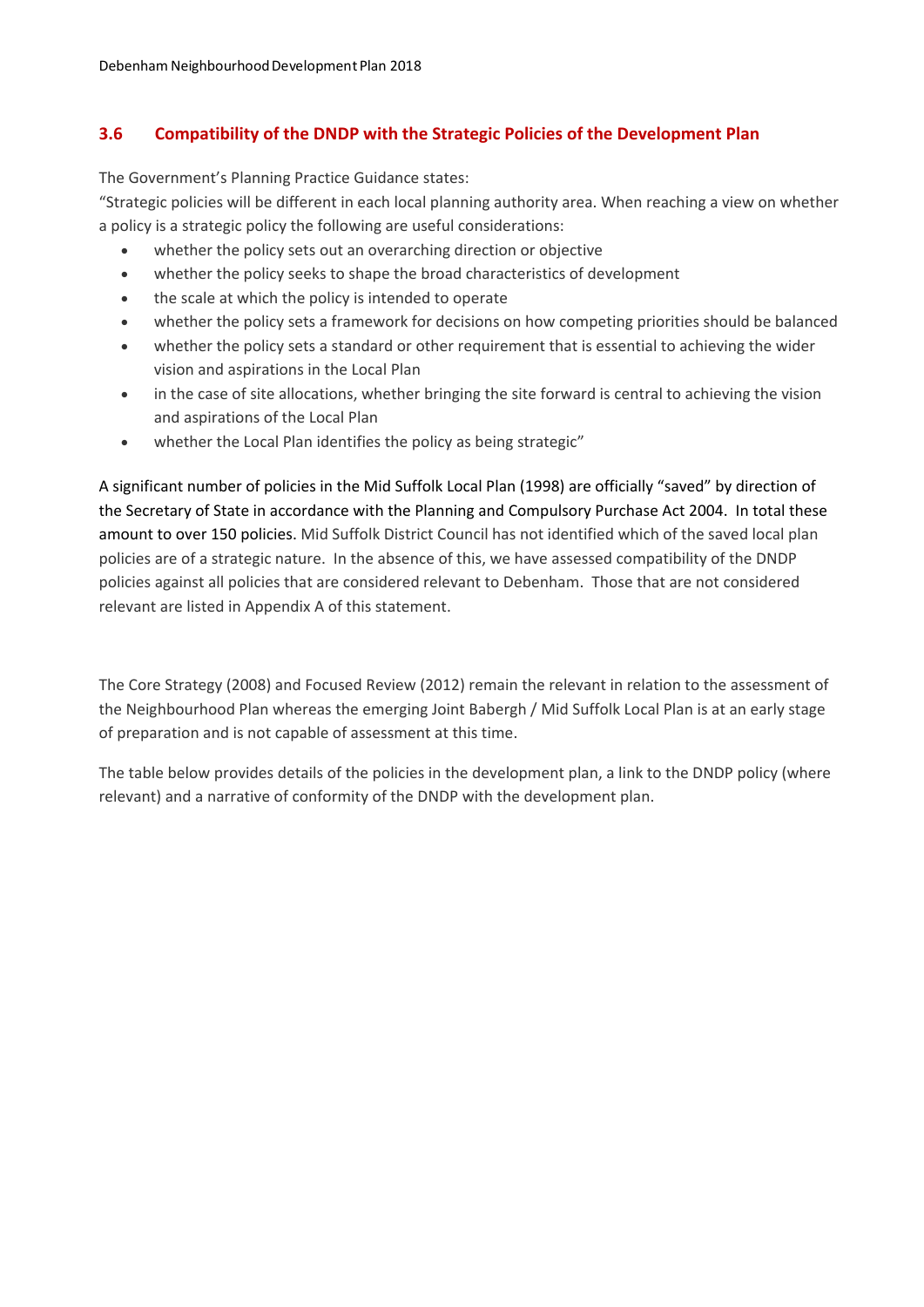| <b>Local Plan Strategic Policy</b>                              | <b>Neighbourhood Plan Policy</b>                                                                                                                               | <b>Comment</b>                                                                                                                                                                                                                                                                              |
|-----------------------------------------------------------------|----------------------------------------------------------------------------------------------------------------------------------------------------------------|---------------------------------------------------------------------------------------------------------------------------------------------------------------------------------------------------------------------------------------------------------------------------------------------|
| Mid Suffolk Core Strategy 2008                                  |                                                                                                                                                                |                                                                                                                                                                                                                                                                                             |
| CS1: Settlement Hierarchy                                       | DEB1 - Growth                                                                                                                                                  | Policy CS1 identifies Debenham as a Key Service Centre. The DNDP provides<br>opportunities for sustainable growth of housing, jobs and services.                                                                                                                                            |
| CS2: Development in the Countryside and<br>Countryside Villages | DEB1 - Growth                                                                                                                                                  | Policy CS2 restricts development in the countryside to defined categories. The DNDP<br>confirms this approach.                                                                                                                                                                              |
| CS3: Reduce contributions to Climate<br>Change                  | No specific policies apply                                                                                                                                     | The policy relates to standalone renewable energy proposals and sustainable<br>construction techniques. The DNDP does not undermine this policy.                                                                                                                                            |
| CS4: Adapting to Climate Change                                 | No specific policies apply                                                                                                                                     | The policy covers flood risk, pollution and protection of biodiversity. The DNDP does not<br>propose development in the Flood Zones around the village and does not undermine the<br>remainder of the policy.                                                                               |
| CS5: Mid Suffolk's Environment                                  | DEB17 - Landscaping<br>DEB18 - Green Spaces<br>DEB19 - Gardens<br>DEB20 - Public Realm<br>DEB21 - Conservation<br>DEB22 - Views<br>DEB23 - Nature Conservation | The policy seeks to maintain and enhance the environment, including the historic<br>environment. The policies referred to in the DNDP complement these policies.                                                                                                                            |
| CS6: Services and Infrastructure                                | DEB6 - Consultation with the<br>Parish Council<br>DEB15 - Broadband<br>DEB16 - Debenham's Retail<br>Core<br>DEB24 - Financial<br>Contributions                 | The policy requires development to provide or support the delivery of appropriate<br>infrastructure. The range of policies identified seek to ensure that development will not<br>have a detrimental impact on maintaining and improving the services and infrastructure<br>in the village. |
| CS7: Brownfield Target                                          | DEB1 - Growth                                                                                                                                                  | The Core Strategy sets a target of 50% of new homes on brownfield sites. The DNDP<br>makes an allowance for windfall development on currently unidentified brownfield sites<br>within the Plan Area.                                                                                        |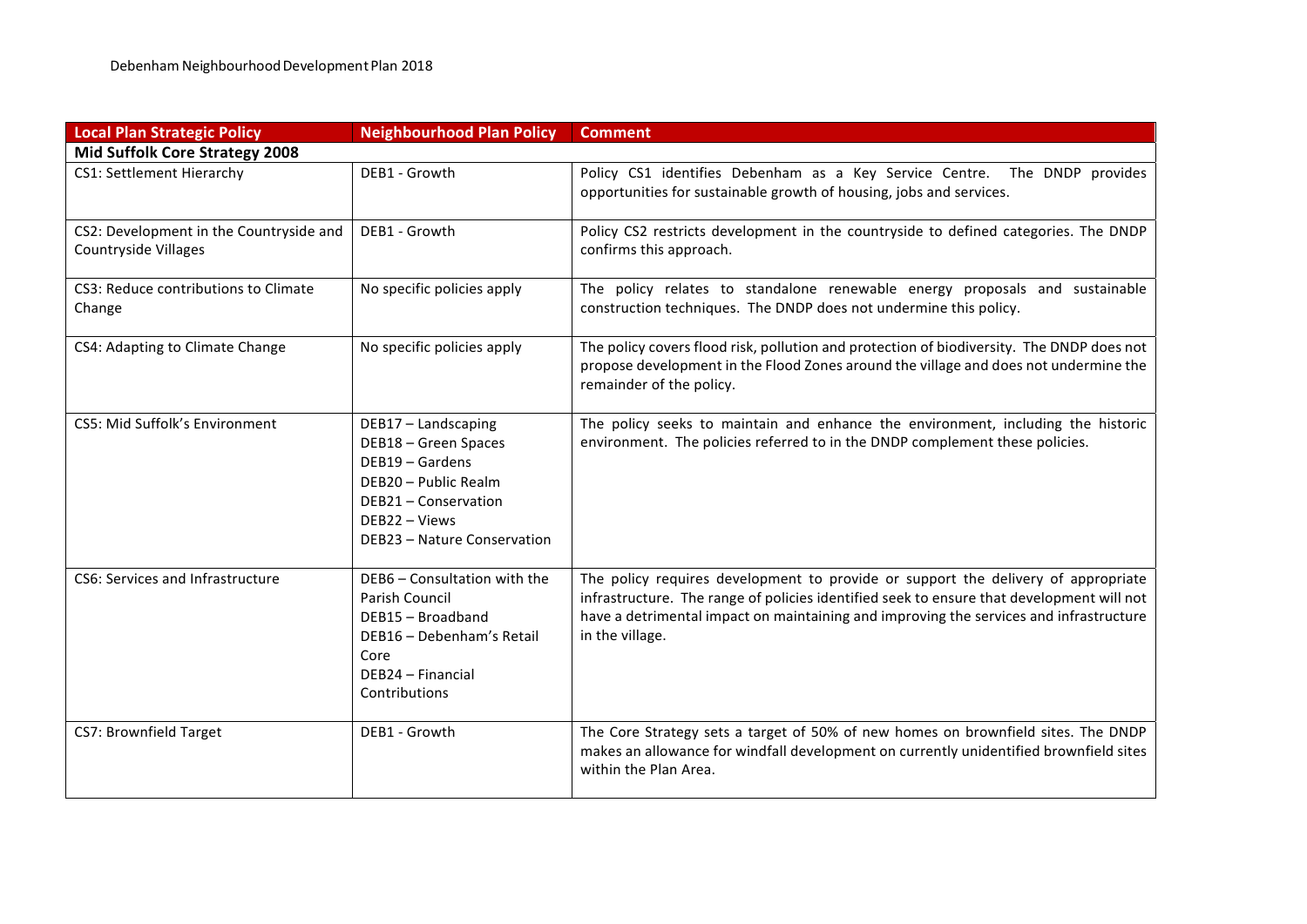| <b>Local Plan Strategic Policy</b> | <b>Neighbourhood Plan Policy</b> | <b>Comment</b>                                                                                                                                                                                                                                                                              |
|------------------------------------|----------------------------------|---------------------------------------------------------------------------------------------------------------------------------------------------------------------------------------------------------------------------------------------------------------------------------------------|
| CS9: Density and Mix               | DEB8 - Housing Mix               | The policy requires a mix of house types, sizes and affordability, reflecting that lower<br>densities may be justified in villages to take account of the character and appearance of<br>the area. DNDP seeks to provide a mix and types of housing that takes into account local<br>needs. |
| CS10: Gypsy and Travellers         | No specific policies apply       | The policy seeks to provide appropriately located pitches to meet the identified need<br>between 2006 and 2016. The DNDP does not compromise the ability to use the criteria<br>in Policy CS10 to consider the location of suitable sites.                                                  |

|                                                                             | Mid Suffolk Core Strategy Focused Review 2012                                                                                  |                                                                                                                                                                                                                                                                                                                                                                                                                                           |  |
|-----------------------------------------------------------------------------|--------------------------------------------------------------------------------------------------------------------------------|-------------------------------------------------------------------------------------------------------------------------------------------------------------------------------------------------------------------------------------------------------------------------------------------------------------------------------------------------------------------------------------------------------------------------------------------|--|
| Policy FC1: Presumption in favour of<br>sustainable development             | No specific policies apply                                                                                                     | The local plan policy confirms that the NPPF presumption in favour of sustainable<br>development will be applied. The DNDP meets the NPPF sustainable development<br>criteria.                                                                                                                                                                                                                                                            |  |
| Policy FC1.1: Mid Suffolk approach to<br>delivering Sustainable Development |                                                                                                                                | The local plan policy requires development proposals to demonstrate the principles of<br>sustainable development. The policies of the DNDP do not conflict with the local plan<br>approach.                                                                                                                                                                                                                                               |  |
| Policy FC2: Provision and Distribution of<br>Housing                        | DEB1 - Growth                                                                                                                  | The policy identifies the minimum amount of housing to be provided in the district to<br>2027 and locational strategy for where it will be provided. It identifies that at least 750<br>new homes will be constructed across the 12 Key Service Centres.<br>Policy DEB1 states that up to 316 new homes will be built in Debenham over the<br>neighbourhood plan period to 2036 and is therefore in conformity with the Core<br>Strategy. |  |
| Policy FC3: Employment                                                      | DEB13 - Supporting Financial<br>Sustainability<br>DEB14 - Employment<br>DEB15 - Broadband<br>DEB16 - Debenham's Retail<br>Core | The policy identifies the number of new jobs that are likely to be required in the district<br>by 2031 and provides a locational strategy for these jobs.<br>The DNDP contains a number of policies that seek to secure and promote employment<br>opportunities in the Neighbourhood Plan area.                                                                                                                                           |  |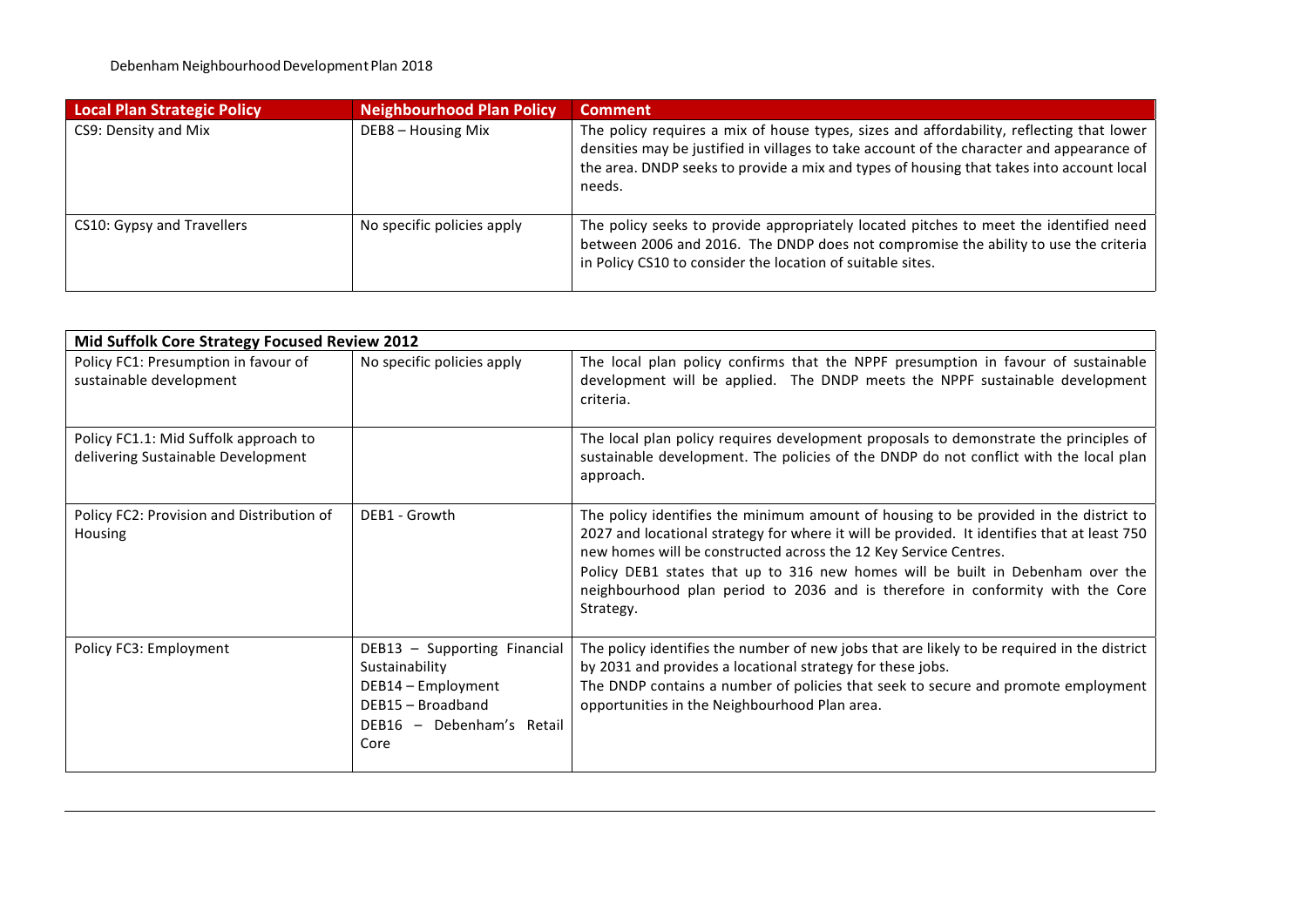| Local Plan Strategic Policy                                          | Neighbourhood Plan Policy  | <b>Comment</b>                                                                                                                                                                                                                                                                                                                               |
|----------------------------------------------------------------------|----------------------------|----------------------------------------------------------------------------------------------------------------------------------------------------------------------------------------------------------------------------------------------------------------------------------------------------------------------------------------------|
| Mid Suffolk Local Plan First Alteration 2006 Saved Policies          |                            |                                                                                                                                                                                                                                                                                                                                              |
| H4 A Proportion of Affordable Housing in<br>new housing developments | No specific policies apply | The Local Plan policy seeks to negotiate up to 35% of housing to be affordable on sites<br>of 5 or more or 0.17ha and above in villages. The NPPF has potentially superseded the<br>threshold and replaced it with 10 dwellings.<br>The DNDP does not conflict with the policy to provide affordable housing in new housing<br>developments. |
| H5 Affordable Housing on rural exception<br>sites                    | No specific policies apply | The Local Plan policy identifies a process for delivering local needs affordable housing on<br>sites abutting the settlement boundary of a small rural settlement.<br>The DNDP does not conflict with the policy to provide affordable local needs housing on<br>appropriate rural exception sites.                                          |

| <b>Mid Suffolk Local Plan 1998 Saved Policies</b> |                                                                                                                                                                  |                                                                                                                                                                                                                                                                                                 |
|---------------------------------------------------|------------------------------------------------------------------------------------------------------------------------------------------------------------------|-------------------------------------------------------------------------------------------------------------------------------------------------------------------------------------------------------------------------------------------------------------------------------------------------|
| SB2 Development appropriate to its<br>setting     | $DEB17 - Landscaping$<br>DEB18 - Green Spaces<br>DEB19 - Gardens<br>DEB20 - Public Realm<br>DEB21 - Conservation<br>DEB22 - Views<br>DEB23 - Nature Conservation | The local plan policy sets out design criteria by which new development will be<br>considered. The policies in the DNDP complement the saved policies by providing a<br>local context.                                                                                                          |
| SB3 Retaining visually important open<br>spaces   | DEB17 - Landscaping<br>DEB18 - Green Spaces<br>DEB19 - Gardens<br>DEB20 - Public Realm<br>$DFB22 - V$ iews<br>DEB23 - Nature Conservation                        | The local plan policy seeks to protect visually important open spaces, as does DNDP<br>Policy DEB10. This is supplemented by locally developed policies that identify other<br>important local characteristics in the village such as large gardens, the open landscape<br>and important views. |
| GP1 Design and layout of development              | DEB6 - Consultation with the<br>Parish Council<br>DEB7 - Sustainability<br>DEB9 - Residential Car Parking<br>DEB10 - Lifetime Homes                              | The local plan policy sets out criteria for the design and layout of new development.<br>The identified policies in the DNDP provide a suite of approaches to ensure that the<br>design and layout of development in Debenham respects the needs and local<br>characteristics of the village.   |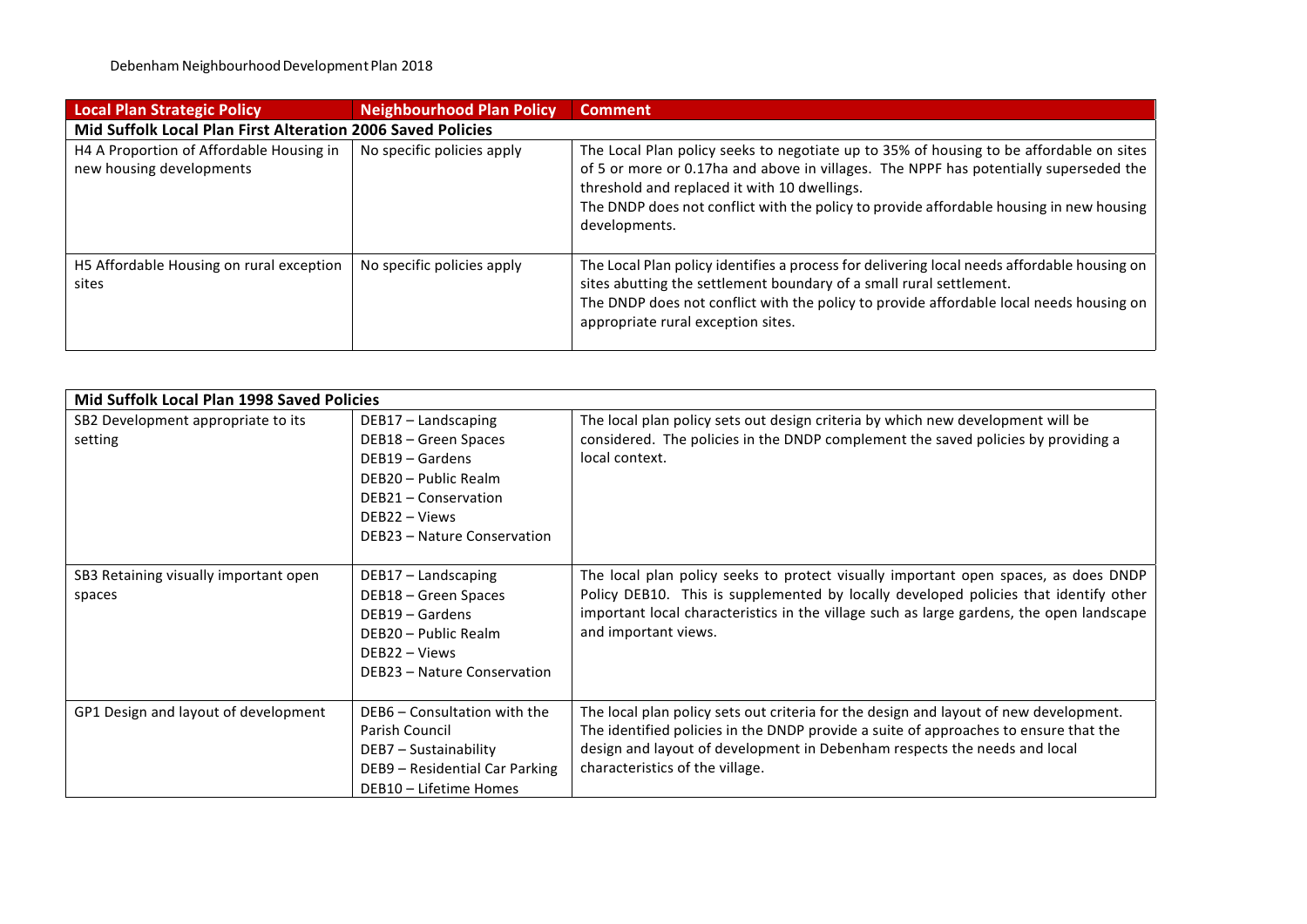| <b>Local Plan Strategic Policy</b>                            | <b>Neighbourhood Plan Policy</b>                               | <b>Comment</b>                                                                                                                                                                                                                                                                                                     |
|---------------------------------------------------------------|----------------------------------------------------------------|--------------------------------------------------------------------------------------------------------------------------------------------------------------------------------------------------------------------------------------------------------------------------------------------------------------------|
|                                                               | DEB17 - Landscaping<br>DEB19 - Gardens<br>DEB20 - Public Realm |                                                                                                                                                                                                                                                                                                                    |
| HB1 Protection of historic buildings                          | DEB21 - Conservation                                           | The local plan provides a strategic policy for protecting the character and appearance<br>of buildings of architectural or historic interest and setting of listed buildings.<br>Policy DEB21 of the DNDP brings the policy up to date and in accordance with the NPPF<br>and relates it to local characteristics. |
| HB2 Demolition of listed buildings                            | DEB21 - Conservation                                           | The local plan policy resists the demolition of listed buildings. However, it does not<br>reflect the content of para 132 of the NPPF. Policy DEB21 is prepared in accordance<br>with the NPPF.                                                                                                                    |
| HB3 Conversions and alterations to<br>historic buildings      | DEB21 - Conservation                                           | The local plan policy resists the conversion or alteration of listed buildings. However, it<br>does not reflect the content of para 132 of the NPPF. Policy DEB21 is prepared in<br>accordance with the NPPF.                                                                                                      |
| HB4 Extensions to listed buildings                            | DEB21 - Conservation                                           | The local plan policy enables the sympathetic extension of listed buildings. Policy<br>DEB21 supports development within the setting of a heritage asset provided that it<br>does not have an adverse impact upon its significance.                                                                                |
| HB5 Preserving historic buildings through<br>alternative uses | No specific policies apply                                     | The local plan policy supports the change of use of listed buildings subject to certain<br>criteria.                                                                                                                                                                                                               |
| HB6 Securing the repair of listed<br>buildings                | No specific policies apply                                     | The local plan policy relates to the use of statutory powers to secure the repair of listed<br>buildings.                                                                                                                                                                                                          |
| HB8 Safeguarding the character of<br>conservation areas       | DEB21 - Conservation                                           | The local plan policy prioritises the protection of the character and appearance of<br>conservation areas. Policy DEB21 is in compliance with this policy.                                                                                                                                                         |
| HB9 Controlling demolition in<br>conservation areas           | DEB21 - Conservation                                           | The local plan policy restricts the demolition of buildings in conservation areas. Policy<br>DEB21 does not contradict the local plan policy.                                                                                                                                                                      |
| HB10 Advertisements in conservation<br>areas                  | DEB20 - Public Realm                                           | The local plan policy restricts advertisement proposals that would detract from the<br>character and appearance of a conservation area. Policy DEB20 does not contradict the<br>local plan policy.                                                                                                                 |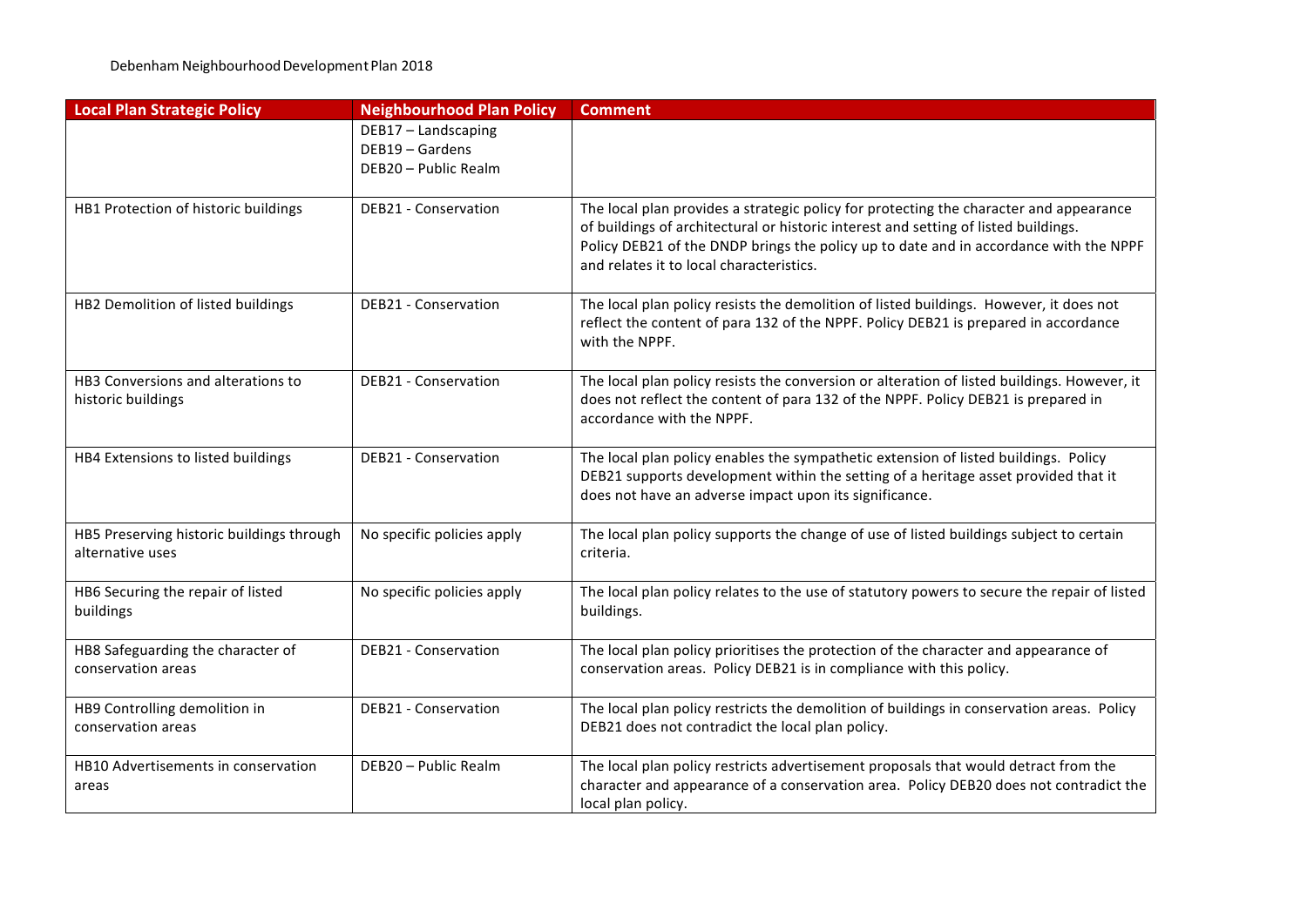| <b>Local Plan Strategic Policy</b>                                      | <b>Neighbourhood Plan Policy</b>                                                                                                                                                                                                                     | <b>Comment</b>                                                                                                                                                                                                                            |
|-------------------------------------------------------------------------|------------------------------------------------------------------------------------------------------------------------------------------------------------------------------------------------------------------------------------------------------|-------------------------------------------------------------------------------------------------------------------------------------------------------------------------------------------------------------------------------------------|
|                                                                         |                                                                                                                                                                                                                                                      |                                                                                                                                                                                                                                           |
| HB14 Ensuring archaeological remains                                    | No specific policies apply                                                                                                                                                                                                                           | The local plan policy protects archaeological remains according to their significance.                                                                                                                                                    |
| are not destroyed                                                       | DEB1-Growth                                                                                                                                                                                                                                          |                                                                                                                                                                                                                                           |
| H3 Housing development in villages                                      | DEB2 - Appropriate Housing<br>DEB3 - Allocation of site north<br>of Ipswich Road for<br>development<br>DEB4 - Allocation of site south<br>of Low Road for development<br>DEB5 - Allocation of site east of<br>Aspall Road opposite Primary<br>School | The local plan policy provides a presumption in favour of development within housing<br>settlement boundaries, subject to the consideration of certain criteria. The policies of<br>the DNDP identified are in conformity with Policy H3. |
| H7 Restricting housing development<br>unrelated to needs of countryside | No specific policies apply                                                                                                                                                                                                                           | The local plan policy controls proposals for new housing in the countryside.<br>The DNDP does not conflict with the Local Plan approach.                                                                                                  |
| H8 Replacement dwellings in the<br>countryside                          | No specific policies apply                                                                                                                                                                                                                           | The local plan policy provides criteria for the consideration of replacement dwellings in<br>the countryside. The DNDP does not contradict the local plan policy.                                                                         |
| H9 Conversion of rural buildings in the<br>countryside                  | No specific policies apply                                                                                                                                                                                                                           | The local plan provides criteria for the consideration of buildings in the countryside.<br>The DNDP does not contradict the local plan policy                                                                                             |
| H10 Dwellings for key agricultural<br>workers                           | No specific policies apply                                                                                                                                                                                                                           | The local plan policy provides criteria for the consideration of proposals for agricultural<br>workers' dwellings. The DNDP does not contradict the local plan policy                                                                     |
| H11 Residential caravans and other<br>mobile homes                      | No specific policies apply                                                                                                                                                                                                                           | The local plan policy provides criteria for the consideration of residential caravans or<br>mobile homes. The DNDP does not contradict the local plan policy                                                                              |
| H13 Design and layout of housing<br>development                         | DEB6 - Consultation with the<br>Parish Council<br>DEB7 - Sustainability<br>DEB9 - Residential Car Parking<br>DEB10 - Lifetime Homes                                                                                                                  | The local plan policy provides criteria for the consideration of proposals for new<br>homes. The DNDP policies support the criteria.                                                                                                      |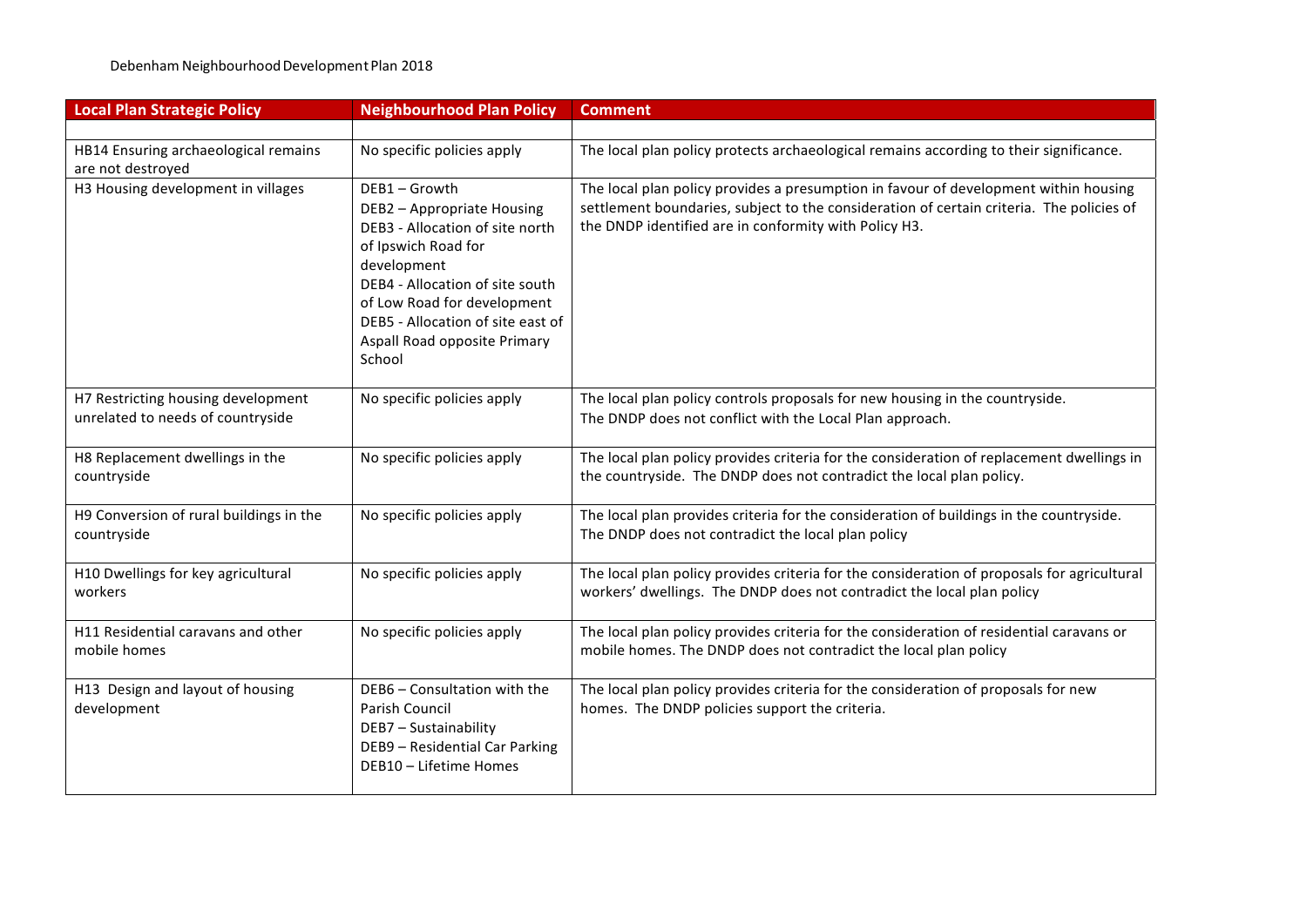| <b>Local Plan Strategic Policy</b>                                     | <b>Neighbourhood Plan Policy</b>                                                                                                          | <b>Comment</b>                                                                                                                                                                                                                                    |
|------------------------------------------------------------------------|-------------------------------------------------------------------------------------------------------------------------------------------|---------------------------------------------------------------------------------------------------------------------------------------------------------------------------------------------------------------------------------------------------|
| H14 A range of house types to meet<br>different accommodation needs    | DEB8 - Housing Mix                                                                                                                        | The local plan policy seeks a variety of house types and design in development of 10 or<br>more. The DNDP policies support the criteria.                                                                                                          |
| H15 Development to reflect local<br>characteristics                    | DEB6 - Consultation with the<br>Parish Council<br>DEB7 - Sustainability<br>DEB17 - Landscaping<br>DEB19 - Gardens<br>DEB20 - Public Realm | The local plan policy requires that the development of new homes should be consistent<br>with the pattern and form of development in the surrounding area. The DNDP policies<br>support the criteria.                                             |
| H16 Protecting existing residential<br>amenity                         | DEB18 - Green Spaces<br>DEB19 - Gardens                                                                                                   | The local plan policy seeks to protect existing amenity and character of residential<br>areas. The DNDP policies support the criteria and designate particular open spaces.                                                                       |
| H17 Keeping residential development<br>away from pollution             | No specific policies apply                                                                                                                | The local plan policy does not allow residential development which will be impacted by<br>existing noise, smell or other forms of pollution or hazardous installations. The DNDP<br>does not preclude the use of this policy.                     |
| H18 Extensions to existing dwellings.                                  | No specific policies apply                                                                                                                | The policy regulates the potential impact of extensions to homes. The DNDP does not<br>preclude the use of this policy.                                                                                                                           |
| H19 Accommodation for special family<br>needs.                         | No specific policies apply                                                                                                                | The local plan policy addresses how proposals for residential annexes in the<br>countryside will be considered. The DNDP does not preclude the use of this policy.                                                                                |
| CL3 Major utility installations and power<br>lines in the countryside. | No specific policies apply                                                                                                                | The local plan policy seeks the careful siting of major installations for utilities and<br>power lines. The DNDP does not preclude the use of this policy.                                                                                        |
| CL5 Protecting existing woodland.                                      | DEB23 - Nature Conservation                                                                                                               | The local plan policy seeks to protect woodland, particularly ancient woodland. Policy<br>DEB23 supports this approach.                                                                                                                           |
| CL2 Development within special landscape<br>areas.                     | DEB17 - Landscaping                                                                                                                       | The local plan policy seeks to protect the important local landscape characteristics<br>identified as Special Landscape Areas. In Debenham, this includes the upper Deben<br>valley. The policies in the DNDP do not compromise this designation. |
| CL6 Tree preservation orders.                                          | No specific policies apply                                                                                                                | The local plan policy states that TPOs will be used to prevent the loss of important<br>trees and woodland. The DNDP does not preclude the use of this policy.                                                                                    |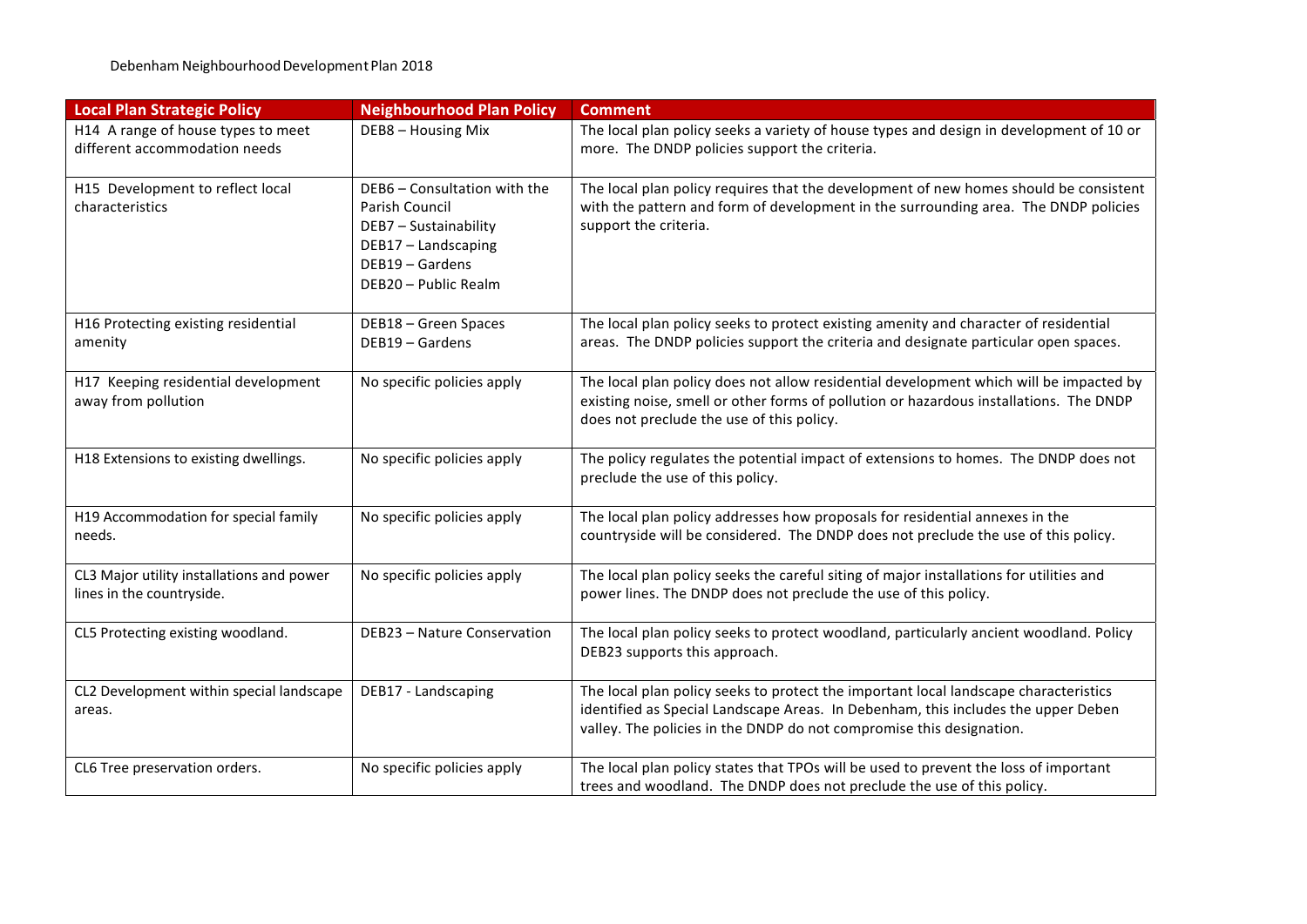| <b>Local Plan Strategic Policy</b>                                                            | <b>Neighbourhood Plan Policy</b>                      | <b>Comment</b>                                                                                                                                                                                                                            |
|-----------------------------------------------------------------------------------------------|-------------------------------------------------------|-------------------------------------------------------------------------------------------------------------------------------------------------------------------------------------------------------------------------------------------|
|                                                                                               |                                                       |                                                                                                                                                                                                                                           |
| CL8 Protecting wildlife habitats.                                                             | DEB23 - Nature Conservation                           | The local plan policy protects important habitats and species. The DNDP policies<br>support this approach.                                                                                                                                |
| CL9 Recognised wildlife areas.                                                                | DEB23 - Nature Conservation                           | The local plan policy will not allow development that would harm sites with a nature<br>conservation interest. The DNDP policies support the criteria.                                                                                    |
| CL11 Retaining high quality agricultural<br>land.                                             | No specific policies apply                            | The local plan policy encourages the conservation of the best agricultural land. The<br>DNDP does not preclude the use of this policy within the overall context of<br>Debenham's Core Strategy designation as a Key Service Centre.      |
| CL12 The effects of severance upon<br>existing farms.                                         | No specific policies apply                            | The local plan provides for consideration of the impact of a development proposal on<br>farm severance and fragmentation. The DNDP does not preclude the use of this policy.                                                              |
| CL13 Siting and design of agricultural<br>buildings.                                          | DEB22 - Views<br>DEB23 - Nature Conservation          | The local plan policy requires proposals for farm buildings to have regard to visual<br>amenity. The DNDP policies support this approach.                                                                                                 |
| CL14 Use of materials for agricultural<br>buildings and structures                            | No specific policies apply                            | The local plan policy requires materials chosen for such buildings to be sympathetic to<br>their setting. The DNDP does not preclude the use of this policy.                                                                              |
| CL15 Livestock buildings and related<br>development.                                          | No specific policies apply                            | The local plan policy restricts the siting of such buildings where they significantly<br>intrude into the countryside. The DNDP does not preclude the use of this policy.                                                                 |
| CL16 Central grain stores, feed mills and<br>other bulk storage buildings.                    | No specific policies apply                            | The local plan policy restricts the siting of such buildings where they significantly<br>intrude into the countryside. The DNDP does not preclude the use of this policy.                                                                 |
| CL17 Principles for farm diversification.                                                     | <b>DEB13 - Supporting Financial</b><br>Sustainability | The local plan policy enables changes of use for farm diversification subject to a<br>number of criteria. Policy DEB13 supports appropriate tourism development, which<br>can often provide alternative uses for agricultural businesses. |
| CL18 Changes of use for agricultural and<br>other rural buildings to non-residential<br>uses. | No specific policies apply                            | The local plan provides criteria for the consideration of proposals for converting<br>agricultural buildings to non-agricultural uses. The DNDP does not preclude the use of<br>this policy.                                              |
| CL19 Farm shops.                                                                              | No specific policies apply                            | The local plan policy provides criteria for the consideration of farm shop proposals.                                                                                                                                                     |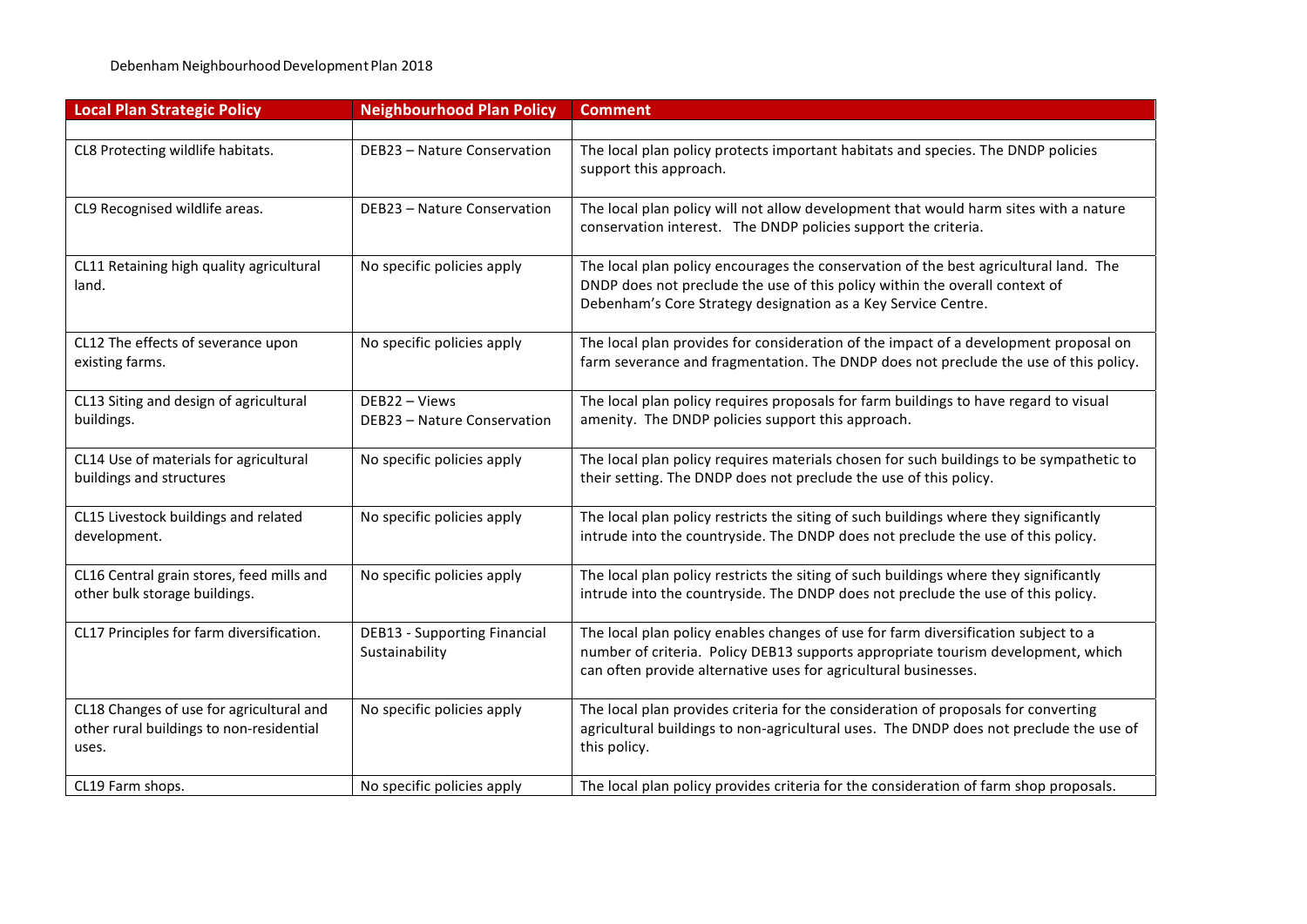| <b>Local Plan Strategic Policy</b>                                                  | <b>Neighbourhood Plan Policy</b>                                            | <b>Comment</b>                                                                                                                                                                                                                         |
|-------------------------------------------------------------------------------------|-----------------------------------------------------------------------------|----------------------------------------------------------------------------------------------------------------------------------------------------------------------------------------------------------------------------------------|
|                                                                                     |                                                                             | The DNDP does not preclude the use of this policy.                                                                                                                                                                                     |
| CL20 Garden centres.                                                                | No specific policies apply                                                  | The local plan provides criteria restricting the location of garden centres. The policies<br>of the DNDP are compatible with this approach.                                                                                            |
| CL21 Facilities for horse riding.                                                   | No specific policies apply                                                  | The local plan provides criteria for considering proposals for the use of land for horse<br>riding and the need to protect landscape, habitats and residential amenity. The<br>policies of the DNDP are compatible with this approach. |
| CL22 Advertisements in a countryside<br>setting.                                    | No specific policies apply                                                  | The local plan policy provides criteria for the siting of advertisement in the countryside.<br>The policies of the DNDP are compatible with this approach.                                                                             |
| CL24 Wind turbines in the countryside.                                              | DEB22 - Views<br>DEB23 - Nature Conservation                                | The local plan policy requires careful consideration of the siting of wind turbines to<br>minimise visual impact. The DNDP policies support this approach.                                                                             |
| E3 Warehousing, storage, distribution,<br>and haulage depots.                       | No specific policies apply                                                  | The policy identifies how proposals for such uses will be considered, including in the<br>countryside. The policies of the DNDP do not conflict with the local plan approach.                                                          |
| E4 Protecting existing industrial/business<br>areas for employment-generating uses. | <b>DEB13 - Supporting Financial</b><br>Sustainability<br>DEB14 - Employment | The local plan prevents development within or adjacent to existing business areas that<br>would prejudice their continued use. The DNDP policies do not conflict with this<br>approach.                                                |
| E5 Change of use within existing<br>industrial/commercial areas.                    | DEB14 - Employment                                                          | The local plan policy provides for considering proposals for the change of use or new<br>buildings for employment uses in existing employment areas. Policy DEB14 supports<br>this policy.                                             |
| E6 Retention of individual industrial and<br>commercial sites.                      | DEB14 - Employment                                                          | The local plan policy sets out how proposals for the change of use of existing<br>employment sites will be considered. Policy DEB14 supports this policy.                                                                              |
| E7 Non-conforming industrial uses.                                                  | DEB14 - Employment                                                          | The local plan policy restricts the intensification of businesses that are inappropriate to<br>the surroundings and encourages their relocation. The DNDP does not conflict with<br>this approach.                                     |
| E8 Extensions to industrial and<br>commercial premises.                             | DEB14 - Employment                                                          | The local plan policy provides consideration as to how proposals for extensions to<br>existing premises will be considered. The DNDP policies do not conflict with this<br>approach.                                                   |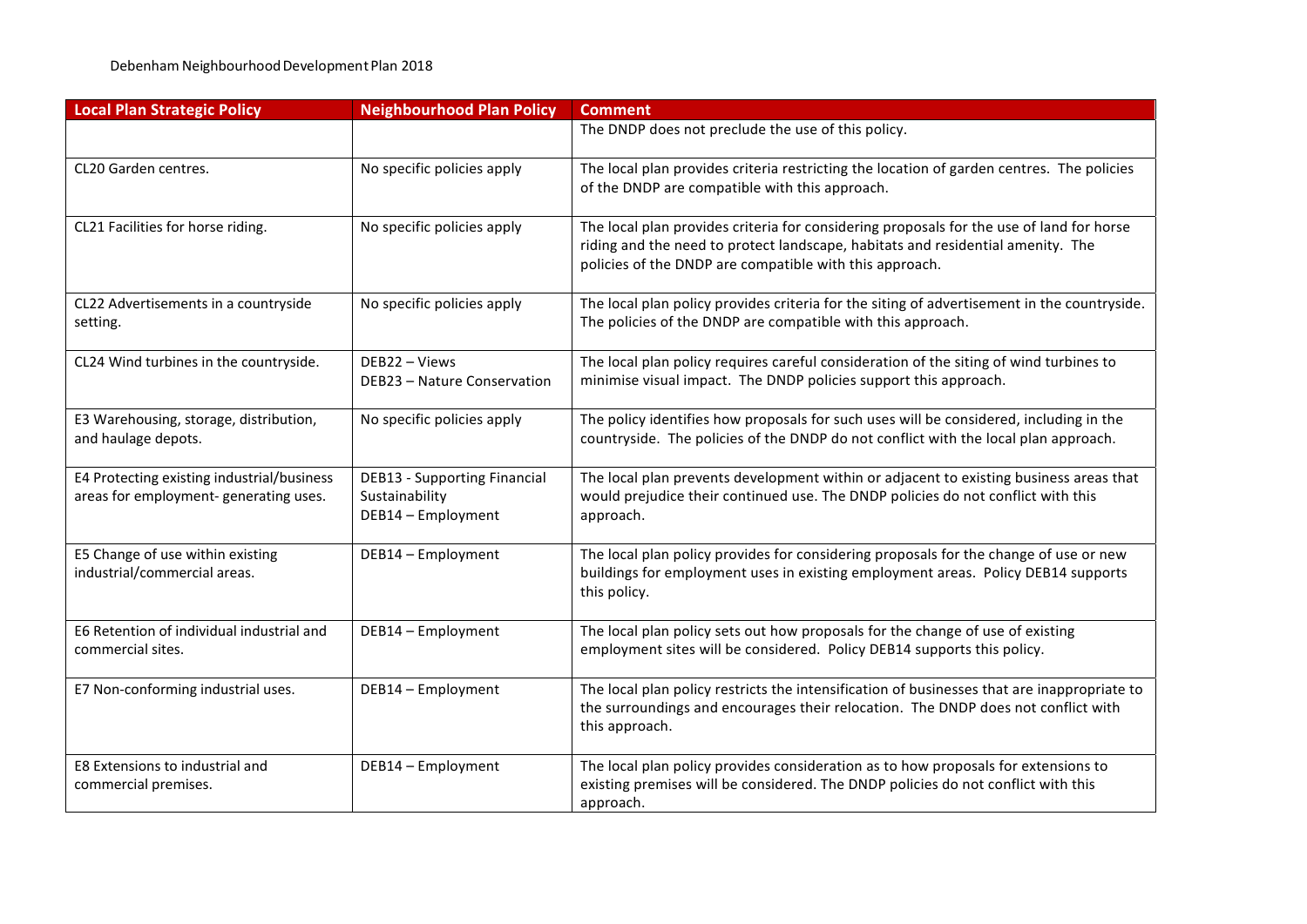| <b>Local Plan Strategic Policy</b>                                                                       | <b>Neighbourhood Plan Policy</b>                      | <b>Comment</b>                                                                                                                                                                                                                                             |
|----------------------------------------------------------------------------------------------------------|-------------------------------------------------------|------------------------------------------------------------------------------------------------------------------------------------------------------------------------------------------------------------------------------------------------------------|
| E9 Location of new businesses.                                                                           | No specific policies apply                            | The local plan provides criteria for the consideration of the siting of new business<br>premises. The DNDP policies do not conflict with this approach.                                                                                                    |
| E10 New industrial and commercial<br>development in the countryside.                                     | No specific policies apply                            | The local plan restricts the development of new industrial development in the<br>countryside unless a need to locate it away from towns and villages can be justified.<br>The DNDP does not conflict with this approach.                                   |
| E11 Re-use and adaption of agricultural<br>and other rural buildings for industrial or<br>commercial use | <b>DEB13 - Supporting Financial</b><br>Sustainability | The local plan supports such proposals subject to certain criteria. Policy DEB14<br>supports this policy in relation to tourism development.                                                                                                               |
| E12 General principles for location, design<br>and layout of industrial and commercial<br>development.   | No specific policies apply                            | The local plan policy provides criteria for the location and design of new industrial and<br>commercial development. The policies in the DNDP do not conflict with this approach.                                                                          |
| S3 Amusement centres.                                                                                    | No specific policies apply                            | The local plan policy provides criteria for the location of amusement centres and does<br>not permit them in conservation areas. The policies in the DNDP do not conflict with<br>this approach.                                                           |
| S5 Living accommodation above shops<br>and other commercial premises.                                    | No specific policies apply                            | The local plan policy provides for the creation of homes above shops. Although more<br>appropriate to town centres, the DNDP policies to not conflict with this approach.                                                                                  |
| S7 Provision of local shops.                                                                             |                                                       | The local plan policy provides criteria for the consideration of additional shopping<br>floorspace within settlement boundaries. The policies in the DNDP do not conflict with<br>this approach.                                                           |
| S8 Shop front design.                                                                                    | DEB20 - Public Realm                                  | The local plan policy provides for how proposals for new shop fronts will be considered.<br>Policy DEB20 does not conflict with this approach.                                                                                                             |
| S9 Retaining traditional shop fronts.                                                                    | DEB20 - Public Realm                                  | The local plan seeks the retention of traditional shop fronts within conservation areas.<br>Policy DEB20 does not conflict with this approach.                                                                                                             |
| S10 Convenience goods stores.                                                                            | No specific policies apply                            | The local plan policy provides criteria by which proposals for supermarkets will be<br>considered. It is unlikely that such a proposal will be forthcoming in Debenham but<br>policies in the DNDP would not conflict with the approach in the local plan. |
| S11 Retail warehousing.                                                                                  | No specific policies apply                            | The local plan policy provides criteria by which proposals for retail warehouses will be                                                                                                                                                                   |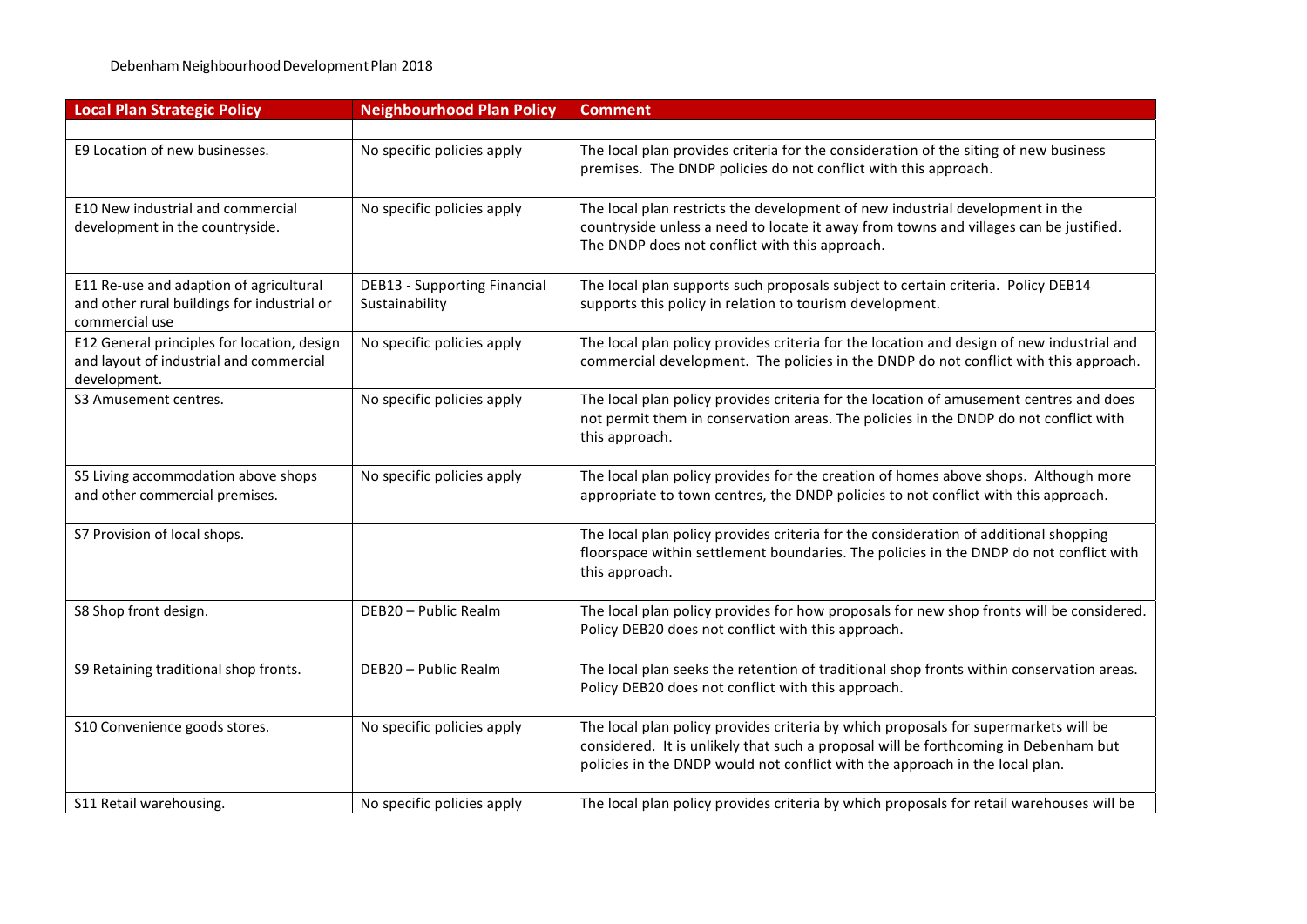| <b>Local Plan Strategic Policy</b>                        | <b>Neighbourhood Plan Policy</b>                          | <b>Comment</b>                                                                                                                                                                                                                                       |
|-----------------------------------------------------------|-----------------------------------------------------------|------------------------------------------------------------------------------------------------------------------------------------------------------------------------------------------------------------------------------------------------------|
|                                                           |                                                           | considered. It is unlikely that such a proposal will be forthcoming in Debenham but<br>policies in the DNDP would not conflict with the approach in the local plan.                                                                                  |
| S12 Retail on industrial estates and<br>commercial sites. | No specific policies apply                                | The local plan policy provides criteria by which proposals for retail on industrial estates<br>will be considered. Policies in the DNDP would not conflict with the approach in the<br>local plan.                                                   |
| S13 Ancillary retail uses.                                | No specific policies apply                                | The local plan policy provides criteria by which proposals for ancillary uses will be<br>considered. Policies in the DNDP would not conflict with the approach in the local<br>plan.                                                                 |
| T1 Environmental impact of major road<br>schemes.         | No specific policies apply                                | The local plan policy provides criteria for assessing the benefits and impacts of major<br>road schemes. No such schemes are currently proposed in the DNDP area but policies<br>in the DNDP would not conflict with the approach in the local plan. |
| T4 Planning obligations and highways<br>infrastructure.   | DEB24 - Financial<br>Contributions                        | The local plan policy refers to the ability for developers to enter into Section 106<br>agreements to secure necessary highway improvements. Policy DEB24 does not<br>conflict with this approach.                                                   |
| T6 Petrol filling station and other roadside<br>services. | No specific policies apply                                | The local plan policy provides criteria for the location of petrol filling station and<br>roadside services. Policies in the DNDP would not conflict with the approach in the<br>local plan.                                                         |
| T7 Provision of public car parking.                       | No specific policies apply                                | The local plan policy seeks to provide adequate public car parks to meet identified<br>needs. Policies in the DNDP would not conflict with the approach in the local plan.                                                                           |
| T9 Parking standards.                                     | No specific policies apply                                | The local plan states that development should accord with the adopted parking<br>standards. Policies in the DNDP would not conflict with the approach in the local plan.                                                                             |
| T10 Highway considerations in<br>development.             | DEB11 - Traffic flows and non-<br>residential car parking | The local plan policy sets out criteria for the consideration of highway matters. Policy<br>DEB11 accords with the local plan approach.                                                                                                              |
| T11 Facilities for pedestrians and cyclists.              | DEB12 - Non-motorised<br>networks                         | The local plan policy seeks to improve facilities for pedestrians and cyclists. Policy<br>DEB12 accords with the local plan approach.                                                                                                                |
| T12 Designing for people with disabilities.               | No specific policies apply                                | The local plan policy seeks to ensure that highways proposals have regard to the needs                                                                                                                                                               |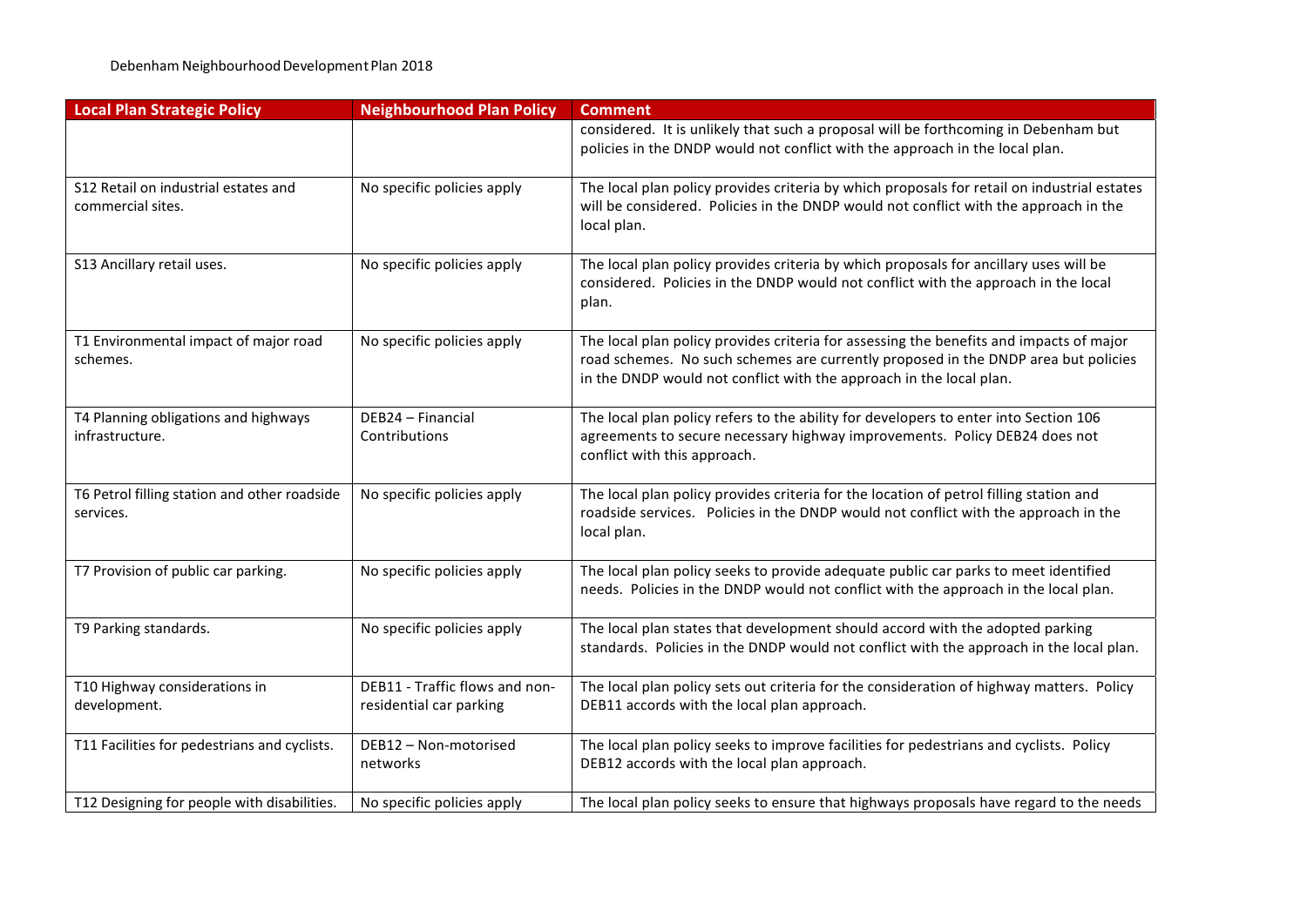| <b>Local Plan Strategic Policy</b>                                       | <b>Neighbourhood Plan Policy</b> | <b>Comment</b>                                                                                                                                                                                                               |
|--------------------------------------------------------------------------|----------------------------------|------------------------------------------------------------------------------------------------------------------------------------------------------------------------------------------------------------------------------|
|                                                                          |                                  | of people with disabilities. Policies in the DNDP would not conflict with the approach in<br>the local plan.                                                                                                                 |
| T13 Bus services.                                                        | DEB1 - Growth                    | The local plan policy seeks to locate new development in ways which support the<br>network of bus services. The locational policy of DEB1 supports this approach.                                                            |
| RT1 Sports and recreation facilities for<br>local communities.           | No specific policies apply       | The local plan policy provides criteria for the consideration of proposals for new sport<br>and recreation facilities. Policies in the DNDP would not conflict with this approach.                                           |
| RT2 Loss of existing sports and recreation<br>facilities.                | No specific policies apply       | The local plan policy seeks to protect existing facilities or ensure suitable replacement<br>facilities are provided. Policies in the DNDP would not conflict with this approach.                                            |
| RT3 Protecting recreational open space.                                  | No specific policies apply       | The local plan policy safeguards recreational open space from development. Where<br>development is allowed, suitable and equivalent provision should be made. Policies in<br>the DNDP would not conflict with this approach. |
| RT4 Amenity open space and play areas<br>within residential development. | No specific policies apply       | The local plan policy sets a standard for the provision of open space and play areas in<br>large sites. Policies in the DNDP would not conflict with this approach.                                                          |
| RT5 Recreational facilities as part of other<br>development.             | No specific policies apply       | The local plan policy seeks, where appropriate to secure recreation facilities as part of<br>an office, retail, commercial or mixed-use development. Policies in the DNDP would not<br>conflict with this approach.          |
| RT6 Sport and recreational facilities in the<br>countryside.             | No specific policies apply       | The local plan policy provides criteria for the consideration of new or extensions of<br>such facilities in the countryside. Policies in the DNDP would not conflict with this<br>approach.                                  |
| RT7 Noisy sports.                                                        | No specific policies apply       | The local plan policy provides criteria for the consideration of the location of noisy<br>sports. Policies in the DNDP would not conflict with this approach.                                                                |
| RT8 Motor sports.                                                        | No specific policies apply       | The local plan policy provides criteria for the consideration of the location of motor<br>sports. Policies in the DNDP would not conflict with this approach.                                                                |
| RT9 Facilities for air sports.                                           | No specific policies apply       | The local plan policy provides criteria for the consideration of proposals for air sports.<br>Policies in the DNDP would not conflict with this approach.                                                                    |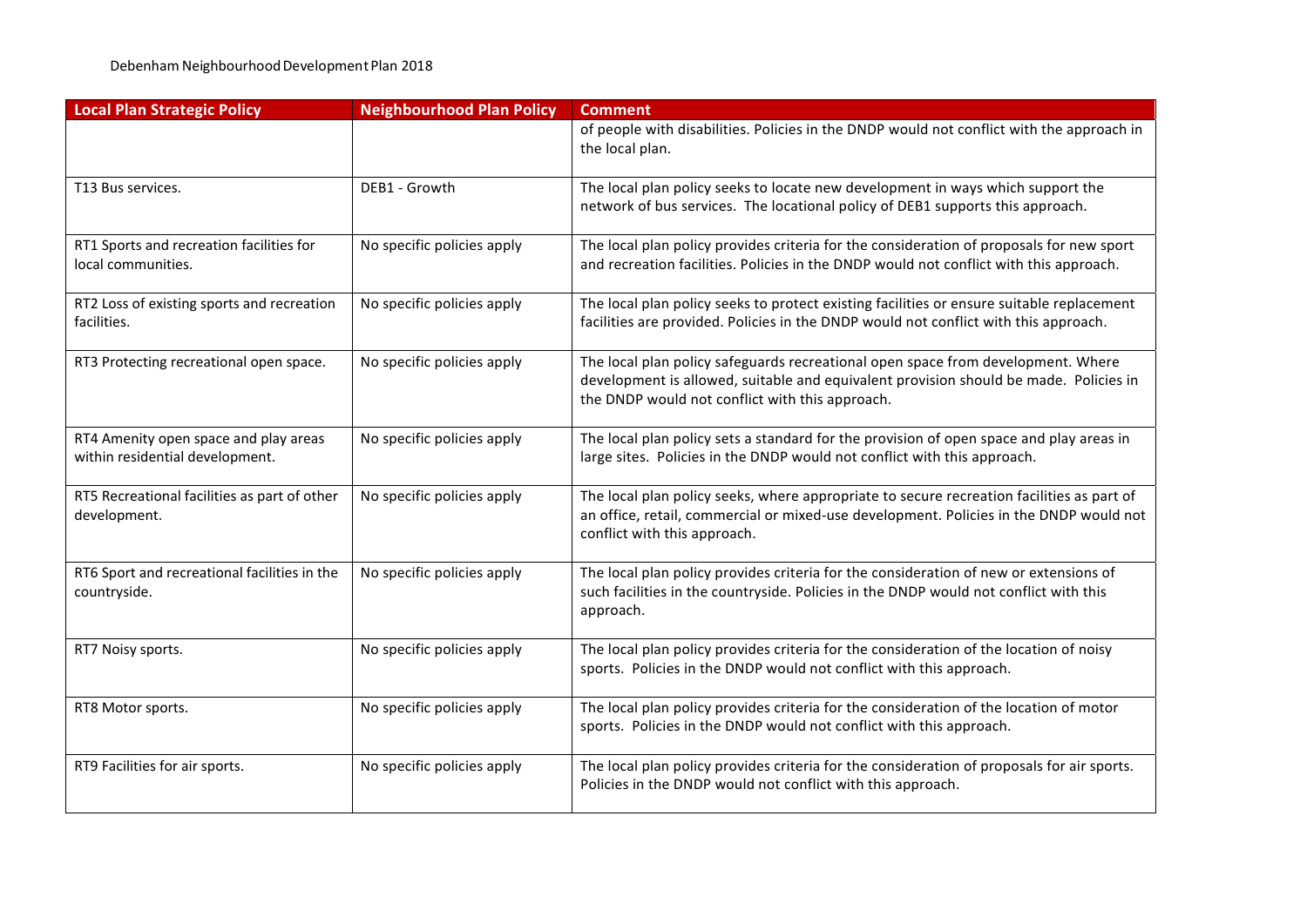| <b>Local Plan Strategic Policy</b>                     | <b>Neighbourhood Plan Policy</b>                      | <b>Comment</b>                                                                                                                                                                                                               |
|--------------------------------------------------------|-------------------------------------------------------|------------------------------------------------------------------------------------------------------------------------------------------------------------------------------------------------------------------------------|
| RT10 Golf courses.                                     | No specific policies apply                            | The local plan policy provides criteria for the consideration of proposals for golf<br>courses. Policies in the DNDP would not conflict with this approach.                                                                  |
| RT11 Facilities for informal countryside<br>recreation | No specific policies apply                            | The local plan policy provides criteria for the consideration of proposals such as picnic<br>areas and country parks. Policies in the DNDP would not conflict with this approach.                                            |
| RT12 Footpaths and bridleways.                         | DEB12 - Non-motorised<br>networks                     | The local plan policy seeks to maintain and improve the public rights of way network.<br>Policy DEB12 accords with the local plan approach.                                                                                  |
| RT13 Water-based recreation.                           | No specific policies apply                            | The local plan policy supports then development of water-based recreation facilities<br>subject to impact on the character and appearance of the countryside. Policies in the<br>DNDP would not conflict with this approach. |
| RT14 Art in public places.                             | No specific policies apply                            | The local plan policy encourages the provision of public art. Policies in the DNDP would<br>not conflict with this approach.                                                                                                 |
| RT16 Tourism facilities and visitor<br>attractions.    | <b>DEB13 - Supporting Financial</b><br>Sustainability | The local plan policy provides criteria for the location, design and scale of facilities and<br>attractions. Policy DEB13 accords with the local plan approach.                                                              |
| RT17 Serviced tourist accommodation.                   | <b>DEB13 - Supporting Financial</b><br>Sustainability | The local plan policy identifies how proposals for tourist accommodation will be<br>considered. Policy DEB13 accords with the local plan approach.                                                                           |
| RT18 Touring caravan and camping sites.                | <b>DEB13 - Supporting Financial</b><br>Sustainability | The local plan policy identifies how proposals for touring caravans and camping sites<br>will be considered. Policy DEB13 accords with the local plan approach.                                                              |
| RT19 Static caravans and holiday chalets.              | <b>DEB13 - Supporting Financial</b><br>Sustainability | The local plan policy identifies how proposals for such accommodation will be<br>considered. Policy DEB13 accords with the local plan approach.                                                                              |
| SC2 Septic tanks.                                      | No specific policies apply                            | The local plan policy identifies when the use of septic tanks in development will be<br>acceptable. Policies in the DNDP would not conflict with this approach.                                                              |
| SC3 Small sewage treatment plants.                     | No specific policies apply                            | The local plan policy identifies how proposals involving small scale sewage treatment<br>plants will be considered. Policies in the DNDP would not conflict with this approach.                                              |
| SC4 Protection of groundwater supplies.                | No specific policies apply                            | The local plan policy seeks to protect damage to and contamination of groundwater                                                                                                                                            |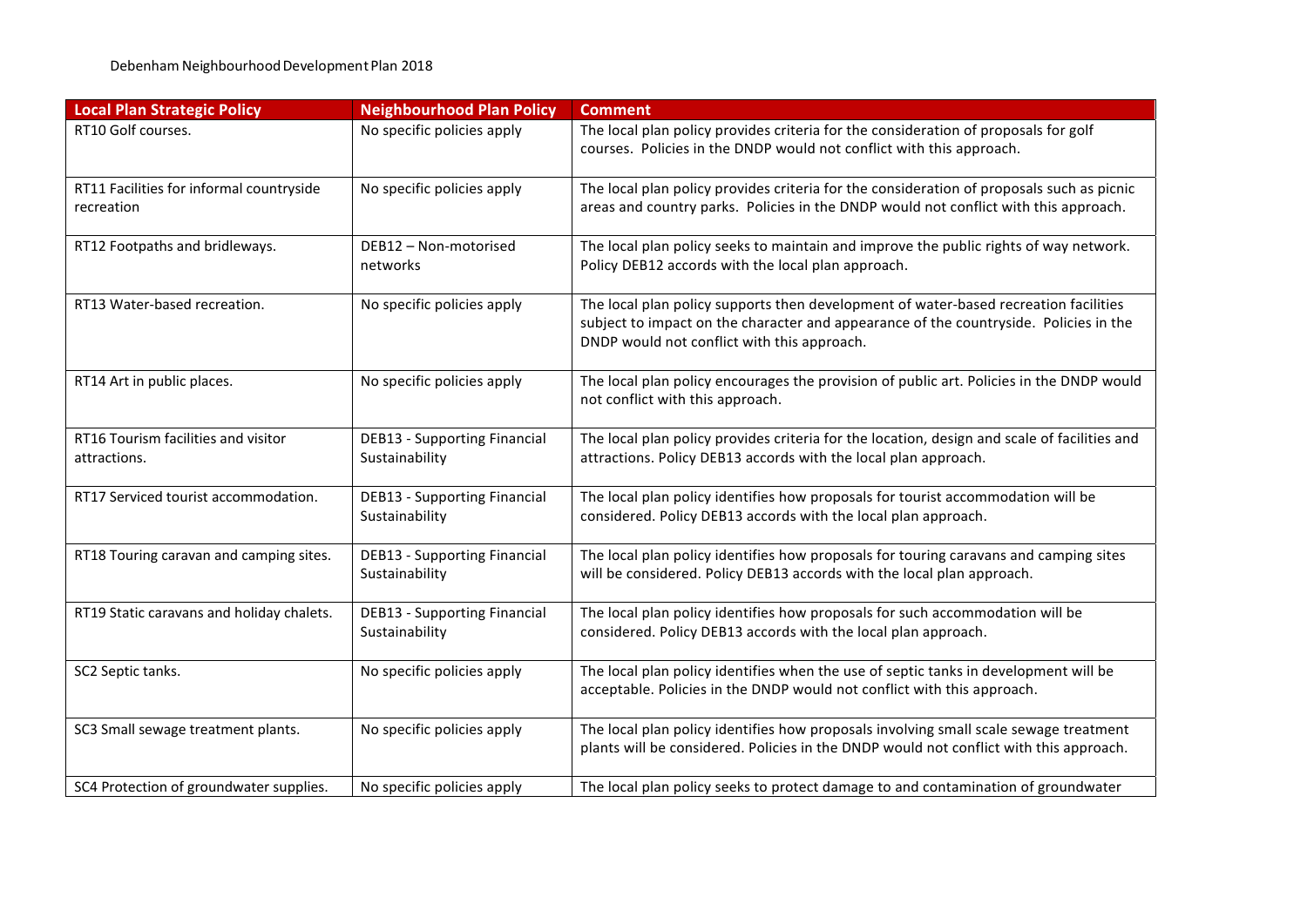| <b>Local Plan Strategic Policy</b>                 | <b>Neighbourhood Plan Policy</b> | <b>Comment</b>                                                                                                                                                                                                                                              |
|----------------------------------------------------|----------------------------------|-------------------------------------------------------------------------------------------------------------------------------------------------------------------------------------------------------------------------------------------------------------|
|                                                    |                                  | resources. Policies in the DNDP would not conflict with this approach.                                                                                                                                                                                      |
| SC6 Recycling centres.                             | No specific policies apply       | The local plan policy seeks to provide recycling centres within major development<br>schemes. Policies in the DNDP would not conflict with this approach, although it is<br>likely that such a major development would be contrary to the development plan. |
| SC7 Siting of telecommunications<br>equipment      | No specific policies apply       | The local plan policy seeks to minimise the visual impact of telecommunications<br>equipment including masts. Policies in the DNDP would not conflict with this approach.                                                                                   |
| SC8 Siting of new school buildings.                | No specific policies apply       | The local plan policy identifies how proposals for new school buildings will be<br>considered. Policies in the DNDP would not conflict with this approach.                                                                                                  |
| SC9 Conversion of premises to residential<br>homes | No specific policies apply       | The local plan policy provides criteria for the conversion of premises to residential<br>homes. Policies in the DNDP would not conflict with this approach.                                                                                                 |
| SC10 Siting of local community health<br>services. | No specific policies apply       | The local plan policy supports the provision of local community health facilities in<br>towns and villages. Policies in the DNDP would not conflict with this approach.                                                                                     |
| SC11 Accommodation for voluntary<br>organisations. | No specific policies apply       | The local plan policy supports the conversion of redundant public buildings for use by<br>voluntary organisations for community facilities. Policies in the DNDP would not<br>conflict with this approach.                                                  |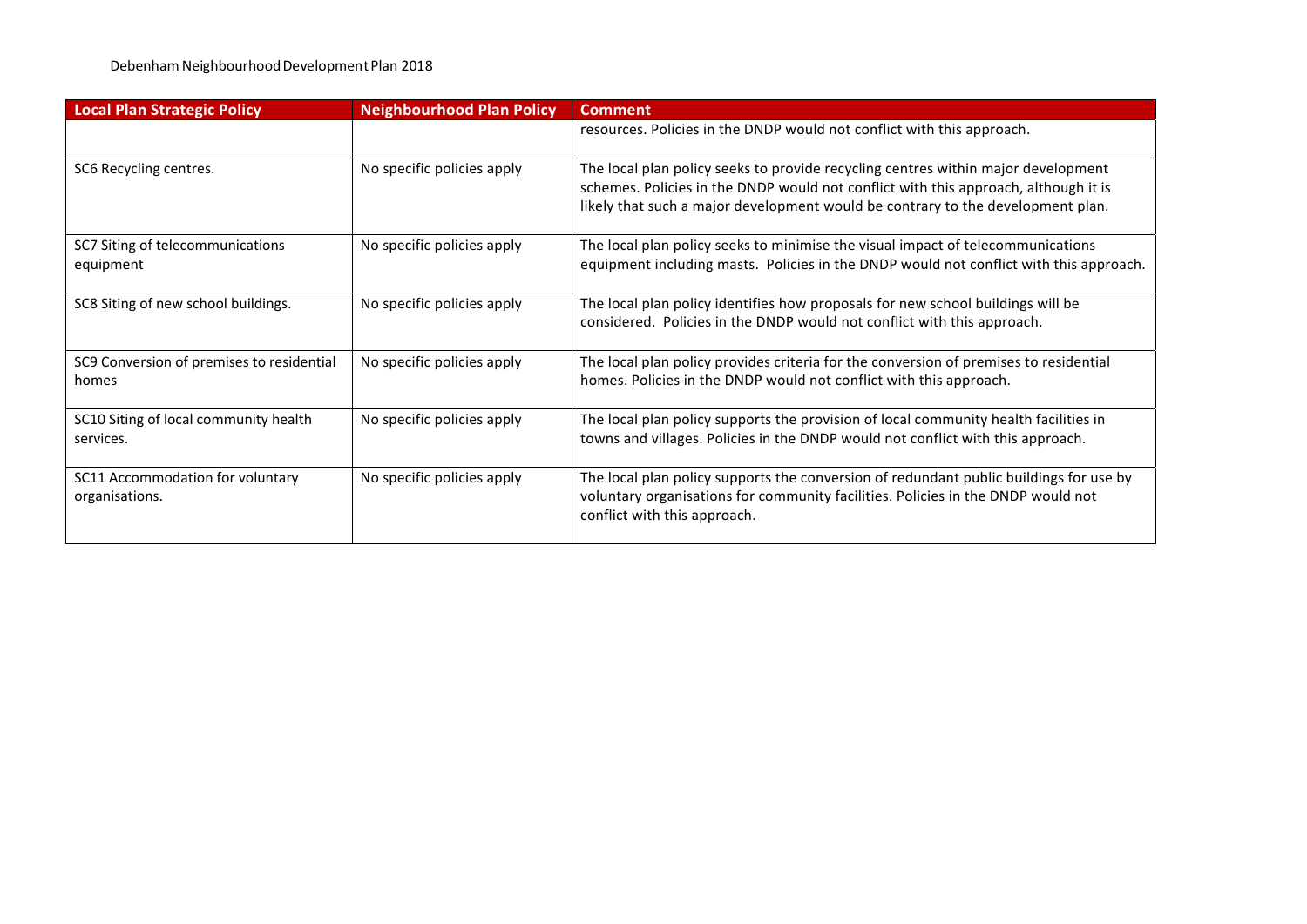# **4. Compatibility with European Union Obligations and Human Rights**

Environmental Impact and Habitat Regulations

Section 4B 8 (2)(f) states that a draft Neighbourhood Plan will meet the basic conditions if, the making of the Neighbourhood Plan does not breach, and is otherwise compatible with EU obligations and the making of the neighbourhood plan is not likely to have a significant effect on a European site or a European offshore marine site, either alone or in combination with other plans or projects.

European Union Directive 2001/42/EC requires a Strategic Environmental Assessment (SEA) to be undertaken for certain types of plan or programmes that would have a significant environmental effect. The Environmental Assessment of Plans and Programmes Regulations 2004 (the Regulations) that this is to be determined by a screening process which should use a specified set of criteria (set out in Schedule 1 of the Regulations). The results of this process must be set out in an SEA Screening Statement, which must be publicly available

In accordance with Regulation 9 of the Regulations, Debenham Parish Council requested Mid Suffolk District Council, as the responsible body, to consider whether an environmental assessment of the emerging Debenham Neighbourhood Plan is required. The District Council subsequently made this determination following consultation with the statutory consultees. The determination is set out in reports "Debenham Neighbourhood Plan Strategic Environmental Assessment Screening Determination" and the "Debenham Neighbourhood Plan Habitats Regulations Screening Determination" both dated March 2018. The determinations, following consultation with the Statutory Consultees as per Regulation 11 of The Environmental Assessment of Plans and Programmes 2004, determined that the Neighbourhood Plan required a Strategic Environmental Assessment but not a Habitats Regulations Assessment.

A Strategic Environmental Assessment of the Neighbourhood Plan was undertaken by AECOM Consultants as part of the Government Neighbourhood Plan Technical Support package and was published in June 2018.

In line with Regulation 15 of the Neighbourhood Planning (General) Regulations 2012 (as amended) these documents are also submitted to Mid Suffolk District Council alongside the Neighbourhood Development Plan.

The Debenham NDP SEA concludes:

*The current version of the Debenham Neighbourhood Plan is likely to lead to significant positive effects in relation to the 'Population and Community' and 'Health and Wellbeing' SEA themes. These benefits largely relate to the Neighbourhood Plan's focus on delivering housing which meets local needs, and enhancing the quality of life of*  residents, including through supporting community cohesion and on protecting and enhancing the built and natural *environment. In addition, the Neighbourhood Plan has a strong focus on protecting and enhancing villagescape character and the setting of the historic environment. This will lead to significant positive effects in relation to the 'Landscape and Historic Environment' theme.* 

*In relation to the 'Transportation' theme the Neighbourhood Plan has a close focus on limiting the impact of housing growth on congestion in the village, including at key pinchpoints on the road network, and on promoting walking and cycling as an alternative to the private car. This will bring significant positive effects.*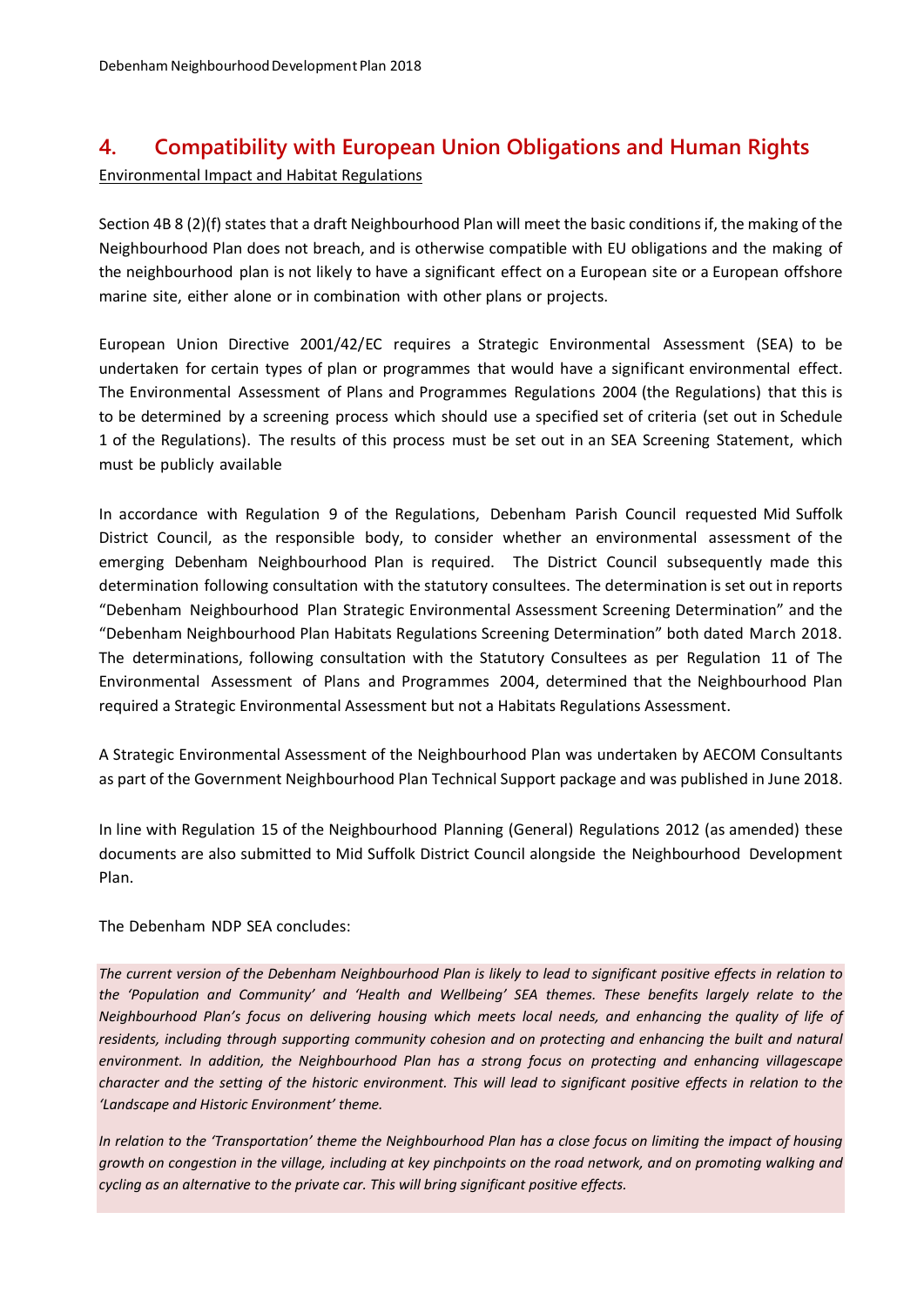*The Neighbourhood Plan will also initiate a number of beneficial approaches regarding the 'Climate Change' SEA theme, helping to limit per capita greenhouse gas emissions and support the resilience of the Neighbourhood Plan area to the likely impacts of climate change. However these are not considered to be significant in the context of the SEA process given the scope of the Neighbourhood Plan and the scale of proposals.* 

*In relation to the 'Land, Soil and Water Resources' SEA theme, the allocations proposed through the Neighbourhood Plan will lead to a loss of productive agricultural land. However the significance of these negative effects on soils*  resources is uncertain given that recent detailed agricultural land classification has not been undertaken in the *Neighbourhood Plan area. Screening Determination Statement of Reasons document also confirms that the making of the Debenham Neighbourhood Development Plan is not likely to have a significant effect on a European site or a European offshore marine site, either alone or in combination with other plans or projects.*

#### Human rights and equality impact assessment

The overall purpose of the Neighbourhood Development Plan is to improve the quality of life for people living now and in the future and working in the parish from an environmental, social and economic point of view. The aims and policies in the Neighbourhood Plan have been formulated in response to local people's views and in the light of evidence gathered for the parish, in order to meets the needs expressed and address the issues identified. In order to confirm that the DNDP does not have any unintended consequences for particular groups the strategic aims and the policies in the Plan have been systematically scrutinised to ensure that they do not disadvantage any potentially vulnerable groups. The Equality Act 2010 places a duty on all public authorities in the exercise of their functions to have regard to the need to eliminate discrimination, to advance equality of opportunity, and to foster good relations between persons who have a "protected characteristic" and those who do not. "Protected characteristics" are age, disability, gender reassignment, pregnancy and maternity, race, religion or belief, sex, and sexual orientation. This section assesses the Submission Draft of the DNDP to ensure that Debenham Parish Council is satisfying its statutory duties in this regard. An assessment has been made on whether the vision, objectives and the policies in the Neighbourhood Plan have a positive, negative or neutral impact on each of the protected characteristics. The purpose of each of the objective and the policies in the Neighbourhood Plan are provided, and their likely impact on persons with protected characteristics is assessed.

#### **Impact of Objectives of Debenham Neighbourhood Development Plan on Persons with Protected Characteristics**

| <b>DNDP Objectives</b>                                                                                                                                                                                                                                                                                            | <b>Outcome for persons with Protected</b><br><b>Characteristics</b>                                                                                                                                                                      |
|-------------------------------------------------------------------------------------------------------------------------------------------------------------------------------------------------------------------------------------------------------------------------------------------------------------------|------------------------------------------------------------------------------------------------------------------------------------------------------------------------------------------------------------------------------------------|
| OBJECTIVE1: To provide new and appropriate housing<br>that meets the needs of our community, in areas that are<br>the most appropriate in terms of their impact on the<br>village, and that provide for the potential number of<br>homes that would satisfy the requirements in the<br>emerging Joint Local Plan. | Provides for new homes to be provided in the village, which<br>would potentially benefit older persons in need of specially<br>designed accommodation.<br>Broadly positive impact for persons with certain<br>protected characteristics. |
| OBJECTIVE 2: To ease and improve the traffic flow and<br>parking around, and in the village.                                                                                                                                                                                                                      | Seeks to reduce the impact of traffic in the village and to<br>improve parking provision.<br>Broadly positive impact for persons with certain<br>protected characteristics.                                                              |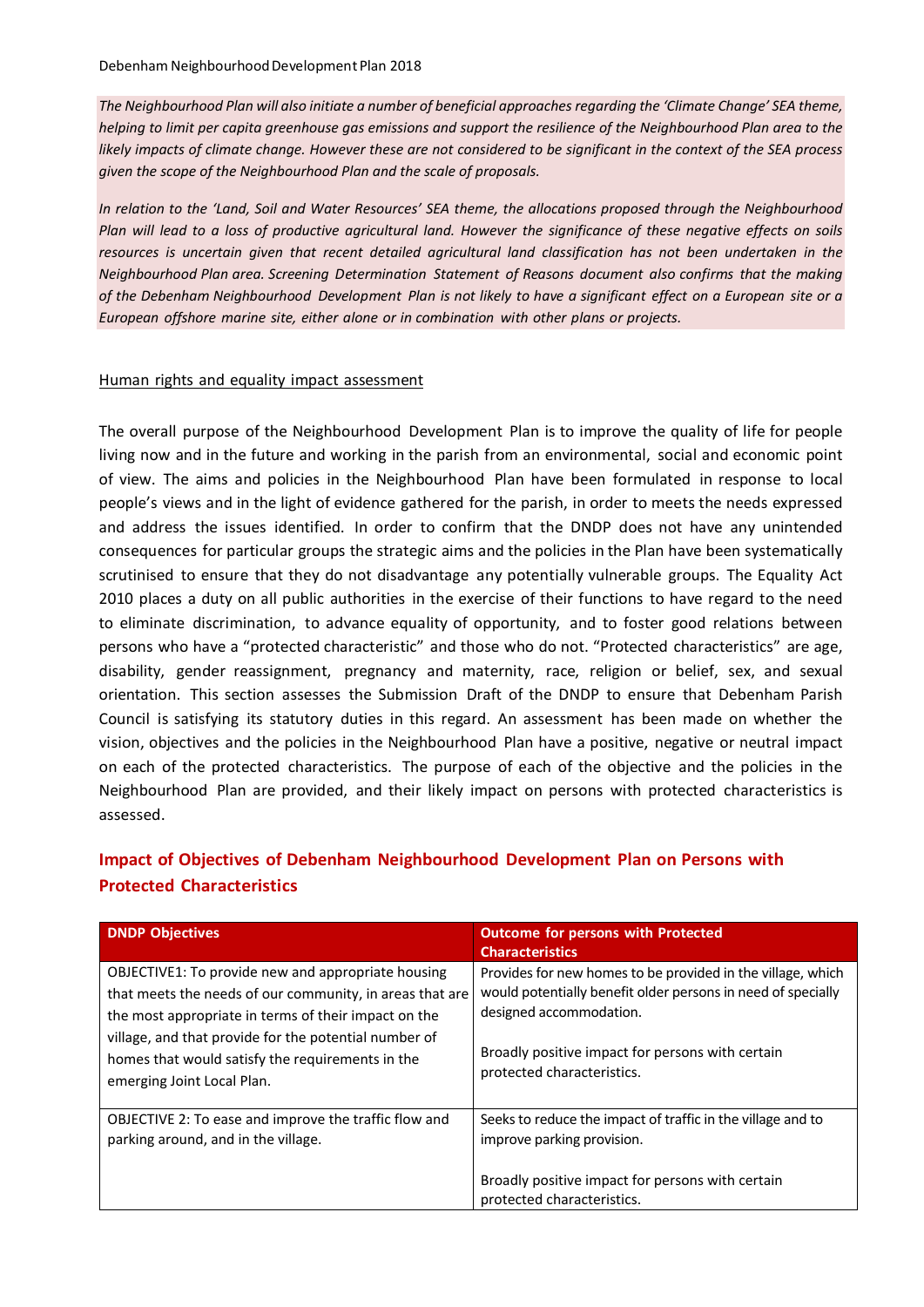| <b>DNDP Objectives</b>                                                                          | <b>Outcome for persons with Protected</b><br><b>Characteristics</b>            |
|-------------------------------------------------------------------------------------------------|--------------------------------------------------------------------------------|
| <b>OBJECTIVE 3: To support initiatives which enhance the</b><br>diversity of the local economy. | Provides encouragement for creation of jobs.                                   |
|                                                                                                 | Neutral impact on persons with protected                                       |
|                                                                                                 | characteristics                                                                |
| OBJECTIVE 4: To protect and enhance the unique and                                              | Promotes maintaining and improving the quality of life for all                 |
| special character of Debenham for residents and visitors.                                       | residents.                                                                     |
|                                                                                                 |                                                                                |
|                                                                                                 | Neutral impact on persons with protected characteristics                       |
| <b>OBJECTIVE 5: To ensure that with any new housing</b>                                         | Ensures that sufficient services remain in the village to meet                 |
| growth, appropriate infrastructure is provided in a                                             | local needs.                                                                   |
| timely manner.                                                                                  |                                                                                |
|                                                                                                 | Broadly positive impact for persons with certain<br>protected characteristics. |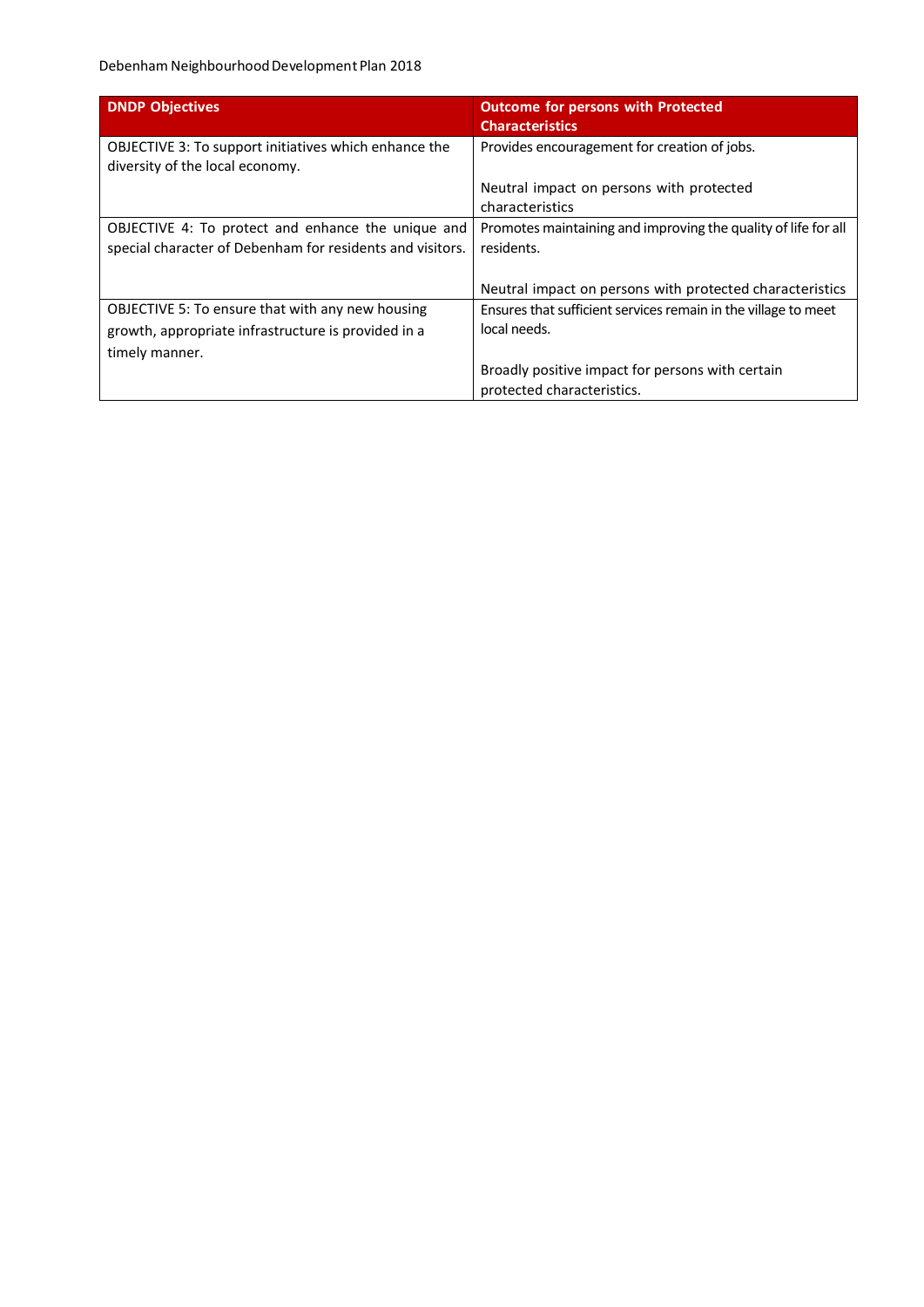## **Impact of Debenham Neighbourhood Development Plan Policies on Persons with Protected Characteristics**

| <b>Policy</b>    | <b>Purpose</b>                                                                                                                                  | <b>Outcome</b>                                                                                                                                                                                              |
|------------------|-------------------------------------------------------------------------------------------------------------------------------------------------|-------------------------------------------------------------------------------------------------------------------------------------------------------------------------------------------------------------|
| DEB1             | To identify the amount and location of housing growth in<br>Debenham for the period to 2036                                                     | Enables local housing needs to be<br>met over the longer term.                                                                                                                                              |
|                  |                                                                                                                                                 | Broadly positive impact for persons<br>with certain protected<br>characteristics.                                                                                                                           |
| DEB <sub>2</sub> | To ensure that new housing development has regard to its<br>potential local impact and the impact on facilities and<br>infrastructure           | Ensures a considered approach is<br>taken to the provision of housing, its<br>location and potential impact on the<br>amenity of residents<br>Broadly positive impact for persons<br>with certain protected |
|                  |                                                                                                                                                 | characteristics.                                                                                                                                                                                            |
| DEB3             | Allocates a site for housing development                                                                                                        | A policy requirement of the Plan<br>requires a proportion of new homes<br>on allocated sites to meet "Lifetime<br>Homes" standards.                                                                         |
|                  |                                                                                                                                                 | Positive impact for persons with<br>certain protected characteristics.                                                                                                                                      |
| DEB4             | Allocates a site for housing development                                                                                                        | A policy requirement of the Plan<br>requires a proportion of new homes<br>on allocated sites to meet "Lifetime<br>Homes" standards.                                                                         |
|                  |                                                                                                                                                 | Positive impact for persons with<br>certain protected characteristics.                                                                                                                                      |
| DEB5             | Allocates a site for housing development                                                                                                        | A policy requirement of the Plan<br>requires a proportion of new homes<br>on allocated sites to meet "Lifetime<br>Homes" standards.                                                                         |
|                  |                                                                                                                                                 | Positive impact for persons with<br>certain protected characteristics.                                                                                                                                      |
| DEB6             | Requires developers of new housing to consult with the local<br>community and to prepare development briefs for sites<br>allocated in the Plan. | Requires that local needs are<br>considered.                                                                                                                                                                |
|                  | Requires an "accommodation appraisal" to demonstrate how<br>proposals respond to the community's needs.                                         | Positive impact for persons with<br>certain protected characteristics.                                                                                                                                      |
| DEB7             | Seeks to secure sustainable design and construction<br>$\bullet$<br>techniques in new development.                                              | Reduces environmental impact of new<br>housing on the wider environment                                                                                                                                     |
|                  |                                                                                                                                                 | Neutral impact on persons with<br>protected characteristics.                                                                                                                                                |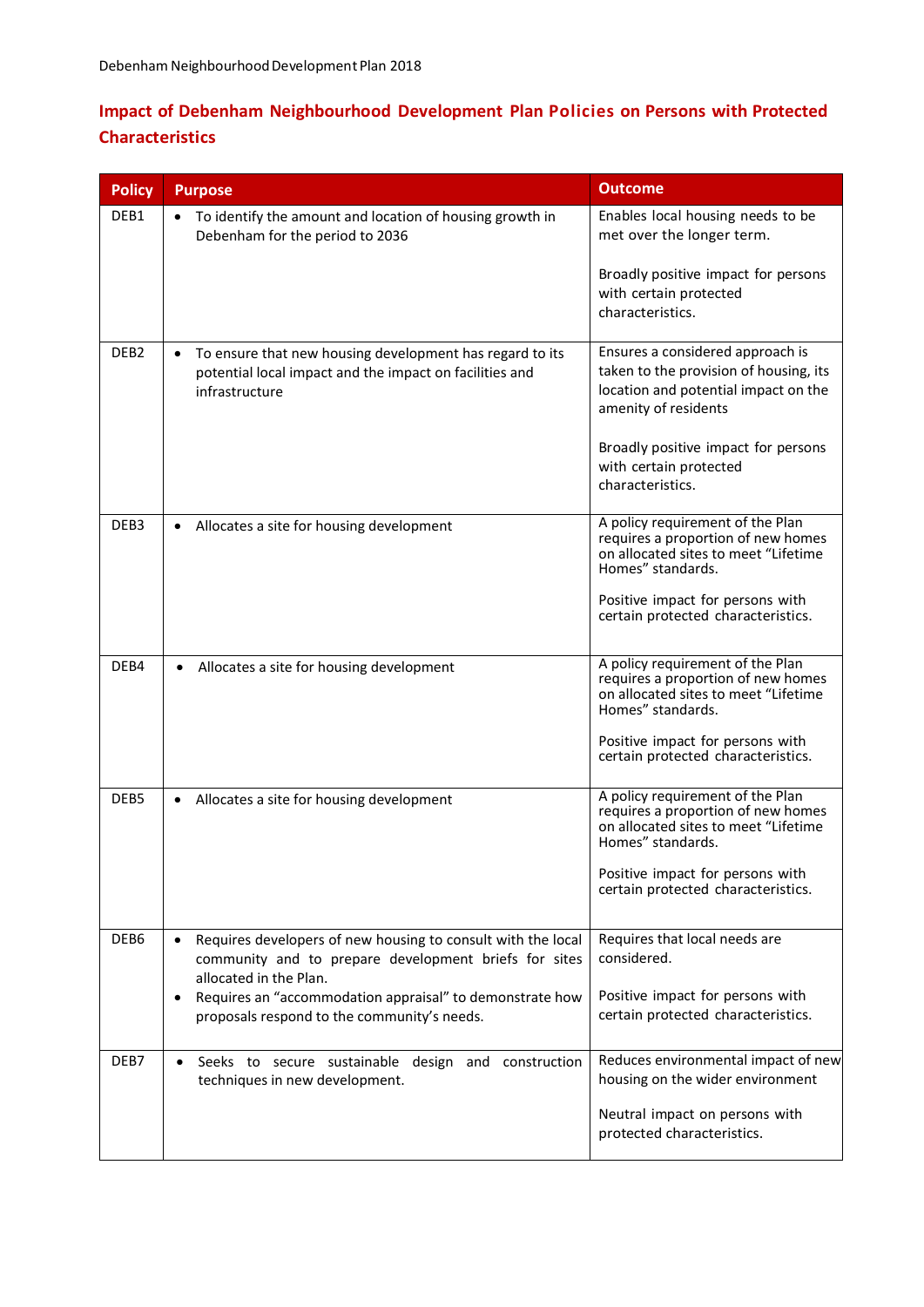| <b>Policy</b> | <b>Purpose</b>                                                                                                                                                 | <b>Outcome</b>                                                                                                                           |
|---------------|----------------------------------------------------------------------------------------------------------------------------------------------------------------|------------------------------------------------------------------------------------------------------------------------------------------|
| DEB8          | To achieve a housing mix in new development that provides<br>homes that meet local needs                                                                       | Enables local housing needs to be<br>met over the longer term.                                                                           |
|               |                                                                                                                                                                | Broadly positive impact for persons<br>with certain protected<br>characteristics.                                                        |
| DEB9          | To minimise the impact of car ownership on the highway                                                                                                         | Reduces car parking on the public<br>highway.                                                                                            |
|               |                                                                                                                                                                | Neutral impact on persons with<br>protected characteristics.                                                                             |
| DEB10         | To provide a proportion of "Lifetime Homes" in new housing<br>developments.                                                                                    | Enables local housing needs to be<br>met over the longer term.                                                                           |
|               |                                                                                                                                                                | Broadly positive impact for persons<br>with certain protected<br>characteristics.                                                        |
| DEB11         | To assess the impact of development on the highway and all<br>$\bullet$<br>users of the highway<br>To seek the opportunity for public car parking<br>$\bullet$ | Minimises the detrimental impact of<br>development on the highway and<br>potentially provides a site or sites for<br>public car parking. |
|               |                                                                                                                                                                | Broadly positive impact for persons<br>with certain protected<br>characteristics.                                                        |
| DEB12         | To Protect and enhance the public rights of way network                                                                                                        | Provides safe and convenient<br>alternative opportunities to travel in<br>the village other than the car.                                |
|               |                                                                                                                                                                | Broadly positive impact for persons<br>with certain protected<br>characteristics.                                                        |
| DEB13         | To enable tourist related businesses to establish in the<br>village.                                                                                           | Additional jobs n the community and<br>healthier local economy.                                                                          |
|               |                                                                                                                                                                | Neutral impact on persons with<br>protected characteristics.                                                                             |
| DEB14         | Safeguards existing employment sites in the village from<br>$\bullet$<br>being lost to other development.                                                      | Ensures a level of jobs are provided in<br>the village.                                                                                  |
|               |                                                                                                                                                                | Broadly positive impact for persons<br>with certain protected<br>characteristics.                                                        |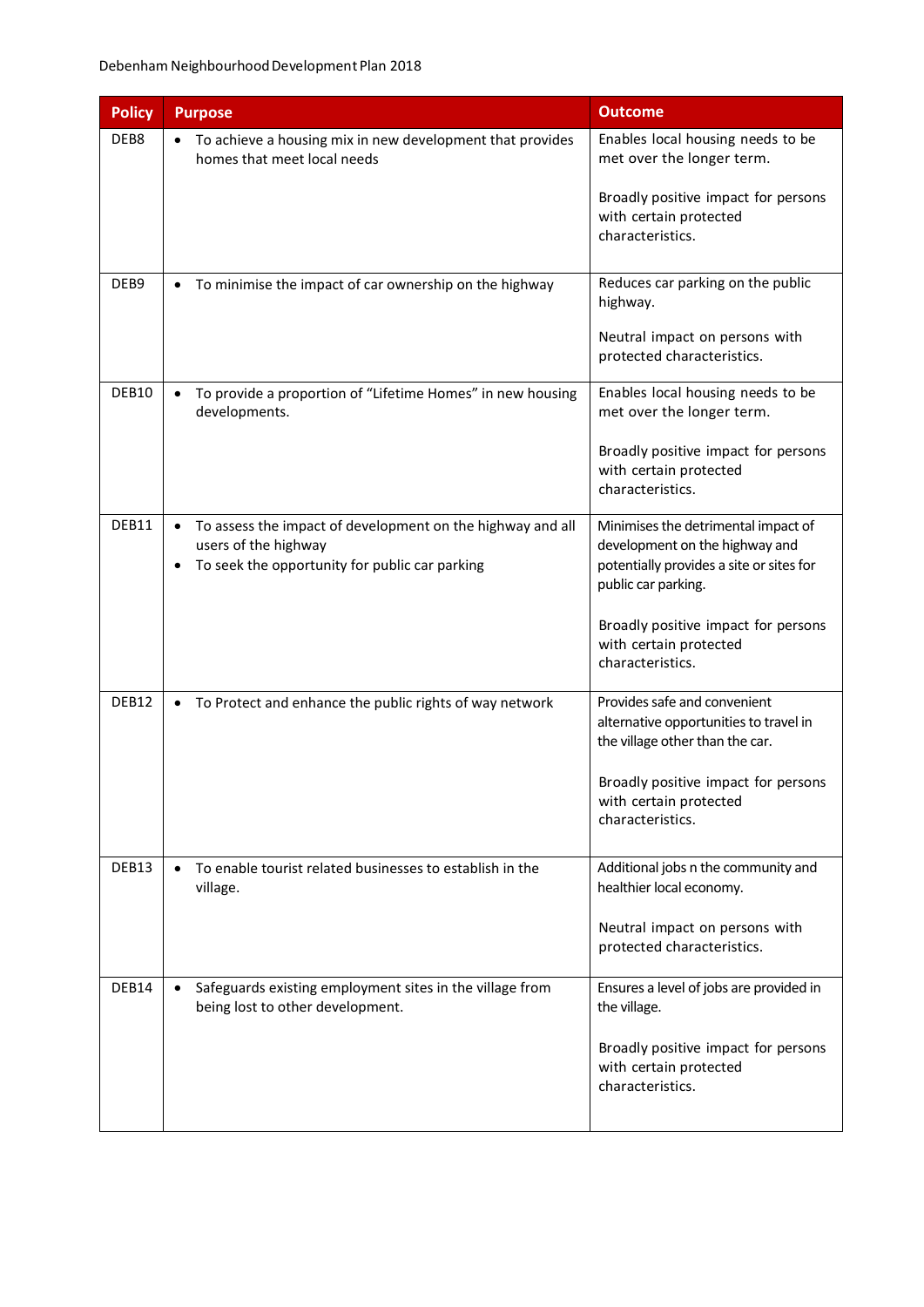| <b>Policy</b>     | <b>Purpose</b>                                                                                                                                              | <b>Outcome</b>                                                                                                                                                                     |
|-------------------|-------------------------------------------------------------------------------------------------------------------------------------------------------------|------------------------------------------------------------------------------------------------------------------------------------------------------------------------------------|
| DEB15             | • To ensure that new developments incorporate suitable<br>infrastructure for high speed broadband to be provided.                                           | Enable occupants of new development<br>to be able to take advantage of<br>connectivity to high speed broadband.                                                                    |
|                   |                                                                                                                                                             | Neutral impact on persons with<br>protected characteristics.                                                                                                                       |
| DEB16             | To protect the village centre shops and services from being<br>lost to other uses<br>To encourage new shops and services to locate in the village<br>centre | Ensures that a level of shops and<br>services remain in the village.<br>Broadly positive impact for persons<br>with certain protected<br>characteristics.                          |
| DEB17             | To minimise the impact of new development on the<br>landscape and countryside setting of the village.                                                       | The locally distinct landscape and<br>character will be maintained and<br>enhanced.<br>Neutral impact on persons with<br>protected characteristics.                                |
| DEB18             | Identifies important greens spaces that should be protected                                                                                                 | Maintains a level of green space within<br>the village for community benefit.<br>Neutral impact on persons with<br>protected characteristics.                                      |
| DEB19             | Protects areas characterised by the presence of large<br>gardens                                                                                            | Maintains the distinct character of<br>parts of the village.<br>Neutral impact on persons with<br>protected characteristics.                                                       |
| DEB <sub>20</sub> | Protects the distinct characteristics of public spaces and<br>buildings in the village                                                                      | Development proposals will not have a<br>detrimental impact on the sense of<br>place and character of the village.<br>Neutral impact on persons with<br>protected characteristics. |
| DEB21             | Conserves and enhances the historic environment<br>$\bullet$                                                                                                | Debenham's distinct historic character<br>is preserved and enhanced.<br>Neutral impact on persons with<br>protected characteristics.                                               |
| DEB <sub>22</sub> | Protects identified important views in the Neighbourhood<br>Plan Area.                                                                                      | Debenham's distinct environmental<br>character is preserved and enhanced.<br>Neutral impact on persons with<br>protected characteristics.                                          |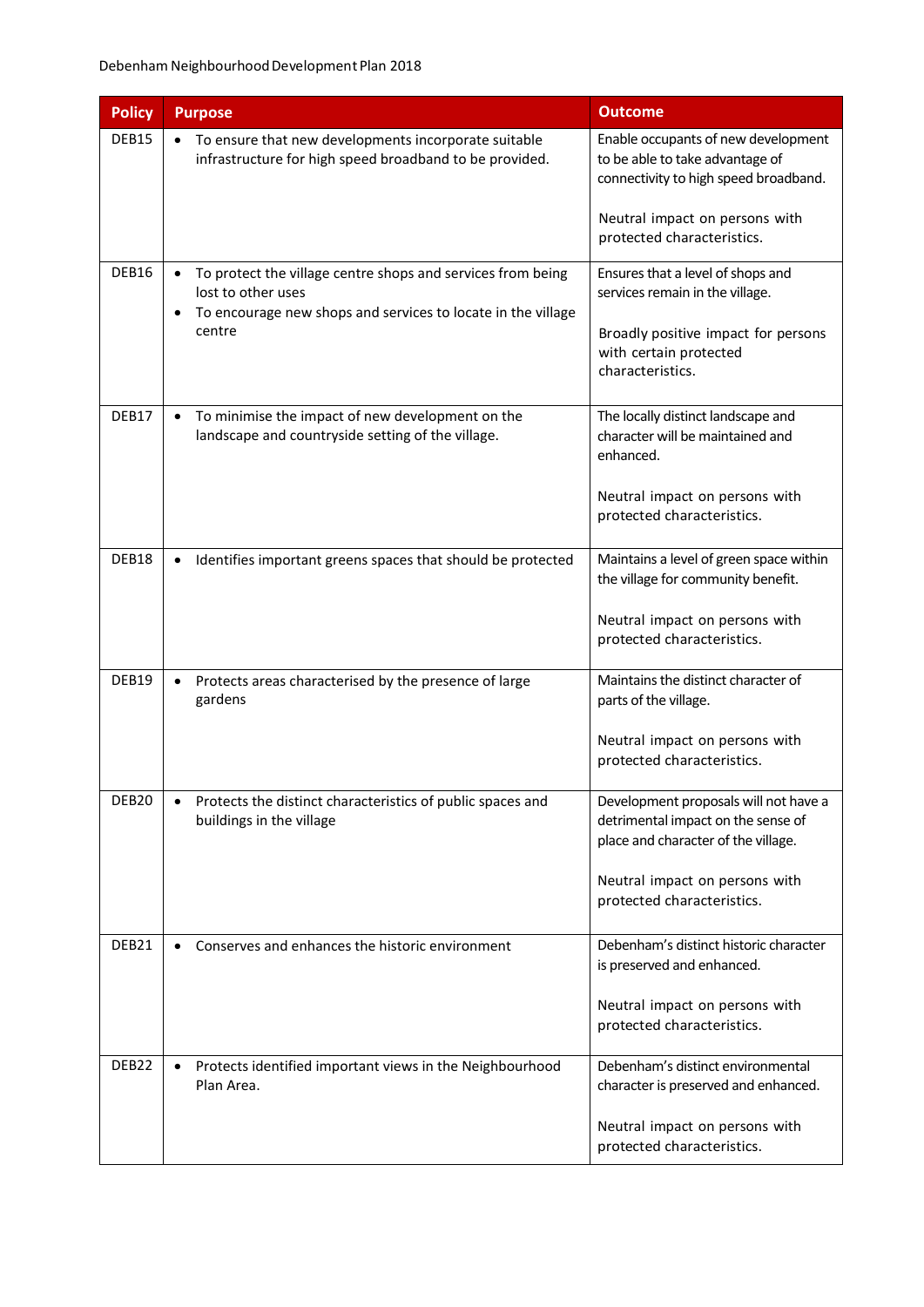| <b>Policy</b>     | <b>Purpose</b>                                                                                                                                             | <b>Outcome</b>                                                                                                                                                          |
|-------------------|------------------------------------------------------------------------------------------------------------------------------------------------------------|-------------------------------------------------------------------------------------------------------------------------------------------------------------------------|
| DEB <sub>23</sub> | Protects natural environment features in the Neighbourhood<br>$\bullet$<br>Plan Area from inappropriate development.                                       | Debenham's distinct natural<br>environment is preserved and<br>enhanced.<br>Neutral impact on persons with<br>protected characteristics.                                |
| DEB <sub>24</sub> | Ensures that financial contributions secured through the<br>Community Infrastructure Levy are directed towards the<br>improvement of local infrastructure. | Local infrastructure is maintained<br>improved during the lifetime of the<br>Plan.<br>Broadly positive impact for persons<br>with certain protected<br>characteristics. |

Certain protected characteristics are not affected by the DNDP, namely gender reassignment, race, religion, or sexual orientation. For persons with these characteristics has a neutral effect. Where policies in the Plan would adversely affect persons with these protected characteristics, they would not be differently affected than persons without these characteristics. For example, if a person with these protected characteristics were disadvantaged by a policy, it would have the same consequence for a person without the protected characteristic who wished to do the same thing. Similarly, if a person with one of these protected characteristics were to benefit from a policy, it would have the same benefit for a person without the protected characteristic in the same circumstances.